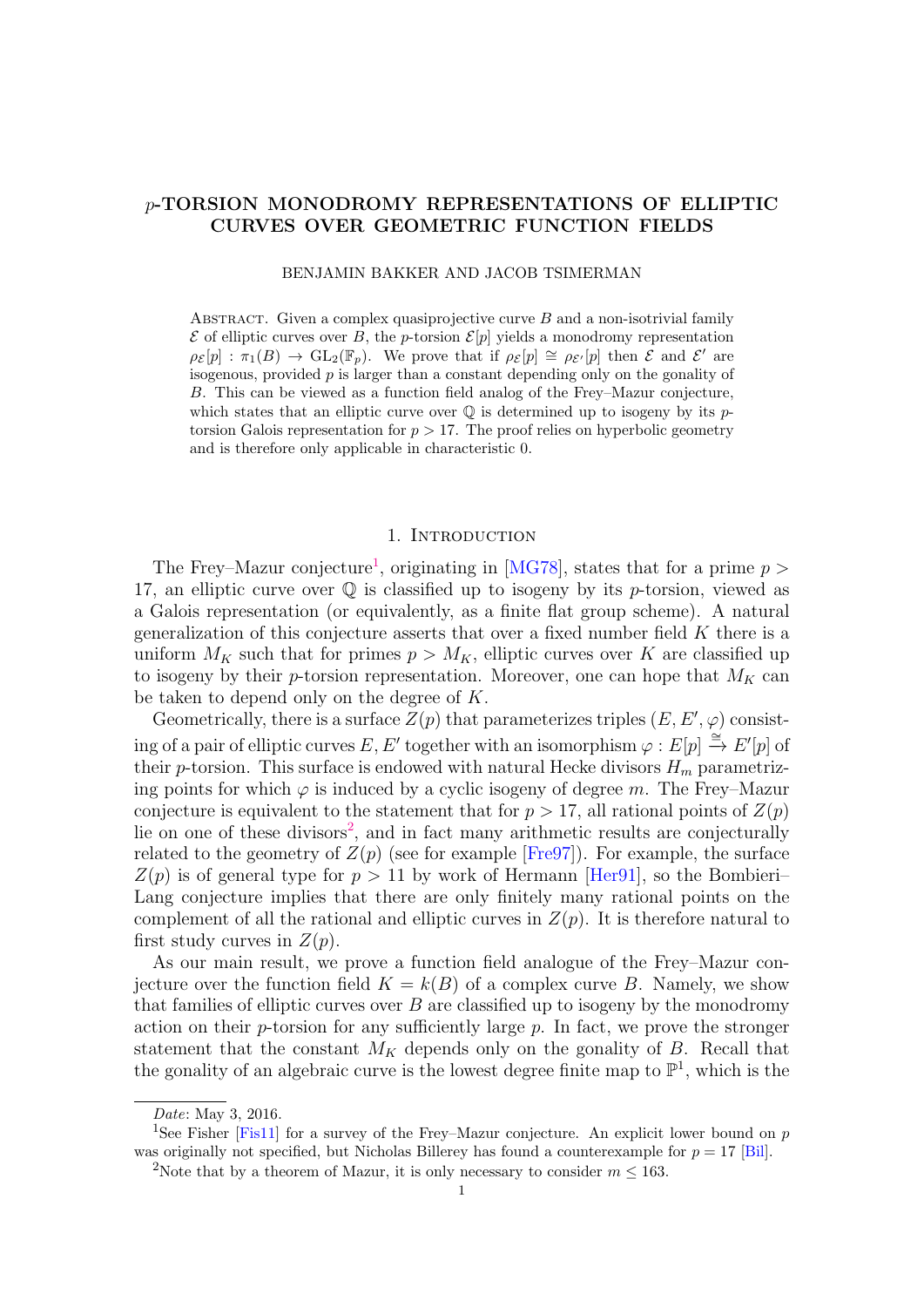analogue of the degree of a number field in the function field setting. Precisely, we show:

<span id="page-1-1"></span>**Theorem 1.** Let k be an algebraically closed field of characteristic 0. For any  $N > 0$ , there exists  $M_N > 0$  such that for any prime  $p > M_N$  and any smooth quasiprojective curve U of gonality  $n < N$ , non-isotrivial elliptic curves  $\mathcal E$  over U are classified up to isogeny by their p-torsion local system  $\mathcal{E}[p]$ .

Equivalently, choosing a basepoint  $u \in U$ , non-isotrivial elliptic curves  $\mathcal E$  over U are classified up to isogeny by the monodromy representation of the fundamental group  $\pi_1(U, u)$  on the 2-dimensional  $\mathbb{F}_p$  vector space  $\mathcal{E}[p]_u$ .

We can restate the above theorem in a way that seems more immediately analogous to the usual Frey–Mazur conjecture:

<span id="page-1-2"></span>**Theorem 2.** With  $k, N, M_N$  as above and for any smooth projective curve B of gonality  $n \leq N$ , non-isotrivial elliptic curves E over the field  $k(B)$  of rational functions on B are classified up to isogeny by their p-torsion Galois representation provided  $p > M_N$ .

Note that since the gonality of modular curves gets large [\[Abr96,](#page-29-1) [Zog84\]](#page-30-4), for large enough p the Galois representations are all surjective onto  $SL_2(\mathbb{F}_p)^3$  $SL_2(\mathbb{F}_p)^3$  and hence geometrically irreducible, so we don't have to worry about semi-simplifying the representations.

Theorems [1](#page-1-1) and [2](#page-1-2) follow from the geometric result:

<span id="page-1-3"></span>**Theorem 3** (see Theorem [29\)](#page-28-0). For k, N, M<sub>N</sub> as above, every curve  $B \subset Z(p)$  of gonality  $n < N$  is a Hecke divisor provided  $p > M_N$ .

Theorem [3](#page-1-3) proves a conjecture of Kani and Schanz [\[KS98\]](#page-30-5) (and a related conjecture of Hermann [\[Her91\]](#page-30-2)) on the nonexistence of non-Hecke rational and elliptic curves in  $Z(p)$  for large p (cf. Corollaries [31](#page-29-2) and [32\)](#page-29-3). For the most part it is easier instead to study curves in the product  $X(p) \times X(p)$ , where  $X(p)$  parameterizes elliptic curves together with an isomorphism  $E[p] \cong (\mathbb{Z}/p\mathbb{Z})^2$ . The surface  $Z(p)$  is naturally the quotient of  $X(p) \times X(p)$  only remembering the composition  $E_1[p] \stackrel{\cong}{\to} (\mathbb{Z}/p\mathbb{Z})^2 \stackrel{\cong}{\to} E_2[p].$ 

The main idea of the proof of Theorem [3](#page-1-3) runs as follows: given a curve B of gonality  $n < N$  in  $Z(p)$ , we first get a genus 0 curve  $\mathbb{P}^1 \to \text{Sym}^n Z(p)$  using the degree n map  $B \to \mathbb{P}^1$ . We then lift  $\mathbb{P}^1$  to a curve  $C \to (X(p) \times X(p))^n$  and estimate its genus using Riemann–Hurwitz in two different ways. On the one hand, we have a lower bound by the degree with respect to the canonical class  $K_{(X(p)\times X(p))^n}$ . On the other hand, the ramification of  $C \to \mathbb{P}^1$  is supported on the ramification points of the quotient map

$$
(X(p) \times X(p))^n \to \operatorname{Sym}^n Z(p)
$$

and we show that the incidence of  $C$  along this set is negligible compared to its degree for large p. This constitutes the heart of the paper. We remark that to prove Theorem [1](#page-1-1) with a constant only depending on the genus of the base curve, one can bypass the more technically difficult statements involving the multidiagonals in

<span id="page-1-0"></span><sup>&</sup>lt;sup>3</sup>As we are working over complex curves, the Weil pairing is invariant under the monodromy action, so the representation lies in  $SL<sub>2</sub>$  rather than  $GL<sub>2</sub>$ .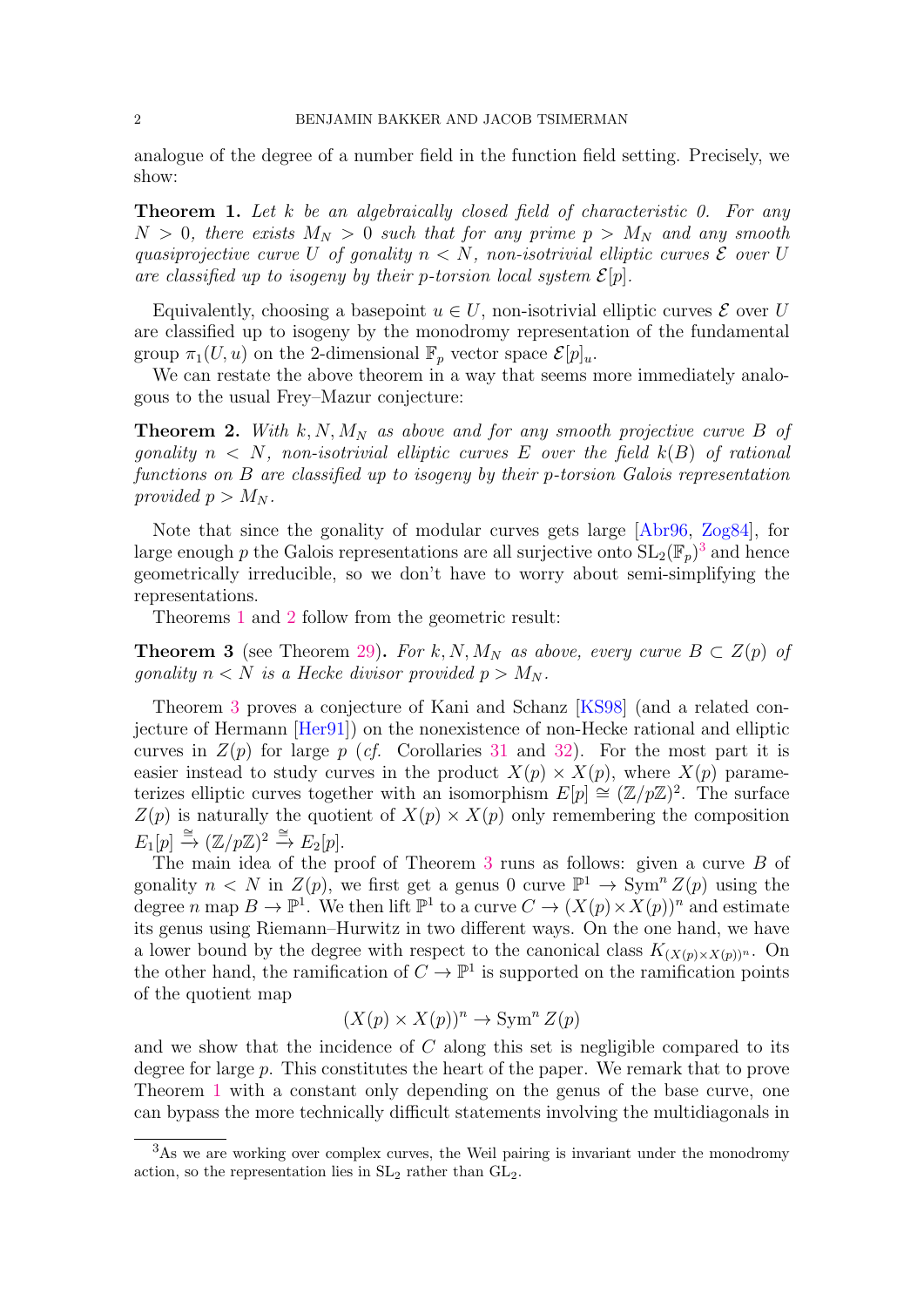Sections [4](#page-12-0) through [6.](#page-23-0) In this case one cannot reduce to genus 0 curves, and therefore must include an additional argument, such as the topological one in [\[BT13\]](#page-29-4).

Our proof heavily relies on hyperbolic geometry and the fact that  $(X(p) \times X(p))^n$ is uniformized by the 2n-th power  $\mathbb{H}^{2n}$  of the upper half-plane. The strategy is to bound the multiplicity of curves C along geodesic subvarieties of  $(X(p) \times X(p))^n$ in terms of their volume in small tubular neighborhoods of those subvarieties. A classical result of Federer states that a curve in  $\mathbb{C}^n$  passing through the origin must have volume in the ball  $B(0, r)$  of radius r at least equal to that of a coordinate axis. This result was generalized heavily by Hwang and To [\[HT02,](#page-30-6) [HT12\]](#page-30-7) to the case of arbitrary symmetric domains and higher-dimensional subvarieties. For our needs, the theorems of Hwang and To are not quite sufficient, so we prove several analogues of these results, which may be interesting in their own right.

The bounds we obtain on the multiplicities of C along geodesic subvarieties are better for large radius neighborhoods, but in order to bound the multiplicity along many such subvarieties simultaneously it is necessary to understand how these neighborhoods overlap. We prove that special subvarieties tend to grow farther apart as  $p$  gets large, and that these subvarieties only "clump" together near higher-dimensional special subvarieties. The proofs of these repulsion results are arithmetic in nature and fundamentally use the fact that the monodromy group of  $X(p)$  over  $X(1)$  is an algebraic group.

The proof of Theorem [3](#page-1-3) ultimately only uses the fact that elliptic curves are parametrized by a Shimura variety of dimension 1, and therefore we expect the same methods to prove an analogue of Theorem [1](#page-1-1) for abelian varieties parametrized by any Shimura curve—in fact the proof simplifies substantially due to the lack of cusps. The case of abelian surfaces with quaternionic multiplication was treated in  $[BT13]^4$  $[BT13]^4$  $[BT13]^4$  by the authors.

#### 1.1. Outline of the paper.

In Section [2](#page-4-0) we recall background on the modular curves  $Y(p)$ , including the modular interpretation of the compactifications  $X(p)$ , and introduce the basic structures on  $Z(p)$ . Our techniques require a uniformized metric on  $(X(p) \times X(p))^n$ , and in Section [3](#page-7-0) we study the uniformized metric on  $X(p)$  in terms of the classical metric on  $Y(p)$ . Section [4](#page-12-0) establishes the repulsion of special subvarieties of the product  $(X(p) \times X(p))^n$ , and in Section [5](#page-19-0) we provide some machinery in the style of Hwang and To estimating the volume of curves in small neighborhoods of these subvarieties. Section [6](#page-23-0) combines these results to provide estimates of the multiplicities of curves along special subvarieties, and in Section [7](#page-27-0) we use this to estimate ramification and prove Theorem [3.](#page-1-3)

#### 1.2. Acknowledgements.

The authors benefited from many useful conversations with Fedor Bogomolov, Johan de Jong, Michael McQuillan, Allison Miller, and Peter Sarnak. The first named author was supported by NSF fellowship DMS-1103982 at the time of the writing of this paper. Finally, we are greatly indebted to the referee for offering numerous

<span id="page-2-0"></span> ${}^{4}\text{In}$  [\[BT13\]](#page-29-4) the authors only prove the weaker result that the map from isogeny classes to ptorsion representations is 2 to 1. This can be rectified by using the stronger repulsion statement found in Proposition [14.](#page-14-0)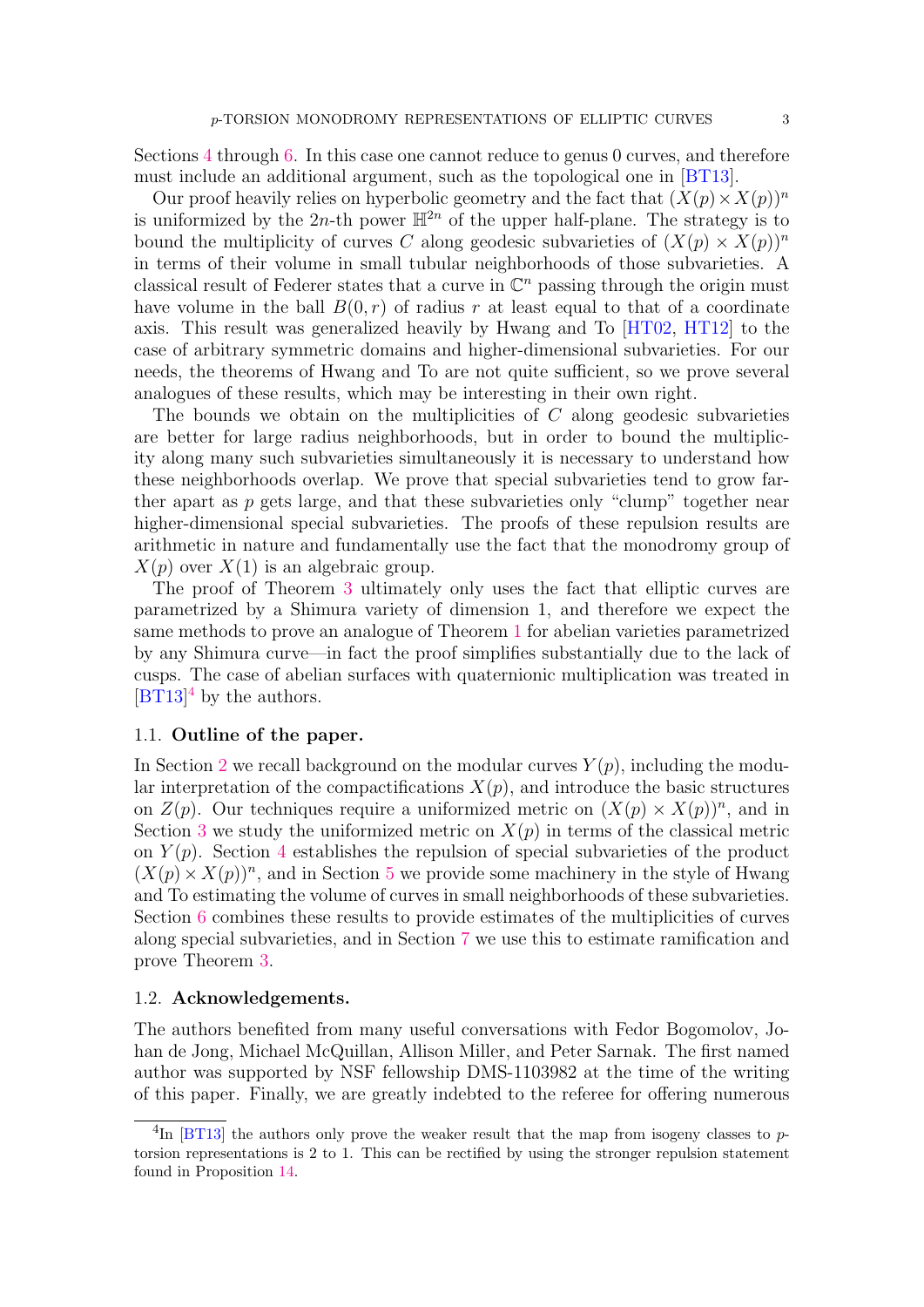suggestions for improving the clarity of the exposition as well as simplifications to the proofs in Section [5.](#page-19-0)

# 1.3. Notation and conventions.

Throughout the paper we use the following notation regarding asymptotic growth: for functions f, g we write  $f \gg g$  if there is a positive constant  $C > 0$  such that  $f - Cg$  is a positive function; likewise for  $\ll$ . If  $f_t, g_t$  are functions depending on t, we write  $f_t = O(g_t)$  if there is a positive constant  $C > 0$  such that  $C|g_t| - |f_t|$  is positive for t sufficiently large. If the same is true for any  $C > 0$  we write  $f_t = o(g_t)$ . We also write  $f_t = \omega(g_t)$  to mean  $g_t = o(f_t)$ . For us, the asymptotic parameter t will always be the prime  $p$ .

Much of the paper will be concerned with the geometry of the hyperbolic plane, and both the upper half-plane model  $\mathbb H$  and the Poincaré disk model  $\mathbb D$  will prove convenient. For computations we normalize the metric to have constant sectional curvature  $-1$ , so explicitly

$$
h_{\mathbb{H}} = \frac{dz \otimes d\overline{z}}{(\operatorname{Im} z)^2} \quad \text{and} \quad h_{\mathbb{D}} = 4 \cdot \frac{dz \otimes d\overline{z}}{(1 - |z|^2)^2}.
$$

We denote the associated distance functions by  $d_{\mathbb{H}}$  and  $d_{\mathbb{D}}$ . We also fix the implicit choice of normalization of the Kobayashi metric so that it coincides with the above metrics. Note that the associated Kähler forms  $\omega := -\operatorname{Im} h$  are

$$
\omega_{\mathbb{H}} = \frac{dz \wedge d\overline{z}}{2|\operatorname{Im} z|^2} \quad \text{and} \quad \omega_{\mathbb{D}} = 2 \cdot \frac{dz \wedge d\overline{z}}{(1 - |z|^2)^2}
$$

where we canonically identify purely imaginary 2-forms with measures. We define  $d = \partial + \overline{\partial}$  as the total differential and  $d^c = \frac{1}{4\pi}$  $\frac{1}{4\pi}(\partial - \partial).$ 

For any hyperbolic curve X, we likewise obtain a metric  $h_X$  and a form  $\omega_X$  by descent along the universal cover. We endow products  $X<sup>n</sup>$  with the Kobayashi metric as well, which is explicitly

$$
d_{X^n}((x_1,\ldots,x_n),(y_1,\ldots,y_n))=\max_i d_X(x_i,y_i).
$$

We also define the form  $\omega_{X^n}$  as the sum of the pullbacks of  $\omega_X$  along each projection. Volumes will always be computed with respect to  $\omega_{X^n}$ . If X is compact we have

$$
c_1(K_X) = \frac{1}{2\pi} [\omega_X] \in H^{1,1}(X, \mathbb{R}(1)).
$$
\n(1)

To avoid any potential confusion involving the normalization as  $p \to \infty$  we will phrase our results as often as possible in terms of manifestly normalizationindependent quantities. Thus, we define

 $a(r) := \text{area of the hyperbolic disk of radius } r$ 

For example, one can compute using the above normalization that

$$
d_{\mathbb{D}}(0,z) = 2 \cdot \tanh^{-1}|z|
$$

and therefore that

$$
a(r) = 4\pi \cdot \sinh^2(r/2).
$$

We will also define, for any curve  $C \subset X^n$ ,

$$
\mathrm{Deg}(C):=K_{X^n}\cdot C
$$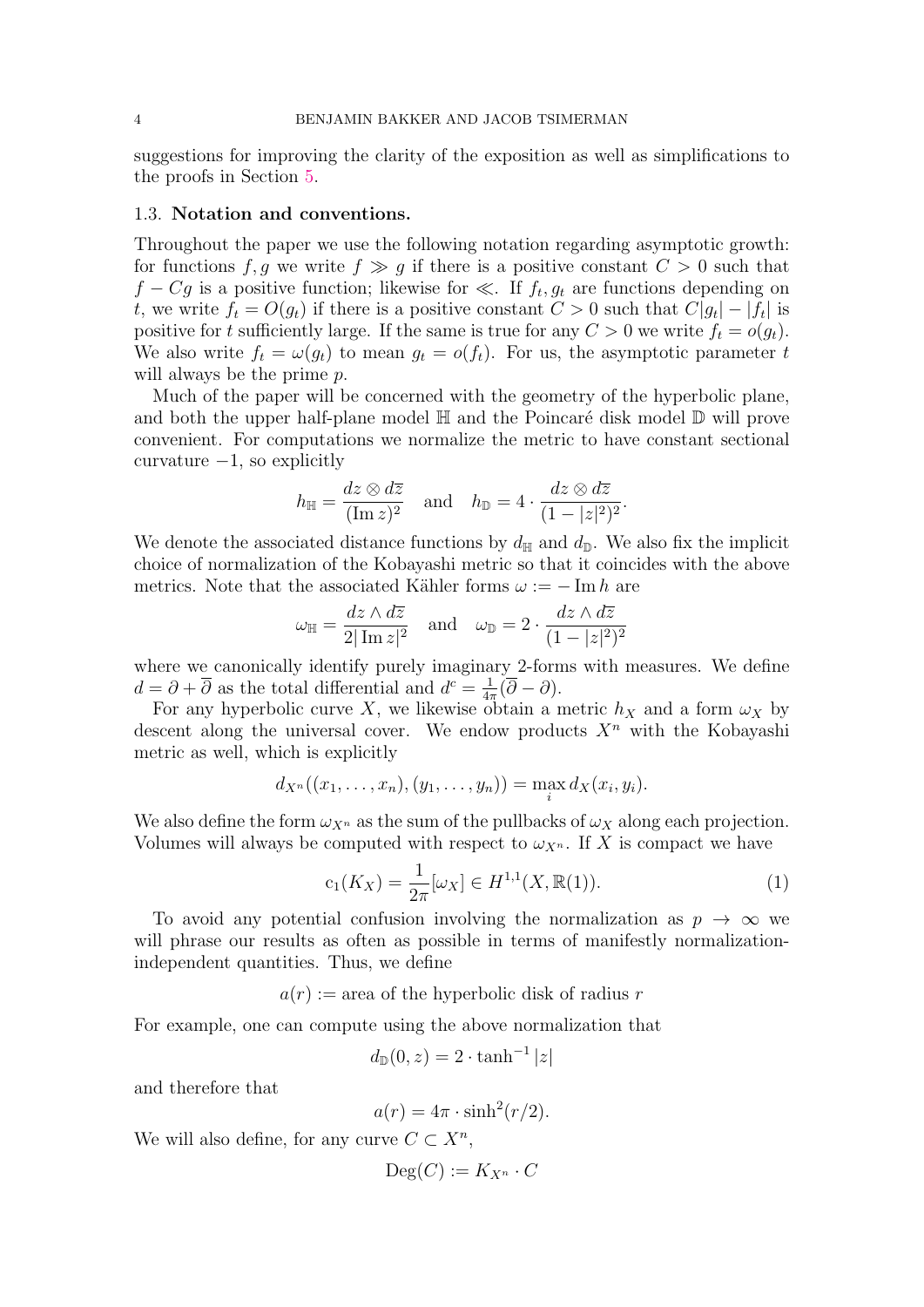so that in the above normalization

$$
\text{Deg}(C) = \frac{1}{2\pi} \text{vol}(C).
$$

2. Modular curves

### <span id="page-4-0"></span>2.1. Basics on modular curves.

For a prime number  $p > 3$  we let  $Y(p)$  denote the coarse moduli scheme representing pairs

$$
(E, \varphi : (\mathbb{Z}/p\mathbb{Z})^2 \xrightarrow{\cong} E[p])
$$

of elliptic curves E together with a *projective* isomorphism  $\varphi$  from  $(\mathbb{Z}/p\mathbb{Z})^2$  to the p-torsion of E—that is, an isomorphism  $\varphi : (\mathbb{Z}/p\mathbb{Z})^2 \to E[p]$  defined up to scaling. We let  $X(p)$  denote the standard smooth compactification of  $Y(p)$ ; the added points  $X(p)-Y(p)$  are referred to as cusps.  $X(p)$  has 2 connected components, determined by the square class of the Weil pairing of  $\langle \varphi(e_1), \varphi(e_2) \rangle$ . We let  $X(p)_{\epsilon}$  denote the corresponding connected component, where  $\epsilon \in \mathbb{F}_p^{\times}/(\mathbb{F}_p^{\times})^2$ . We shall consider these schemes exclusively over C.

We recall that  $SL_2(\mathbb{R})$  has a natural action on the upper half-plane  $\mathbb{H}$  given by

$$
\left(\begin{smallmatrix} a & b \\ c & d \end{smallmatrix}\right) \cdot z = \frac{az+b}{cz+d}.
$$

Letting  $\Gamma(p) := \{ (\begin{smallmatrix} a & b \\ c & d \end{smallmatrix}) \in SL_2(\mathbb{Z}) \mid (\begin{smallmatrix} a & b \\ c & d \end{smallmatrix}) \equiv (\begin{smallmatrix} 1 & 0 \\ 0 & 1 \end{smallmatrix}) \mod p \}$ , there is a natural isomorphism  $Y(p)_1 \cong \Gamma(p)$   $\downarrow \mathbb{H}$  and for any  $\epsilon \in \mathbb{F}_p^{\times}$  there exist (noncanonical) isomorphisms  $Y(p)_1 \cong Y(p)_{\epsilon}$ . There is also a natural action of  $PGL_2(\mathbb{F}_p)$  on  $Y(p)$ which permutes the two components, given by

$$
g(E,\varphi):=(E,\varphi\circ\widetilde{g}^{-1})
$$

where  $\tilde{g}$  is any lift of g to  $GL_2(\mathbb{F}_p)$ . The stabilizer of  $Y(p)_{\epsilon}$  under this action is  $PSL_2(\mathbb{F}_p)$ . Likewise there is an action of  $PGL_2(\mathbb{F}_p)$  on  $X(p)$ , and the quotient is canonically the compactified modular curve  $X(1)$ ; call the quotient map  $\pi : X(p) \to Y(p)$  $X(1)$ . The ramification occurs at the cusps  $X(p) - Y(p)$  and at the pre-images under  $\pi$  of the points in  $q_2, q_3 \in X(1)$  representing the elliptic curves with CM by  $\mathbb{Z}[i]$  and  $\mathbb{Z}[e^{2\pi i/3}]$  respectively. Each of these three sets forms a single orbit under  $\widehat{\mathrm{PGL}_2(\mathbb{F}_p)}$ , and the ramification order at a point in the orbit is  $p, 2$ , and 3 respectively.

We remark that there is a natural anti-holomorphic involution on  $Y(1)$  given by negating the complex structure of the elliptic curve, and this induces an involution on  $Y(p)$  and  $X(p)$  as well. We denote this by  $z \to \overline{z}$ .

### 2.2. Modular interpretation of n-gons.

 $X(1)$  has several interpretations as the coarse space of a moduli problem compactifying that of  $Y(1)$ ; usually this is done by considering the cusp point as the pointed nodal cubic or "1-gon," but when considering elliptic curves with n-torsion it is more naturally thought of as the  $n$ -gon.

**Definition.** Let C be the nodal cubic and let  $C_n$  be the unique connected degree n étale cover of C. Geometrically  $C_n$  is a cyclic chain of  $\mathbb{P}^1$ s, obtained from  $\mathbb{Z}/n\mathbb{Z}\times\mathbb{P}^1$ by gluing  $(k, \infty)$  to  $(k + 1, 0)$  at a node. An *n*-gon is  $C_n$  together with a group structure on the smooth locus  $C_n^{sm}$  such that the action of  $C_n^{sm}$  on  $C_n^{sm}$  extends to all of  $C_n$ . This latter requirement implies that  $C_n^{sm}$ —which is n copies of  $C_m^{sm}$ —is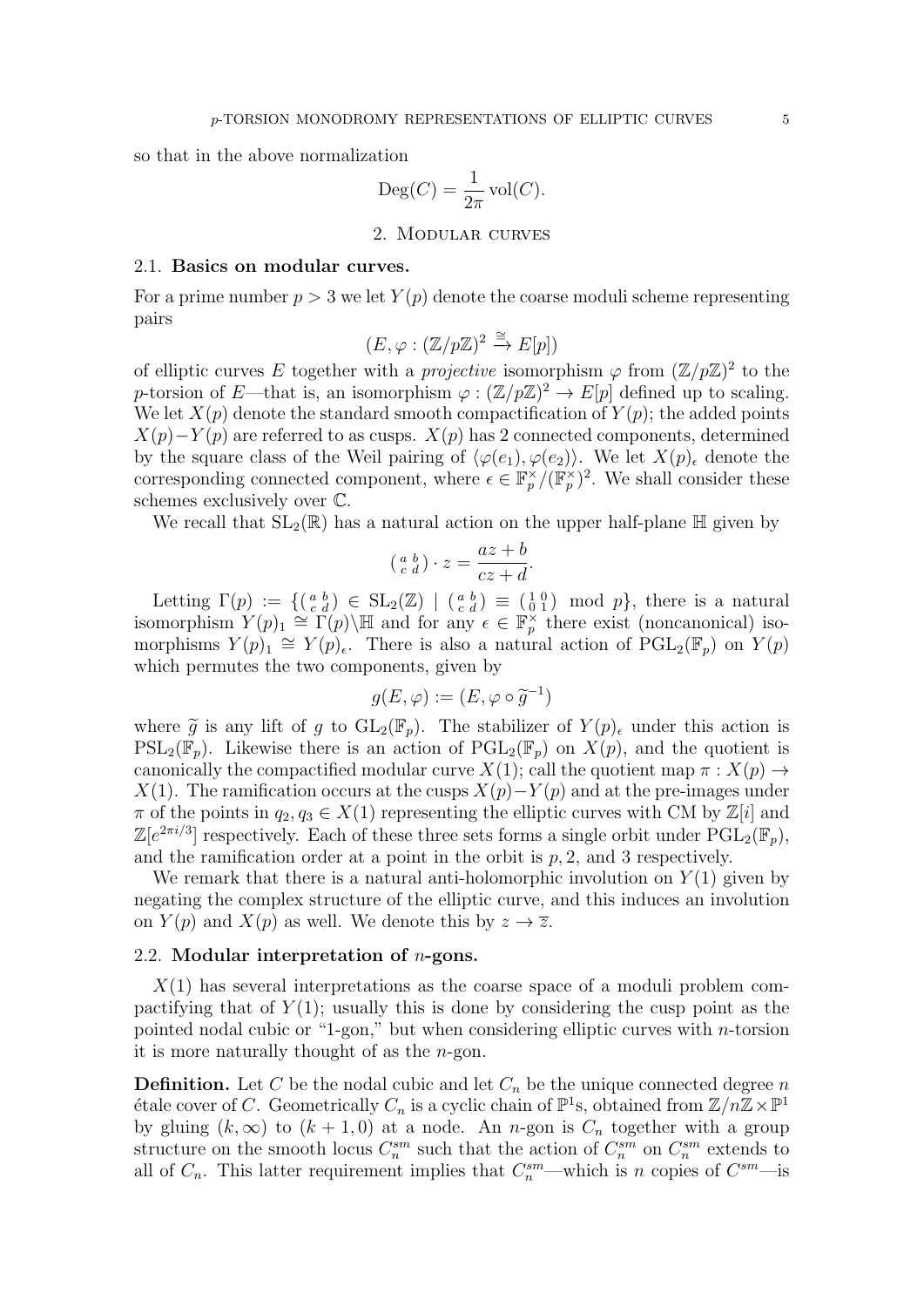noncanonically  $\mathbb{Z}/n\mathbb{Z} \times \mathbb{G}_m$  as a group scheme, where  $\mathbb{Z}/n\mathbb{Z}$  acts by rotating the cycle of rational curves.

Note that the automorphism group of the *n*-gon is noncanonically  $\mathbb{Z}/n\mathbb{Z} \ltimes \mathbb{Z}/2\mathbb{Z}$ , the  $\mathbb{Z}/2\mathbb{Z}$  coming from inversion on the smooth locus. Indeed, choosing a smooth point  $x \in C_n$  of order n not in the identity component  $(C_n^{\text{sm}})^0$  yields a group isomorphism

$$
(C_n^{sm})^0 \times \mathbb{Z}/n\mathbb{Z} \xrightarrow{\cong} C_n^{sm} : (t,m) \mapsto tx^m
$$

and each map  $(t, m) \mapsto (\zeta^m t, m)$  is a group automorphism of  $(C_n^{sm})^0 \times \mathbb{Z}/n\mathbb{Z}$  for any *n*-th root of unity  $\zeta$ , yielding the  $\mathbb{Z}/n\mathbb{Z}$  of automorphisms.

The notion of  $n$ -gon is useful because one can be endowed with full level  $n$  structure. The *n*-torsion  $C_n^{sm}[n]$  is canonically Cartier self-dual, and thus there is a natural Weil pairing. We therefore define a level  $n$  structure of the  $n$ -gon  $C_n$  to be an isomorphism  $C_n^{sm}[n] \cong (\mathbb{Z}/n\mathbb{Z})^2$  up to scale. For the rest of the paper, for a fixed prime p, by a generalized elliptic curve we will mean either an elliptic curve or a  $p$ -gon, so that we may speak of generalized elliptic curves with full level  $p$  structure.

 $X(p)$  can now be interpreted (for  $p > 3$ ) as the fine moduli space of generalized elliptic curves with full level p structure. The stack  $\mathcal{X}(1)_p$  of generalized elliptic curves (in the above sense) without the level p structure has coarse space  $X(1)$  and compactifies the moduli problem  $\mathcal{Y}(1)$ ; it differs from  $\mathcal{X}(1) \cong \mathcal{X}(1)_1$  in that the cusp point in the  $\mathcal{X}(1)_p$  moduli problem has an order p stabilizer.

Remark 4. Throughout the above, we assume an algebraically closed (characteristic 0) base field, and thus blur the distinction between  $\mu_n$  and  $\mathbb{Z}/n\mathbb{Z}$ . Over a non-closed field, the *n*-torsion of  $C_n^{sm}$  is noncanonically a Cartier self-dual extension of  $\mathbb{Z}/n\mathbb{Z}$ by  $\mu_n$ , and the automorphism group of the *n*-gon is an extension of  $\mathbb{Z}/2\mathbb{Z}$  by  $\mu_n$ .

#### 2.3. The diagonal quotient surface.

We now introduce our primary object of study.

**Definition.** Let  $Z(p)$  denote the coarse moduli scheme representing triples

$$
(E_1, E_2, \psi : E_1[p] \xrightarrow{\cong} E_2[p])
$$

consisting of a pair of generalized elliptic curves  $E_1, E_2$  together with a *projective* isomorphism between their p-torsion.

Note that there is a natural morphism  $X(p) \times X(p) \to Z(p)$  given by

$$
(E_1, \varphi_1) \times (E_2, \varphi_2) \to (E_1, E_2, \varphi_2 \circ \varphi_1^{-1})
$$

which identifies  $Z(p)$  with the quotient  $PGL_2(\mathbb{F}_p)\backslash X(p) \times X(p)$  by the diagonal action of  $\mathrm{PGL}_2(\mathbb{F}_p)$ .

The surface  $Z(p)$  was introduced by Hermann [Herg1] and studied by Kani– Schanz [\[KS98\]](#page-30-5) and Carlton [\[Car01\]](#page-30-8).

#### 2.4. (anti-)Heegner CM points and singular bicusps.

Note that  $(x, y) \in X(p) \times X(p)$  is a ramification point of the quotient map  $X(p) \times X(p) \to Z(p)$  exactly if x and y share a common stabilizer in  $PGL_2(\mathbb{F}_p)$ . Thus, either x, y are both cusps or both in  $Y(p)$ .

Suppose that  $x, y \in Y(p)$  have a common stabilizer  $g \in \text{PGL}_2(\mathbb{F}_p) - 1$ , so that they both map to either  $q_2$  or  $q_3$  in  $X(1)$ . Now, since g stabilizes x, y there must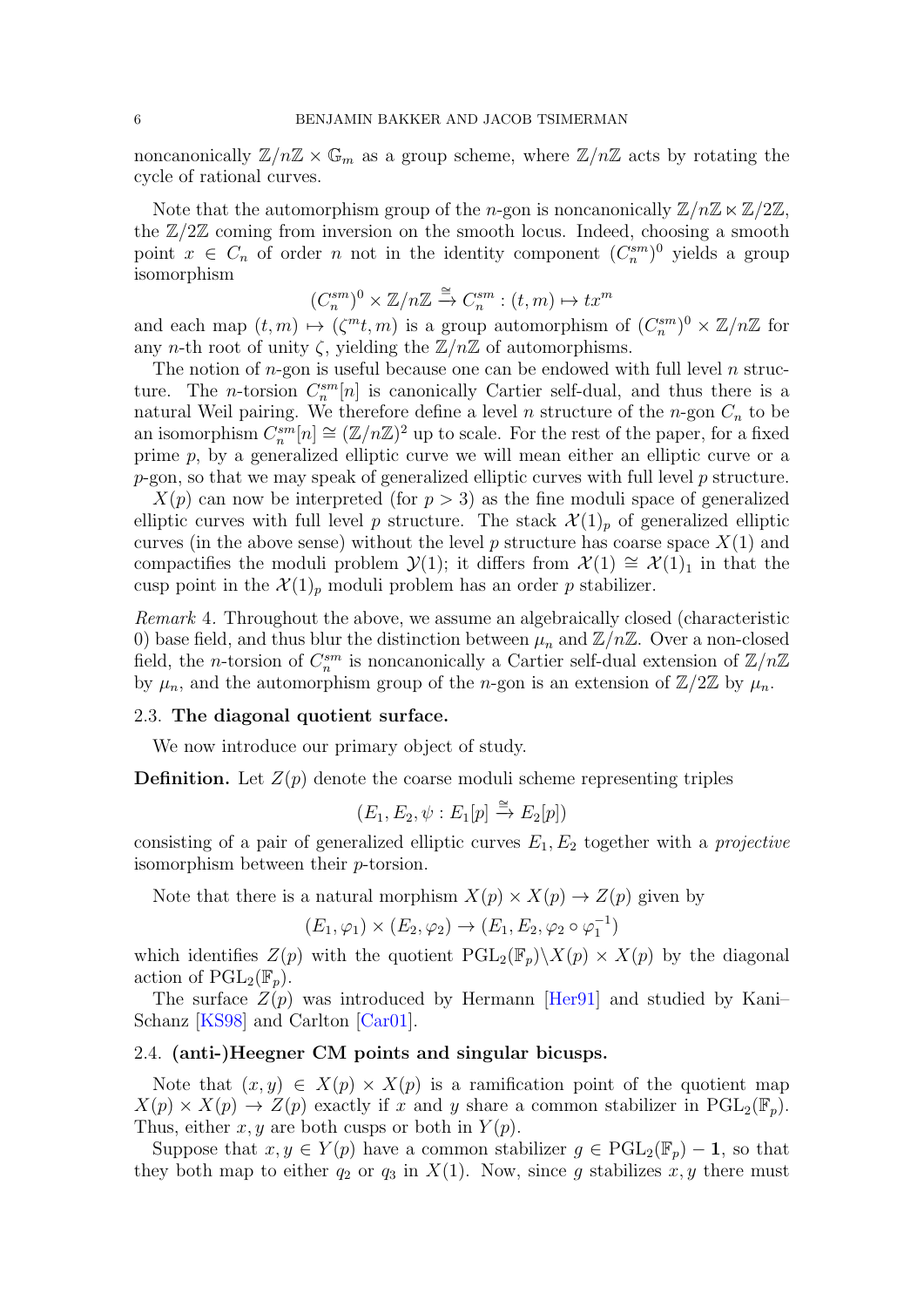exist automorphisms  $h_x, h_y$  of  $E_x, E_y$  respectively and lifts  $g_x, g_y$  of g to  $GL_2(\mathbb{F}_p)$ such that  $h_x \circ \varphi_x = \varphi_x \circ g_x^{-1}$  and  $h_y \circ \varphi_y = \varphi_y \circ g_y^{-1}$ . It is clear that neither of  $h_x, h_y$  are  $\pm 1$ . By possibly negating  $h_x, g_x$  we can ensure that  $h_x, h_y$  have the same characteristic polynomial, either  $t^2 + 1$ ,  $t^2 - t + 1$  or  $t^2 + t + 1$ . It follows that we can take  $g_x = g_y$ .

**Definition.** Under the above setup, we say that  $(x, y) \in Y(p) \times Y(p)$  is a *Heegner* CM point if the eigenvalues of  $h_x$  acting on the tangent space  $T_0E_x$  and  $h_y$  acting on  $T_0E_y$  are the same, and an *anti-Heegner CM point* otherwise, in which case they are complex-conjugates. We denote these sets by  $CM^+$ ,  $CM^- \subset X(p) \times X(p)$ , respectively, and define  $CM = CM^+ \cup CM^-$ .

It is easy to see that  $PGL_2(\mathbb{F}_p)$  preserves each of the sets CM<sup>+</sup> and CM<sup>-</sup>. Note that  $(x, y)$  is a Heegner CM point if and only if  $(x, \overline{y})$  is an anti-Heegner CM point.

In the terminology of Kani and Schanz [\[KS98\]](#page-30-5), a *Heegner CM point* of  $Z(p)$  is a point of the form  $(E, E, \psi|_{E[p]})$  for an elliptic curve E with  $Aut(E) \neq \pm id$  and  $\psi \in \text{End}(E)$  of degree coprime to p, whereas an *anti-Heegner CM point* is one of the form  $(E, \overline{E}, \tau \circ \psi|_{E[\nu]})$  for such E and  $\psi$ , where  $\tau : E \to \overline{E}$  is complex conjugation. Thus the (anti-)Heegner CM points of  $X(p) \times X(p)$  lie over (anti-)Heegner CM points  $(E, E, \varphi)$  of  $Z(p)$ .

The only other ramification points of the map  $X(p) \times X(p) \to Z(p)$  are those whose coordinates are cusps with a common stabilizer. We refer to these as *bicusps*, and make the

**Definition.** A point  $(x, y) \in X(p) \times X(p)$  is called a *singular bicusp* if x, y are both cusps and they share a stabilizer in  $PGL_2(\mathbb{F}_n)$ . We denote the set of them by  $SBC \subset X(p) \times X(p)$ .

### 2.5. Hecke operators.

Recall that if we have an integer n relatively prime to  $p$ , we can define a Hecke correspondence  $T_n \subset X(p) \times X(p)$  between  $X(p)$  and itself as the closure of:

$$
\{((E_1, \varphi_1), (E_2, \varphi_2)) \mid \exists \text{ cyclic isogeny } \psi : E_1 \to E_2, \deg \psi = n, \psi \circ \varphi_1 = \varphi_2\}.
$$

The modular interpretation can be extended to p-gons with full level-structure as follows. First, consider the map  $\varphi_n : C_{pn} \to C_p$  which on the smooth part is just

$$
\varphi_n(x, a) = (x^n, a), \quad (x, a) \in \mathbb{G}_m \times \mathbb{Z}/n\mathbb{Z}.
$$

This induces an isomorphism on p-torsion, which we denote by  $\varphi_n[p]$ . Next, consider the set  $G_n$  of all subgroups  $G \subset C_{pn}^{sm}$  which are cyclic of order n and whose intersection with the identity component is a single point. For each such  $G \in G_n$ we get a map  $\psi_G: C^{sm}_{pn} \to C^{sm}_p$  by quotienting out by G, which completes to a map from  $C_{pn}$  to  $C_p$ . Finally, consider the map  $\xi_d : C_p \to C_p$  which is  $x \to x^d$  on the smooth part of the identity component, so that

$$
\xi_d(x,a) = (x^d, a), (x, a) \in \mathbb{G}_m \times \mathbb{Z}/n\mathbb{Z}.
$$

Now, to a point  $(C_p, f : (\mathbb{Z}/p\mathbb{Z})^2 \cong C_p^{sm}[p]$  the *n*th Hecke operator associates the set

$$
\bigcup_{m|n} \bigcup_{G \in G_m} (C_p, \xi_{\frac{n}{m}} \circ \psi_G \circ \varphi_m[p]^{-1} \circ f).
$$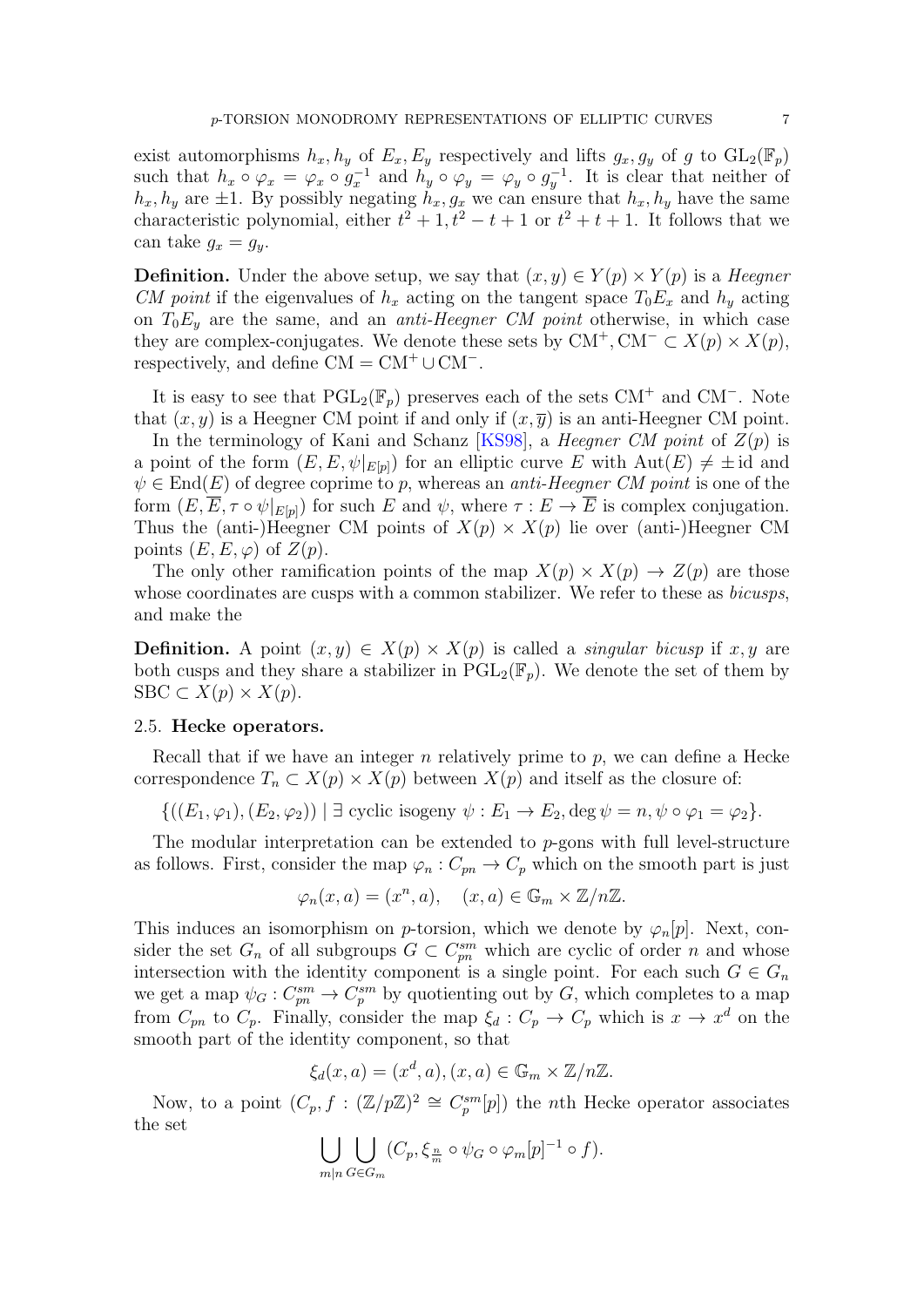It will be important for us that  $T_n$  is diagonally  $PGL_2(\mathbb{F}_p)$ -invariant. The two projection maps  $\alpha, \beta : T_n \to X(p)$  both have degree  $\deg(T_n) = \sigma_1(n) = \sum_{d|n} d$ , and we denote by  $\mu, \nu : X(p) \times T_n \to X(p) \times X(p)$  the maps  $\mu = id \times \alpha$  and  $\nu = id \times \beta$ .  $\mu, \nu$  yield a correspondence from  $X(p) \times X(p)$  to itself, and we denote by  $T_m^* = \mu_* \nu^*$ the pullback of divisors along this correspondence.

# 3. HYPERBOLIC PROPERTIES OF  $X(p)$

<span id="page-7-0"></span>The modular curve  $Y(p)$  carries its natural uniformized metric  $h_{Y(p)}$  of constant sectional curvature  $-1$ . The compactification  $X(p)$  is a hyperbolic curve (for  $p > 5$ ) in and of itself, and thus also carries a uniformized metric  $h_{X(p)}$ . Though the classical metric  $h_{Y(p)}$  is well-understood, it's singularities at the cusps make it unamenable to the techniques of Hwang and To. The purpose of this section is to study the properties of  $h_{X(p)}$  by comparing it with  $h_{Y(p)}$ .

The orbifold coarse space of the stack  $\mathcal{X}(1)_p$  of generalized elliptic curves is topologically a sphere with a point  $q_2$  of order 2, and point  $q_3$  of order 3, and a point  $q_p$ of order p. Let  $X(1)_p$  be the (orbifold) Riemann surface associated to the tiling of the upper half-plane by a  $(2,3, p)$  triangle in the same way that  $Y(1)$  is associated to the tiling by the  $(2, 3, \infty)$  triangle (see for example [\[Bea95\]](#page-29-5) for more on triangle groups). Let

$$
\Gamma(2,3,p)=\langle \sigma_2, \sigma_3, \sigma_p | \sigma_2^2=\sigma_3^3=\sigma_p^p=\sigma_2 \sigma_3 \sigma_p=1 \rangle \cong \pi_1(X(1)_p)
$$

be the  $(2,3,p)$  triangle group. The unique biholomorphism from the usual fundamental domain of  $Y(1)$  to a  $(2, 3, p)$  triangle yields by Schwarz reflection the holomorphic embedding  $i_p : Y(1) \to X(1)_p$ , by which we identify  $X(1)_p$  with the orbifold coarse space of  $\mathcal{X}(1)_p$ . We let

$$
\gamma_p := i_{p*} : \pi_1(Y(1)) \to \pi_1(X(1)_p).
$$

After the usual identification  $\pi_1(Y(1)) = \text{PSL}_2 \mathbb{Z} \cong \Gamma(2, 3, \infty)$ ,  $\gamma_p$  is the obvious map  $\Gamma(2,3,\infty) \to \Gamma(2,3,p)$ . For each connected component  $X(p)_{\epsilon}$ , the forgetful map  $X(p)_{\epsilon} \to X(1)_p$  (of coarse spaces) is identified with the étale cover associated to the image  $\Xi(p)$  of  $\Gamma(p)$  under  $\gamma_p$ , and the metric  $h_{X(p)}$  on  $X(p)$  is the pullback of the uniformized metric on  $X(1)_p$  coming from the above tiling (on each component). We define

$$
G_0(p) := \Gamma(2,3,p)/\Xi(p) \cong \mathrm{PSL}_2(\mathbb{F}_p)
$$

to be the Galois group of  $X(p)_1$  over  $X(1)_p$ , and  $G(p) \cong {\rm PGL}_2(\mathbb{F}_p)$  the canonical  $\mathbb{Z}/2\mathbb{Z}$  extension acting on  $X(p)$  such that the quotient is  $X(1)_p$ .

#### 3.1. Injectivity radii.

Recall that for a compact Riemann surface X endowed with its metric  $h_X$ , the injectivity radius  $\rho_X(x)$  at a point  $x \in X$  is the largest radius for which the exponential map at  $x$  is a diffeomeorphism. It is equal to half the length of the smallest closed geodesic through x. The injectivity radius  $\rho_X$  is the infimum of  $\rho_X(x)$  over all  $x \in X$ , or equivalently half the length of the shortest closed geodesic in X. If we now allow X to have cusps, we define  $\rho_X$  to be the infimum of the lengths of closed geodesics with respect to  $h_X$  that are homotopically nontrivial in the smooth compactification  $X'$ .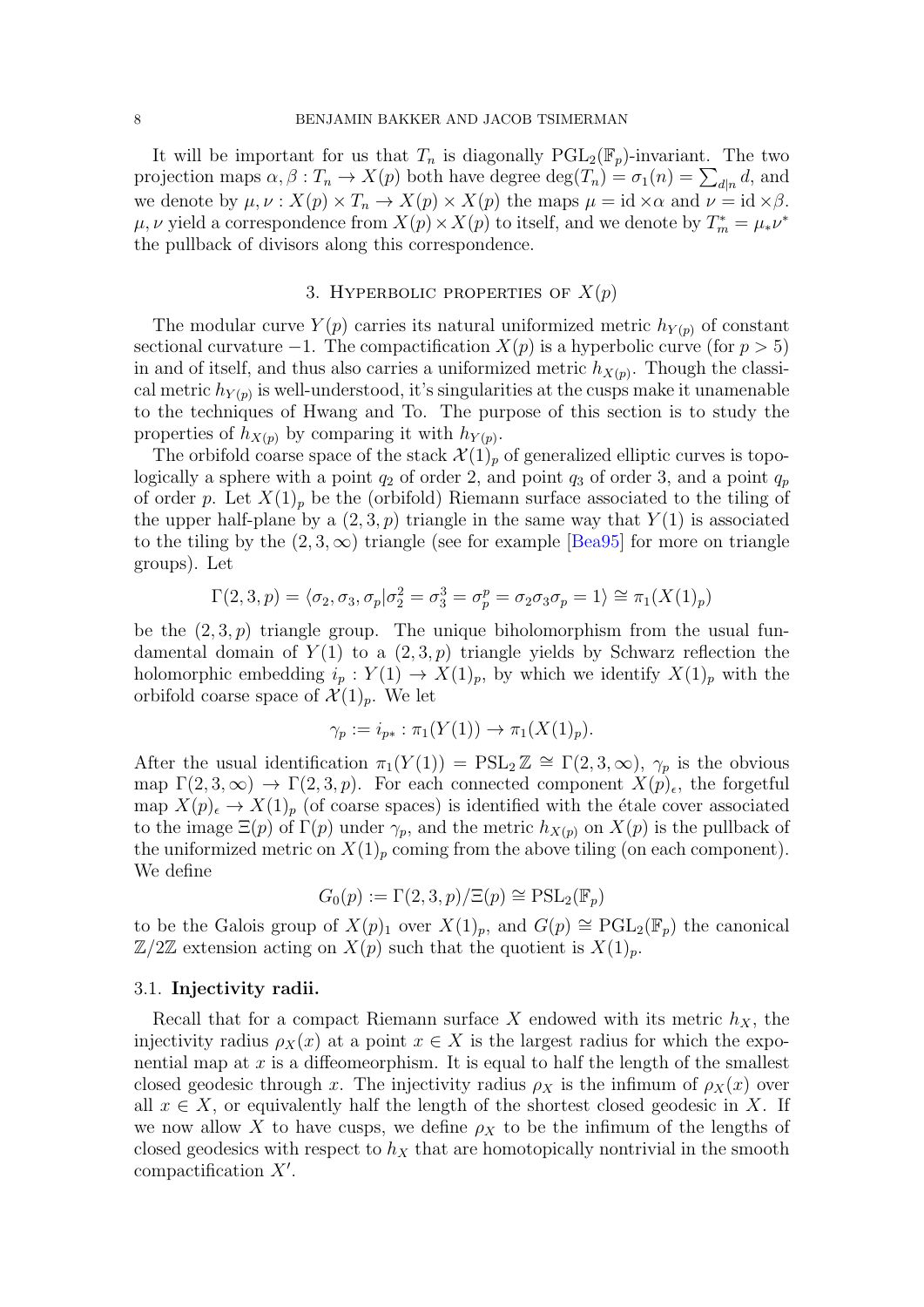<span id="page-8-0"></span>Lemma 5.  $\rho_{Y(p)} = 2 \log p + O(1)$ .

*Proof.* The kernel of  $\gamma_p$  is the group generated by the unipotents in  $\Gamma(p)$ . Thus, a homotopically nontrivial closed geodesic through  $x \in Y(p)$  lifts to the unique geodesic arc between two lifts  $z, \gamma z \in \mathbb{H}$  for some semisimple  $\gamma \in \Gamma(p)$ , so that geodesic arc between two mits  $z, \gamma z \in \mathbb{H}$  for some semisimple  $\gamma \in \Gamma(p)$ , so that  $d(z, \gamma z) = d_{\mathbb{H}}(Az, aAz)$ , where  $A \in SL_2 \mathbb{R}$  is the diagonalizing matrix and  $\sqrt{a} + \frac{1}{\sqrt{a}} =$  $|\text{tr }\gamma|$ . In particular, using the formula for distance in the upper half-plane, this means

$$
\min_{z} d_{\mathbb{H}}(z, \gamma z) = \min_{z} d_{\mathbb{H}}(z, az)
$$

$$
= \min_{z} 2 \tanh^{-1} \left| \frac{z - az}{z - a\overline{z}} \right|
$$

$$
= 2 \tanh^{-1} \left( \frac{a - 1}{a + 1} \right)
$$

$$
= \log a
$$

$$
\geq 2 \log |\operatorname{tr} \gamma| + O(1).
$$

 $\Big\}$  $\overline{\phantom{a}}$  $\vert$ 

Note that for any  $\gamma \in \Gamma(p)$ ,  $tr(\gamma) \equiv 2 \mod p^2$ . Furthermore, the only semisimple element  $\gamma$  with trace 2 is the identity, and thus the minimal value of  $|\text{tr }\gamma|$  over all semisimple  $1 \neq \gamma \in \Gamma(p)$  is  $p^2 - 2$ . Moreover, this bound can be achieved by taking  $\gamma = \left(\begin{smallmatrix} 1-p^2 & p \\ -p & 1 \end{smallmatrix}\right)$  $\begin{bmatrix} -p^2 & p \\ -p & 1 \end{bmatrix}$ . The result then follows.

# 3.2. Comparison of  $h_{Y(p)}$  and  $h_{X(p)}$ .

This subsection will show that the metrics  $h_{X(p)}$  and  $h_{Y(p)}$  can be compared away from the cusps, and that the metric  $h_{X(p)}$  on  $X(p)$  also has growing injectivity radius. After writing this paper, the authors were informed by Peter Sarnak that a comparison of these metrics by "softer" curvature methods can be found in Brooks [\[Bro98\]](#page-29-7). Much of this subsection can almost certainly be rederived using his methods. We prefer the explicit analysis below, but caution the reader that the dependence on "hard" results like the uniformization theorem is by choice rather than necessity.

Let  $T_{2,3,p} \subset \mathbb{H}$  denote the  $(2,3,p)$  triangle with vertices at  $i, iy_p, e^{i\theta_p}$ , with a right angle at *i*,  $0 < \theta_p < \pi/2$ , and an angle of  $\frac{\pi}{3}$  at  $e^{i\theta_p}$ . We define  $\Delta_{2,3,p}$  to be the fundamental domain (see Figure [1\)](#page-9-0) of the corresponding action of  $\Gamma(2,3,p)$  on H given by the union of  $T_{2,3,p}$  with its reflection through the imaginary axis. Likewise,  $\Delta_{2,3,\infty}$  is the usual fundamental domain for  $Y(1)$ . By the second hyperbolic law of cosines, we compute  $\cos(\pi/3) = \sin(\pi/p) \cosh(\log y_p)$  from which we conclude that  $y_p = p/\pi + O(p^{-1})$ . Similarly,  $\theta_p = \pi/3 + O(p^{-1})$ .

Henceforth we we will implicitly think of  $\Gamma(2,3,p)$  as embedded in  $PSL_2 \mathbb{R}$  via the tiling by  $T_{2,3,p}$  and its reflection.  $X(p)$  is then tiled by the set  $\Sigma$  of the images of these triangles, so that  $G(p)$  acts on  $\Sigma$  with 2 orbits. It is easy to see (from Figure [1,](#page-9-0) for instance) the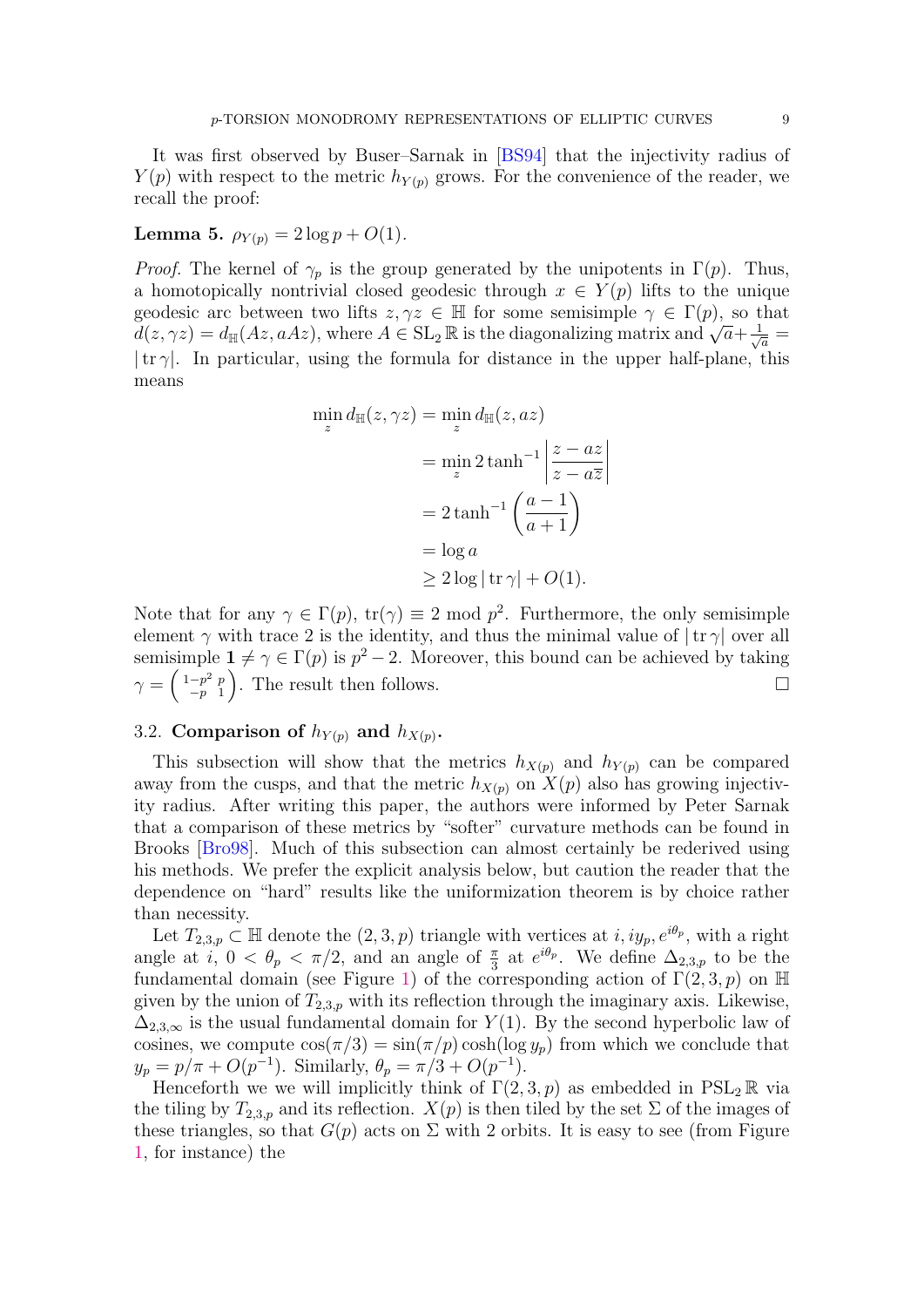

<span id="page-9-0"></span>FIGURE 1. Fundamental domains of  $Y(1)$  and  $X(1)_p$ .  $\Delta_{2,3,\infty}$  is bordered by the arc of the unit circle together with the two dashed lines, while  $\Delta_{2,3,p}$ is bordered by the arc of the unit circle together with the two dotted lines.

<span id="page-9-3"></span>**Lemma 6.** For any cusp  $c \in X(p)$ , the disk of radius  $\log p - O(1)$  centered at c intersects only those triangles in  $\Sigma$  with c as a vertex. As a consequence, if c, c' are two cusps, then  $d_{X(p)}(c, c') > 2 \log p - O(1)$ .

Note that the Kobayashi metrics on  $Y(p)$  and  $X(p)$  are  $h_{Y(p)}$  and  $h_{X(p)}$ , respectively. Any holomorphic map is distance decreasing with respect to the Kobayashi metric, so from the embedding  $j_p: Y(p) \to X(p)$  we immediately have  $h_{X(p)}|_{Y(p)} \leq$  $h_{Y(p)}$ . In fact, the two metrics are close far from the cusp:

<span id="page-9-1"></span>**Proposition 7.** For  $x \in X(p)$ , let  $d_{cusp}(x) = \inf_c d_{X(p)}(x, c)$  be the minimum distance to a cusp. Then

$$
\tanh^2(d_{cusp}/2)h_{Y(p)} \leq h_{X(p)}|_{Y(p)} \leq h_{Y(p)}.
$$

*Proof.* The right hand inequality was addressed above. The lift  $j_p : \mathbb{H} \to \mathbb{H}$ of the inclusion  $j_p$  to the universal covers is invertible at any non-cusp point  $z \in \mathbb{H}$  on a hyperbolic disk  $B(z, d_{cusp}(x))$  where  $x \in X(p)$  is the image of z, so again by the distance-decreasing property  $h_{Y(p)}$  bounds from below the Kobayashi metric of  $B(z, d_{cusp}(x))$ . By scaling the hyperbolic disk  $B(0, r) \subset \mathbb{D}$  by a factor of  $1/\tanh(r/2)$  we see that the Kobayashi metric of  $B(0,r)$  at 0 is equal to  $1/\tanh^2(r/2)$  times the hyperbolic metric, whence the claim.

 $\Box$ 

We can then conclude that the injectivity radius of  $X(p)$  is close to that of  $Y(p)$ :

<span id="page-9-2"></span>**Corollary 8.** The injectivity radius  $\rho_{X(p)} = 2 \log p + O(1)$ .

*Proof.* The upper bound follows by Lemma [5](#page-8-0) combined with the fact that  $h_{X(p)} \leq$  $h_{Y(p)}$ . For the lower bound, suppose  $\gamma$  is a minimal length geodesic loop in  $X(p)$ , of length  $\ell_{X(p)}(\gamma)$ . Note that  $\gamma$  can be within  $(\log p)/2$  of at most one cusp, as  $\ell_{X(p)}(\gamma) \leq 2 \log p + O(1)$ . Thus, as  $\gamma$  is a geodesic, the length of  $\gamma$  in the  $h_{X(p)}$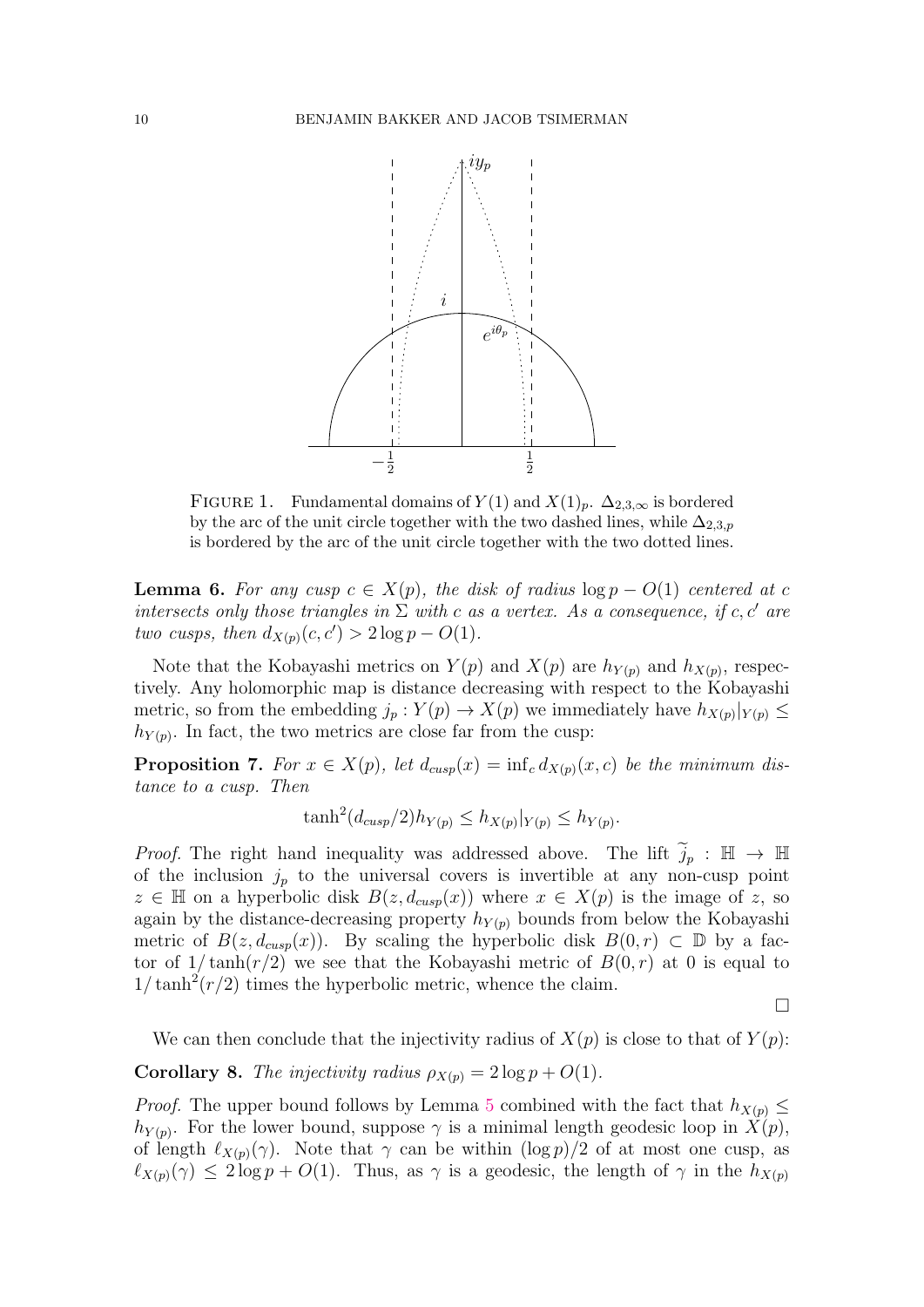metric within a distance  $d < (\log p)/2$  of any cusp is at most 2d. Consider a new loop  $\gamma'$  which is equal to  $\gamma$ , except that the stretch of  $\gamma$  between when it first enters the disk of radius 1 around the cusp and when it last exits that disk is replaced by an arc on the boundary of the disk. Thus, by Proposition [7](#page-9-1)

$$
2\rho_{Y(p)} \leq \ell_{Y(p)}(\gamma')
$$
  
\n
$$
\leq \ell_{X(p)}(\gamma') + (\ell_{Y(p)}(\gamma') - \ell_{X(p)}(\gamma'))
$$
  
\n
$$
\leq O(1) + \ell_{X(p)}(\gamma) + \int_{x=1}^{\infty} 2\left(\frac{1}{\tanh(x/2)} - 1\right) dx
$$
  
\n
$$
= 2\rho_{X(p)} + O(1).
$$

The claim follows by Lemma [5.](#page-8-0)

The Hecke correspondences  $T_m$  are isometric with respect to  $h_{Y(p)}$ , and we would now like to show that they are approximately isometric with respect to  $h_{X(p)}$  in an appropriate sense. Note that the usual uniformization  $\mathbb{H} \to Y(p)_1$  factors through  $e^{2\pi i z/p}$ :  $\mathbb{H} \to \mathbb{D}^*$ , and furthermore that the map  $\mathbb{D}^* \to Y(p)_1$  is injective on the image of  $\mathbb{H}_{>y} := \{z \in \mathbb{H} \mid \text{Im } z > y\}$  for  $y > 1/p$ . Indeed for any  $M = \begin{pmatrix} a & b \\ c & d \end{pmatrix} \in$  $\Gamma(p)$  with  $c \neq 0$ ,

$$
\operatorname{Im} M \cdot z = \frac{\operatorname{Im} z}{|cz+d|^2} \le \frac{1}{p^2 \cdot \operatorname{Im} z}.
$$

Thus for  $y > 1/p$  we have an embedded disk  $\mathbb{D}_y(c) \subset X(p)$  of Euclidean radius  $e^{-2\pi y/p}$  around each cusp c of  $X(p)$ , and by the distance decreasing property of the Kobayashi metric,

<span id="page-10-0"></span>
$$
\mathbb{D}_y(c) \subset B_{X(p)}(c, 2\tanh^{-1}(e^{-2\pi y/p})).\tag{2}
$$

On the other hand, by pulling back from  $X(1)_p$ , we see from the above that

<span id="page-10-1"></span>
$$
B_{X(p)}(c, \log p + O(1)) \subset \mathbb{D}_1(c).
$$

By Proposition [7,](#page-9-1) we can then conclude

$$
B_{X(p)}(c, R) \subset \left\{ x \mid d_{X(p)}(x, \mathbb{D}_1(c)) < R - \log p + O(1) \right\}
$$
\n
$$
\subset \mathbb{D}_{O(pe^{-R})}(c) \tag{3}
$$

provided  $\log p + O(1) < R < 2 \log p - O(1)$ . We are now in a position to prove the

<span id="page-10-2"></span>Lemma 9. For any  $R, m > 0$  such that  $R > log p + O(1)$  and  $R + log m < 2 log p O(1)$ , and any cusp  $c \in X(p)$ , if  $T_m^*c = \bigcup_i c_i$  then

$$
T_m^*B_{X(p)}(c, R) \subset \bigcup_i B_{X(p)}(c_i, R + \log m + O(1)).
$$

*Proof.* Note that  $T_m$  on the upper half-plane satisfies  $\text{Im}(T_m^*z) \ge \text{Im}(z)/m$ , and therefore for each cusp  $c \in X(p)$  we have  $T_m^*(\mathbb{D}_y(c)) \subset \mathbb{D}_{y/m}(c)$  provided  $y > m/p$ . The claim then follows from [\(2\)](#page-10-0) and [\(3\)](#page-10-1) above.  $\Box$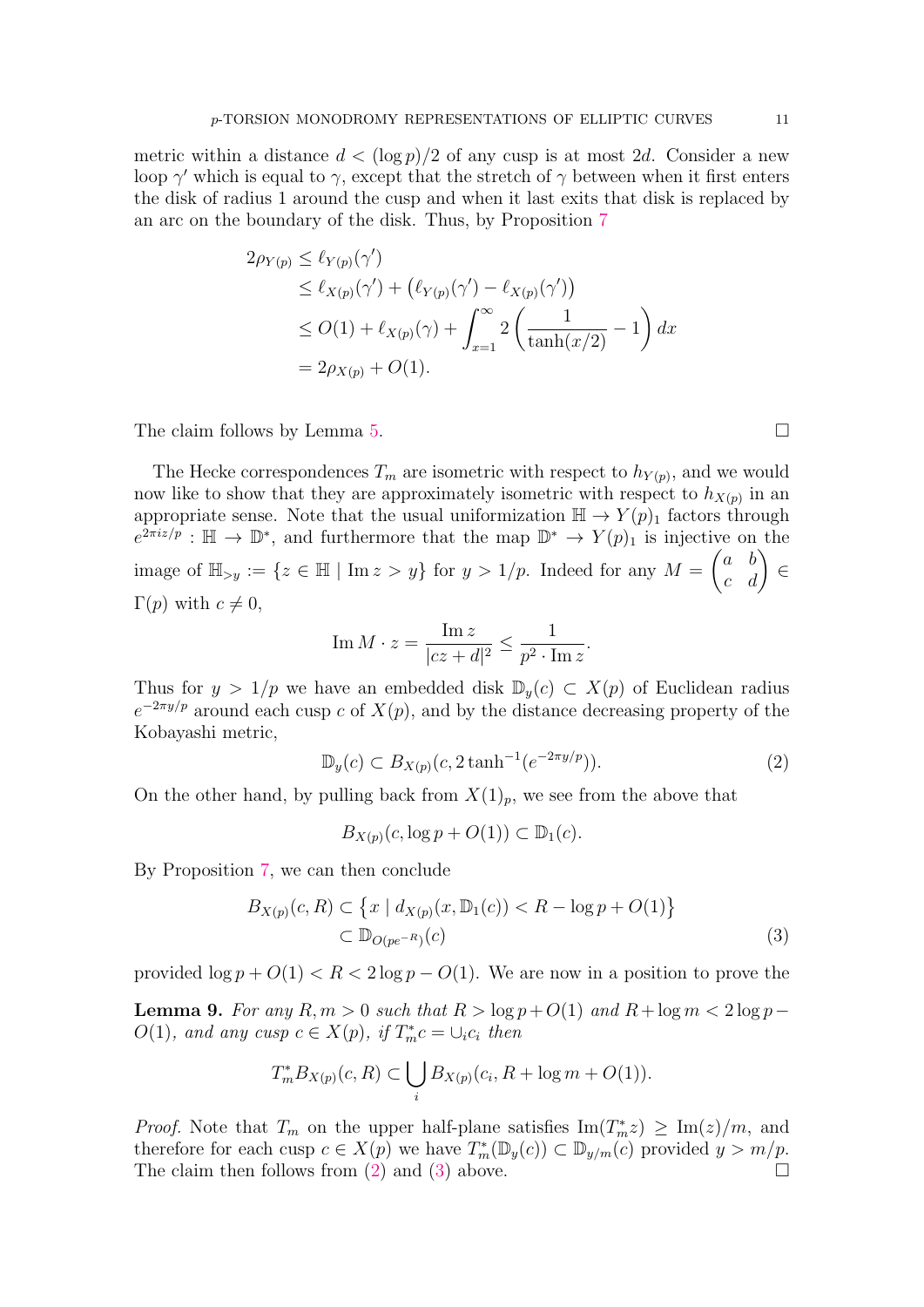#### 3.3. Heights.

Fix now the uniformization  $\mathbb{H} \to X(1)_p$  coming from the tiling by  $\Delta_{2,3,p}$  and denote by  $H = \langle \sigma_p \rangle \subset \Gamma(2, 3, p)$  the stabilizer of  $iy_p$ , where  $\sigma_p$  is rotation by  $\frac{2\pi}{p}$ around  $iy_p$ . We also fix a uniformization  $\mathbb{H} \to X(p)_1$  associated to a subgroup  $\Xi(p) \subset \Gamma(2, 3, p)$ . For convenience, we define the usual notion of (big) height on  $\mathrm{SL}_2(\mathbb{Z})$ :

**Definition.** For  $M \in SL_2(\mathbb{Z})$  denote by  $h(M)$  the maximum absolute value of its entries.

The following two lemmas roughly say that for certain  $x \in X(p)_1$ , the distance between x and a translate  $M \cdot x$  is controlled by the height of M.

<span id="page-11-1"></span>**Lemma 10.** Fix  $\iota \in X(p)_1$  to be the image of  $i \in \mathbb{H}$ , and take  $\delta < 1/2$ . If  $d_{X(p)}(\iota, \gamma \cdot \iota) < \delta \rho_{X(p)}$  for  $\gamma \in G(p)$ , then there exists a matrix  $M \in SL_2(\mathbb{Z})$  with  $h(M) = O(p^{4\delta})$  such that  $\gamma = \gamma_p(M) \text{ mod } \Xi(p)$ .

*Proof.* Let  $R = \delta \rho_{X(p)}$ . By Proposition [7](#page-9-1) and Corollary [8](#page-9-2) it suffices to show in H that if  $d_{\mathbb{H}}(i, M \cdot i) = R$  for  $M \in SL_2(\mathbb{Z})$  then the elements of M are  $O(e^{2R})$ .

Let

$$
M = \begin{pmatrix} a & b \\ c & d \end{pmatrix},
$$

so that

<span id="page-11-0"></span>
$$
M \cdot i = \frac{ai + b}{ci + d} = \frac{(bd + ac) + i}{c^2 + d^2}.
$$
 (4)

It follows by looking at the imaginary part of  $M \cdot i$  that

$$
c^2 + d^2 \le e^R
$$

and thus each of c, d is at most  $e^{R/2}$ . Using the distance formula on the upper half-plane we have

$$
2\operatorname{Im}(M \cdot i)(\cosh(R) - 1) = (\operatorname{Re} M \cdot i)^{2} + (-1 + \operatorname{Im}(M \cdot i))^{2}
$$

and thus

$$
(\text{Re } M \cdot i)^2 \le 2 \, \text{Im} (M \cdot i) e^R
$$

which from equation  $(4)$  gives

$$
\frac{bd + ac}{c^2 + d^2} \le \sqrt{2 \operatorname{Im}(M \cdot i) e^R}
$$

and

$$
bd + ac \le 2e^{\frac{3R}{2}}.
$$

Now, using  $ad - bc = 1$  we get

$$
a(c^2 + d^2) \le 2ce^{\frac{3R}{2}} + d
$$

so that

$$
a \le 2e^{2R}
$$

and similarly for b.

 $\Box$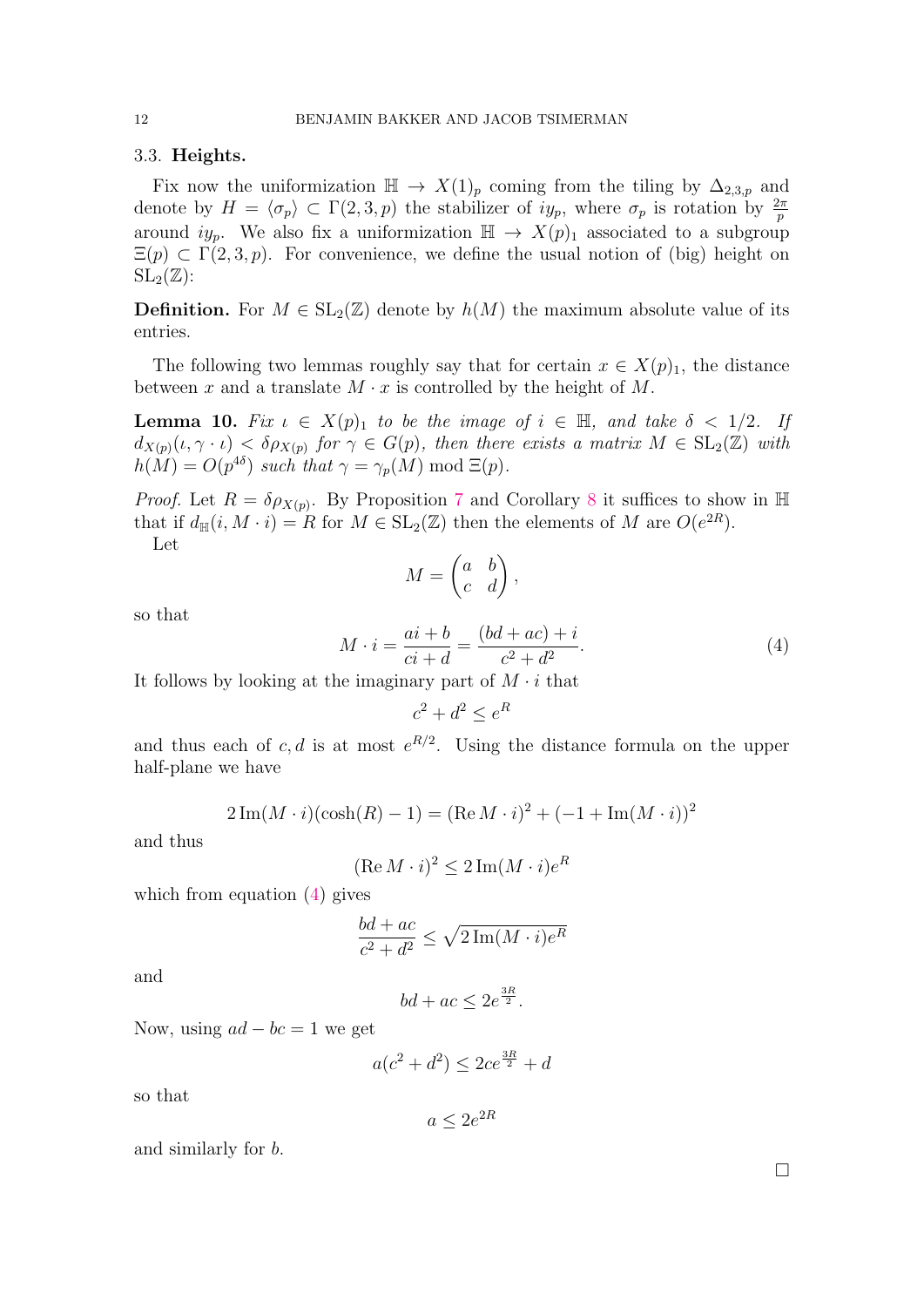Fixing  $\varpi \in X(p)_1$  to be the image of  $e^{i\theta_p} \in \mathbb{H}$ , an analogous result holds for  $\gamma \in G(p)$  for which  $\gamma \cdot \varpi$  is close to  $\varpi$ . A slightly different statement is required for the cusp:

<span id="page-12-1"></span>**Lemma 11.** Fix  $c_0 \in X(p)_1$  to be the image of  $iy_p \in \mathbb{H}$  and take  $\delta < 1/2$ .

- (a) For any cusp  $c \in X(p)_1$  and any lift  $z \in \mathbb{H}$  of c with  $d(iy_p, z) \leq (1+\delta)\rho_{X(p)}$ , there exists  $M \in SL_2(\mathbb{Z})$  with  $h(M) = O(p^{4\delta})$  such that  $z = \sigma \gamma_p(M) \cdot iy_p$  for some  $\sigma \in H$ .
- (b) For all  $\gamma \in G(p)$ , if  $d_{X(p)}(c_0, \gamma \cdot c_0) \leq (1+\delta)\rho_{X(p)}$  then there exists  $M \in SL_2 \mathbb{Z}$ with  $h(M) = O(p^{4\delta})$  such that  $\gamma \in H \cdot \gamma_p(M) \cdot H \mod \Xi(p)$ .

*Proof.* By Lemma [6](#page-9-3) and Corollary [8](#page-9-2) we have  $d(iy_p, z) > 2 \log p - O(1)$ , and so

$$
B(iy_p, (1+2\delta)\log p) \cap B(z, (1+2\delta)\log p)
$$

is within a distance of  $2\delta \log p$  of the boundary of  $B(iy_p, \log p)$  as well as that of  $B(z, \log p)$ . Thus, it is within  $2\delta \log p + O(1)$  of a point  $u \in \mathbb{H}$  which projects to  $q_2$  in  $X(1)_p$  and is a vertex of one of the  $(2, 3, p)$  tiles having  $iy_p$  as a vertex, so that  $u = \sigma \cdot i$  for some  $\sigma \in \langle \sigma_p \rangle$ , It follows by Lemma [10](#page-11-1) that there is a matrix  $M \in SL_2(\mathbb{Z})$  with  $h(M) = O(p^{4\delta})$  such that  $\gamma_p(M) \cdot i = \sigma^{-1} \cdot u$ , and by possibly pre-composing  $\gamma_p(M)$  with  $\sigma_2$  we get that  $\sigma\gamma_p(M) \cdot iy_p = z$ , thus proving (a).

Part (b) easily follows from part (a) after choosing a lift  $z \in \mathbb{H}$  of  $\gamma \cdot c_0$  with  $d(c_0, \gamma \cdot c_0) = d(iy_p, z).$ 

#### $\Box$

### 4. Repulsion Results

<span id="page-12-0"></span>The volume estimates from Section 5 will allow us to bound the multiplicity of curves C in  $X(p) \times X(p)$  along special points in terms of their volume near those points. As  $p$  grows, the points tend to spread out further, and we can find neighborhoods of large radius around them that tend to be disjoint. The total volume, and therefore the total multiplicity, can therefore be bounded by the total volume of the curve. This argument fails when such neighborhoods overlap many times, but luckily such overlaps only occur close to higher-dimensional special subvarieties, which themselves repel one another.

Throughout this section, we solely consider the metric  $h_{X(p)}$  from Section [3](#page-7-0) on  $X(p)$ , and suppress its mention from the notation. Thus, the distance  $d_{X(p)}(x, x')$ between  $x, x' \in X(p)$  with respect to  $h_{X(p)}$  will be denoted  $d(x, x')$ , and the ball around x by  $B(x, R)$ . We use the same notation for distance and balls in  $\mathbb H$  as in  $X(p)$ , and rely on context to distinguish between the two. For the most part we state our results in a normalization-independent way in terms of the injectivity radius  $\rho_{X(p)}$ .

A final advisory: we use the phrase "for all sufficiently small  $\delta > 0$  and all sufficiently large p" to mean that for each sufficiently small  $\delta > 0$  there is a constant  $F_{\delta} > 0$  such that the statement holds for  $p > F_{\delta}$ .

### 4.1. Repulsion of cusps.

<span id="page-12-2"></span>**Proposition 12.** For all sufficiently small  $\delta > 0$  and all sufficiently large p:

(a) For any distinct cusps  $c_0, c \in X(p)$ , and any pre-image  $z_0 \in \mathbb{H}$  of  $c_0$ , there is at most one pre-image  $z \in \mathbb{H}$  of c such that  $d(z_0, z) \leq (1 + \delta) \rho_{X(p)}$ .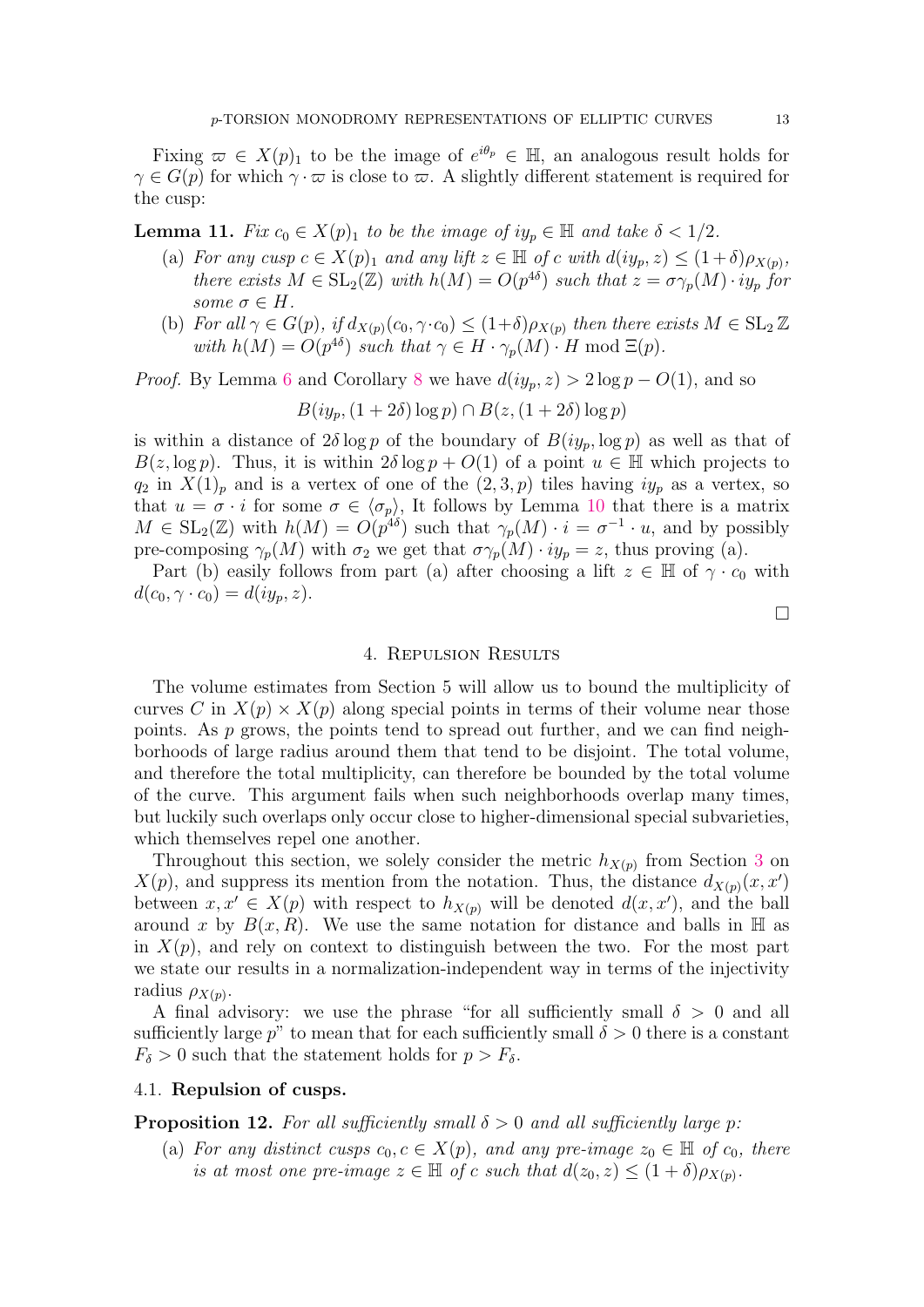(b) For any distinct cusps  $c_0, c \in X(p)$ ,

 $B(c_0,(1/2+\delta)\rho_{X(n)}) \cap B(c,(1/2+\delta)\rho_{X(n)})$ 

is contained in a ball of radius  $\delta \rho_{X(p)} + O(1)$ .

(c) For any  $x \in X(p)$  there are at most  $O(p^{24\delta})$  cusps  $c \in X(p)$  within a distance  $(1/2+\delta)\rho_{X(n)}$  of x.

*Proof.* To prove part (a), first note that because the automorphisms of  $X(p)$  act transitively on the cusps, it suffices to take  $z_0 = iy_n$ .

Let  $z, z' \in \mathbb{H}$  be pre-images of cusps c, c' with  $d(iy_p, z) \leq (1 + \delta)\rho_{X(p)}$ , and likewise for z'. We'll first show that  $c \neq c'$ . By Lemma [11](#page-12-1) part (a), there are matrices  $M, M' \in SL_2(\mathbb{Z})$  with  $h(M), h(M') = O(p^{4\delta})$  and elements  $\sigma, \sigma' \in \langle \sigma_p \rangle$ such that  $\sigma \gamma_p(M) \cdot iy_p = z$  and  $\sigma' \gamma_p(M') \cdot iy_p = z'$ .

Since z, z' are translates under  $\Xi(p)$ , then  $\gamma_p(MM^{-1}) \in \Xi(p)\langle \sigma_p \rangle$ . Since the kernel of  $\gamma_p$  is contained in  $\Gamma(p)$  we have that  $MM'^{-1} \in \Gamma(p)U$ , where U is the upper triangular group. In other words, the reduction of  $MM^{-1}$  modulo p is upper triangular. However, as the entries of  $MM'^{-1}$  are  $O(p^{8\delta})$ , it follows for  $\delta < \frac{1}{4}$  that for large enough p we must have  $MM'^{-1} \in U$ , which implies that  $\gamma_p(MM'^{-1}) \in \langle \sigma_p \rangle$ , and

$$
\sigma \gamma_p(MM'^{-1}) \sigma'^{-1} \in \Xi(p) \cap \langle \sigma_p \rangle = 1.
$$

Thus we must have  $z = z'$ . This proves (a).

To prove part (b), after fixing a lift  $z_0$  of  $c_0$ , c has at most one lift within distance  $(1 + \delta)\rho_{X(p)}$  of  $z_0$  by part (a). The claim then follows from the following lemma:

**Lemma 13.** For all  $R > 0$  there exists  $M = R + O(1)$  such that the following is true: Let  $z, z' \in \mathbb{H}$  such that  $d(z, z') = 2D$ . Then  $B(z, D + R) \cap B(z', D + R)$  is contained in a ball of radius  $M$  centered at the midpoint of  $z$  and  $z'$ .



<span id="page-13-0"></span>FIGURE 2.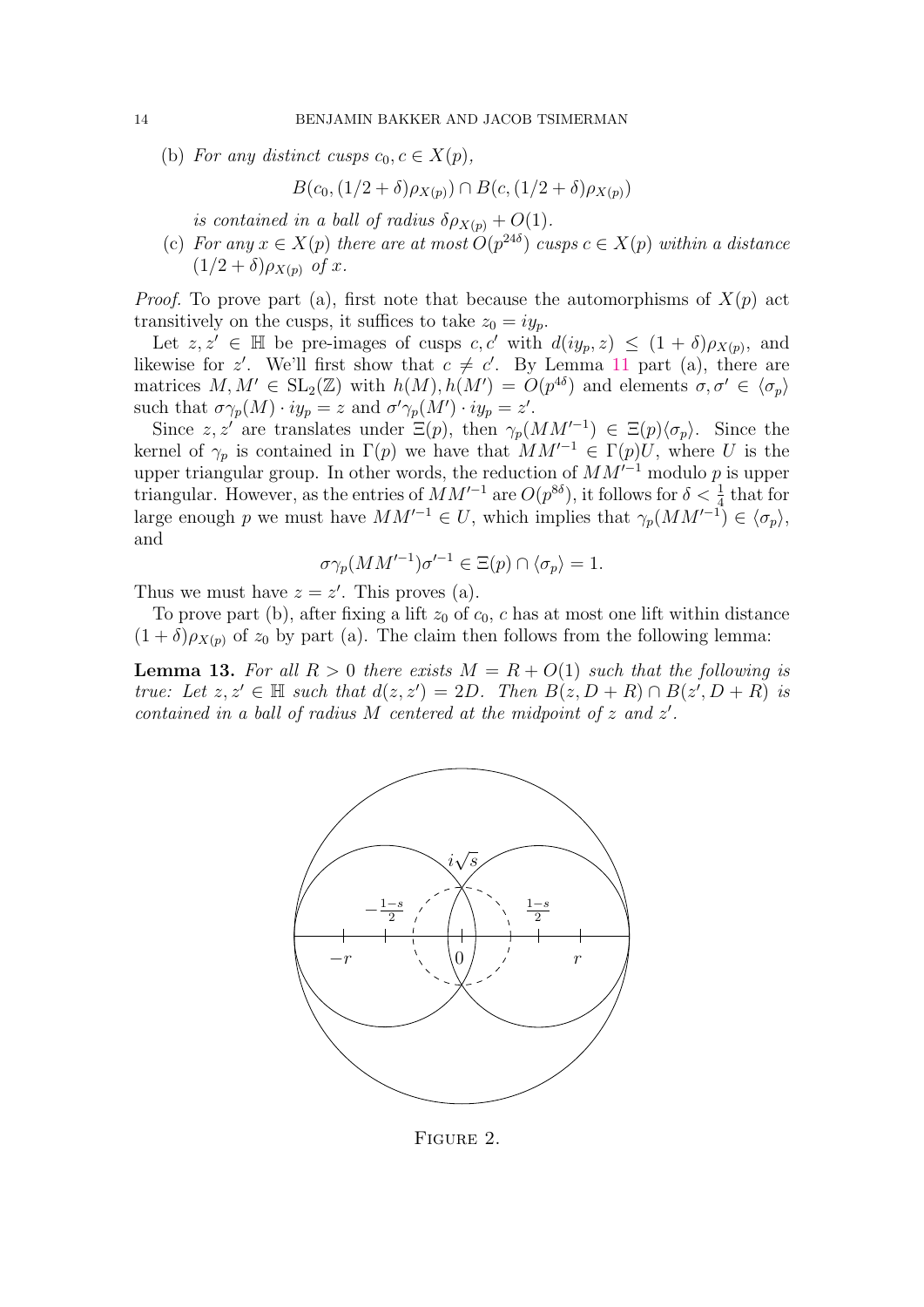*Proof.* We work in the Poincaré disk model. It suffices to consider  $z = r, z' = -r$ for an appropriate real point  $0 < r < 1$ . Let  $s = \tanh(R/2)$  so that s is distance R to 0. Then  $B(z, D+R)$  is contained in the *Euclidean* disk  $B_e(\frac{1-s}{2})$  $\frac{-s}{2}, \frac{1+s}{2}$  $\frac{+s}{2}$ , as both are bounded by (Euclidean) circles with centers on the  $x$ -axis and the same containment of the diameters along the x-axis clearly holds. Likewise  $B(z', D + R)$  is contained in the Euclidean disk  $B_e(\frac{s-1}{2})$  $\frac{-1}{2}, \frac{1+s}{2}$  $\frac{1}{2}$ ). These 2 disks intersect in a convex figure which is contained in the Euclidean disk  $B_e(0,\sqrt{s})$  (see Figure [2\)](#page-13-0), or equivalently the hyperbolic disk  $B(0, 2 \tanh^{-1}(\sqrt{s}))$ .

Now,  $\tanh(x) = 1 - 2e^{-2x} + O(e^{-4x})$  for  $x > 0$  and  $\tanh^{-1}(1-\delta) = -\ln \delta/2 + O(1)$ for  $\delta < 1/2$ . Thus

$$
2\tanh^{-1}(\sqrt{s}) = 2\tanh^{-1}\left(\sqrt{1 - 2e^{-R} + O(e^{-2R})}\right)
$$
  
= 2\tanh^{-1}(1 - e^{-R} + O(e^{-2R}))  
= 2(R/2 + O(1))  
= R + O(1).

To prove (c), we note that by (a) we may assume x is within  $\delta \rho_{X(p)} + O(1)$  of a point mapping to  $q_2$ . Thus, it suffices to prove that  $\iota$  is within  $(1/2+2\delta)\rho_{X(p)}+O(1)$ of at most  $O(p^{24\delta})$  cusps. If c is such a cusp, then  $\iota$  must be within  $2\delta\rho_{X(p)} + O(1)$ of a point x mapping to  $q_2$  neighboring c. By Lemma [10](#page-11-1) there are at most  $O(p^{24\delta})$ such points  $x$ . This completes the proof.

### 4.2. Repulsion of CM points.

We refer to the Kobayashi metric  $d_{X(p)\times X(p)}$  simply as d. A ball in this metric is a product of balls on each factor:

$$
B(\xi, R) = B(x, R) \times B(y, R)
$$

<span id="page-14-0"></span>**Proposition 14.** Let  $\xi, \xi' \in CM$  be distinct CM points in  $X(p) \times X(p)$  with the same projections to  $X(1)_p \times X(1)_p$  such that  $B(\xi, \delta \rho_{X(p)}) \cap B(\xi', \delta \rho_{X(p)}) \neq \emptyset$  and either both  $\xi$  and  $\xi'$  are in CM<sup>+</sup> or both are in CM<sup>-</sup>. Then for all sufficiently small  $\delta > 0$  and all sufficiently large p,  $\xi$  and  $\xi'$  lie on some Hecke divisor  $T_m$  with  $m = p^{O(\delta)}.$ 

*Proof.* Let  $\xi = (x, y)$  and  $\xi' = (x', y')$ . Diagonally acting by  $G(p)$  does not affect the statement of the proposition. We thus assume without loss of generality that either  $x = \iota$  or  $x = \overline{\omega}$ . Take  $t_0 = \begin{pmatrix} 0 & 1 \\ -1 & 0 \end{pmatrix} \in SL_2(\mathbb{Z})$  or  $t_0 = \begin{pmatrix} 0 & 1 \\ -1 & -1 \end{pmatrix} \in SL_2(\mathbb{Z})$ , respectively, so that  $t := \gamma_p(t_0) \in G(p)$  is an order 4 or 3 stabilizer of x.

Set  $x = qy$ , for  $q \in G(p)$ . Note that by the CM condition, q is in the normalizer of the stabilizer of x (and of  $y$ ). The commutator subgroup is index two in the normalizer, and  $\xi$  is in CM<sup>+</sup> if and only if g is in the trivial coset. Take a fixed  $h_0 \in SL_2(\mathbb{Z})$  such that  $\gamma_p(h_0)$  is in the nontrivial coset and let h be either the identity or  $h_0$ , so that  $\gamma_p(h)^{-1}g$  is in the commutator subgroup. Then letting  $g_0 = \gamma_p(h)^{-1}g$ , we see that  $q_0$  commutes with t.

 $\Box$ 

 $\Box$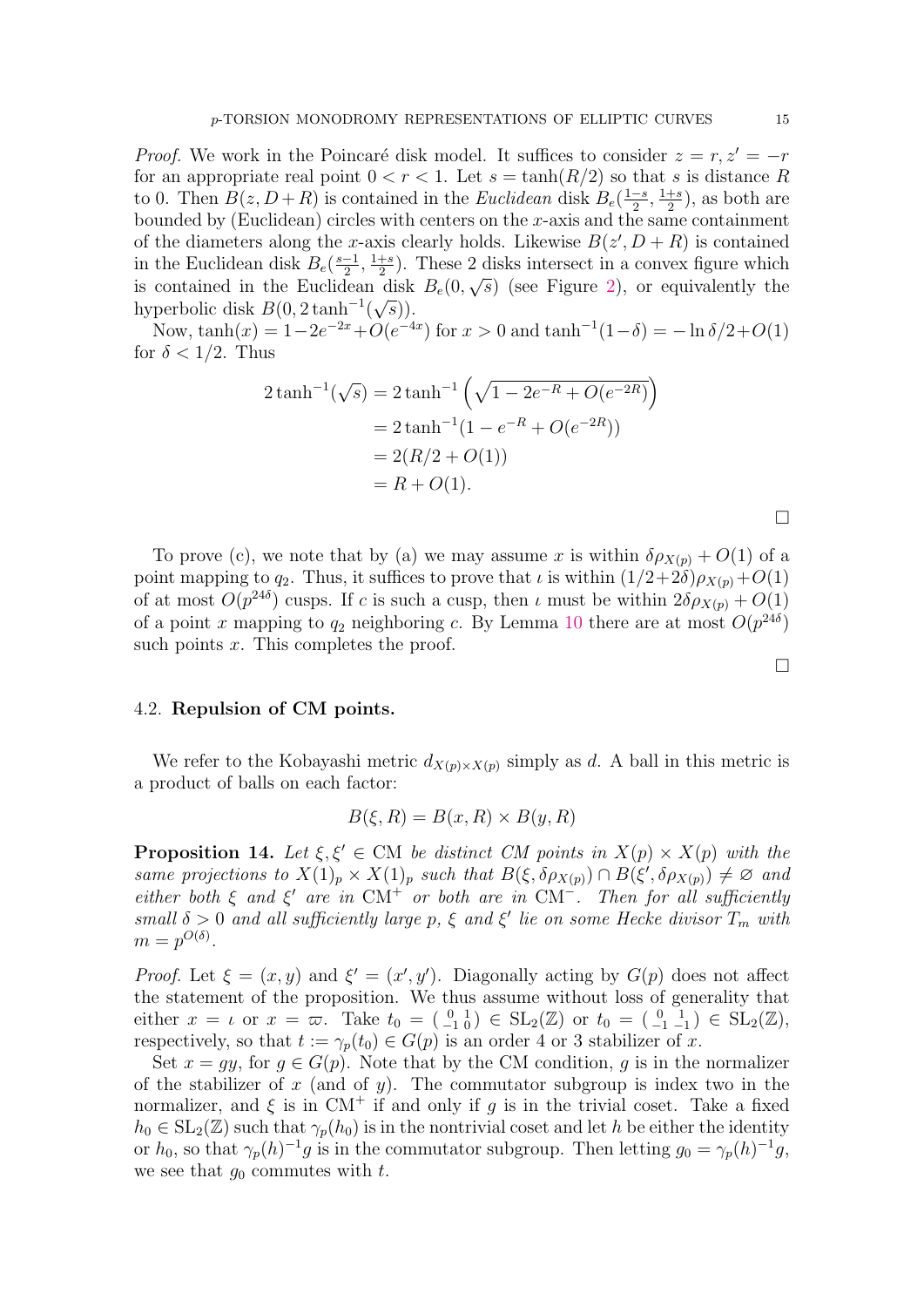Since  $d(\xi, \xi')$  <  $2\delta \rho_{X(p)}$ , it follows from Lemma [10](#page-11-1) that there are  $M_x, M_y^0 \in$  $SL_2(\mathbb{Z})$  with  $h(M_x) = O(p^{8\delta})$  and  $h(M_y^0) = O(p^{8\delta})$  such that  $\gamma_p(M_x) \cdot x = x^{\delta}$ and  $g^{-1}\gamma_p(M_y^0) \cdot x = y'$ . Then  $\gamma_p(M_x(M_y^0)^{-1})g$  maps y' to x', and so it is in the normalizer subgroup of the stabilizer of x'. Thus,  $\gamma_p(M_x h M_x^{-1})^{-1} \gamma_p(M_x (M_y^0)^{-1}) g$ commutes with  $\gamma_p(M_x)t\gamma_p(M_x)^{-1}$ . Setting  $M_y = h^{-1}M_y^0h$ , this is equivalent to  $\gamma_p(M_y)^{-1} g_0 \gamma_p(M_x)$  commuting with t.

Using the identification  $G(p) \cong \text{PGL}_2(\mathbb{F}_p)$ , we equivalently have the two relations  $[t_0, g] = \mathbf{1}$  and  $[t_0, M_y^{-1}gM_x] = \mathbf{1}$ , which we view as a set of linear equations (defined over  $\mathbb{Z}$ ) in the coefficients of a 2 × 2 matrix  $q \in M_2(\mathbb{F}_p)$  over  $\mathbb{F}_p$ .

**Lemma 15.** For large enough p, the set of solutions  $g \in M_2(\mathbb{F}_p)$  to  $[t, g] = 1$  and  $[t, M_y^{-1}gM_x] = 1$  is at most 1-dimensional.

*Proof.* Note that these linear equations have coefficients of size  $p^{O(\delta)}$ . Let  $\widetilde{t}$  be a lift of t to  $GL_2(\mathbb{F}_p)$ . The relation  $g_t \tilde{t} = \tilde{t}g$  has a 2-dimensional set of solutions in g, equal to the span  $\langle 1, \tilde{t} \rangle$  of the identity matrix and  $\tilde{t}$ . Thus, either the two relations define a line, or the second relation is redundant, and the second case is equivalent to

$$
\langle M_y^{-1} M_x, M_y^{-1} \widetilde{t} M_x \rangle \subset \langle 1, \widetilde{t} \rangle.
$$

It thus follows that  $M' = M_y^{-1} \tilde{t} M_y = M_y^{-1} \tilde{t} M_x \cdot (M_y^{-1} M_x)^{-1}$  is also in the span of 1 and  $\tilde{t}$ . Since  $M'^2 = -1$  it follows that  $M'$  is either equal to  $\tilde{t}$  or  $-\tilde{t}$ . Since  $M_y^{-1}t_0M_y$  has coefficients of size  $p^{O(\delta)}$ , it follows that  $M_y^{-1}t_0M_y$  is either  $t_0$  or  $-t_0$ , and similarly for  $M_x^{-1}t_0M_x$ .

Setting  $H$  to be the centralizer of  $t_0$ , we must have

$$
M_x^{-1} H M_x = M_y^{-1} H M_y = H.
$$

Now, we claim that the elements of the normalizer of H in  $GL_2(\mathbb{Q})$  which have positive determinant consist exactly of H. To prove this, note that its enough to check it after tensoring with  $\mathbb{R}$ , in which case H becomes an embedded  $\mathbb{C}^* \subset \mathrm{GL}_2(\mathbb{R})$ (unique up to conjugation). Thus, as  $M_x, M_y$  have determinant 1, we conclude that  $M_x, M_y \in H$ . Finally, note that since  $H \cap M_2(\mathbb{Z})$  is isomorphic to either  $\mathbb{Z}[i]$  or  $\mathbb{Z}[e^{2\pi i/3}]$  we must have that both  $\gamma_p(M_x), \gamma_p(M_y)$  are stabilizers of x, contradicting the assumption that our Heegner CM points were distinct.

 $\Box$ 

 $\Box$ 

Thus, the two relations must not be redundant, and we end up with a single projective solution g, which must lie in the span of  $1, t$ . Now, as finding a kernel of a linear map is polynomial in the entries of a map, we can find an integral representative for g with entries of size  $p^{O(\delta)}$ . Thus  $g = a + b \begin{pmatrix} 0 & 1 \\ -1 & 0 \end{pmatrix}$  where  $\max(a, b) = p^{O(\delta)}$ , and  $(x, y)$  lies on  $T_m$  where  $m = \det g = a^2 + b^2$ .

Remark 16. Note that because isogenies preserve the Weil pairing up to a scalar, Hecke curves do not pass through anti-Heegner CM points. Thus, Proposition [14](#page-14-0) implies in particular that all anti-Heegner CM points repel.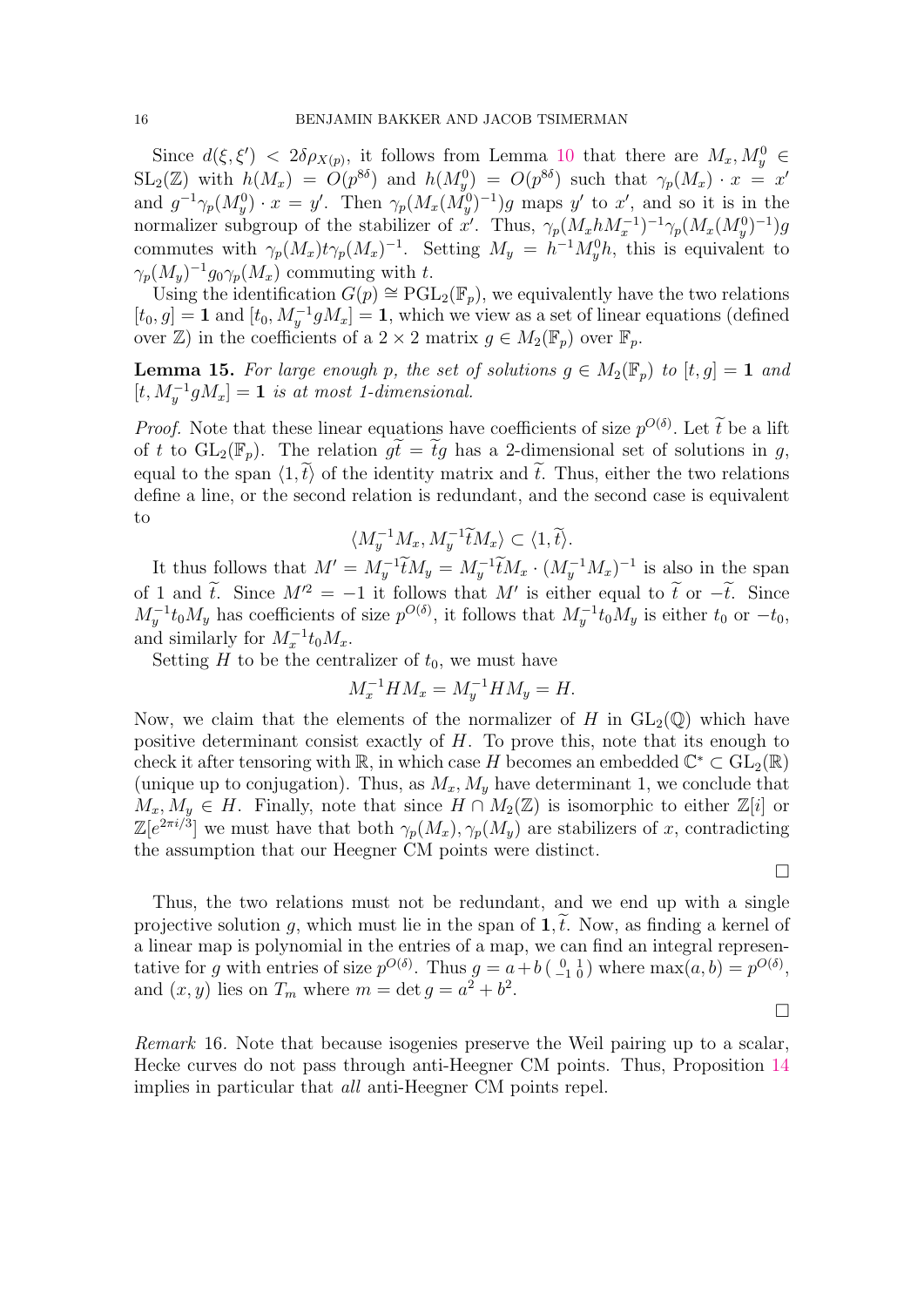#### 4.3. Repulsion of singular bicusps.

<span id="page-16-0"></span>**Proposition 17.** For all sufficiently small  $\delta > 0$  and all sufficiently large p, if  $\xi \in X(p) \times X(p)$  is a point that is within  $(1/2 + \delta)\rho_{X(p)}$  of at least 3 singular bicusps, then all the singular bicusps within  $(1/2 + \delta)\rho_{X(p)}$  of  $\xi$  lie on the same Hecke divisor  $T_m$  with  $m = p^{O(\delta)}$ .

*Proof.* Suppose  $\xi = (x, y)$  is a point as in the proposition. We first claim that each of x, y is within  $(1/2 + \delta)\rho_{X(p)}$  of at least 2 distinct cusps. Suppose not, so that without loss of generality there exist a unique cusp  $c_0$  within  $(1/2 + \delta)\rho_{X(p)}$ of x. That means that y is within  $(1/2 + \delta)\rho_{X(p)}$  of at least 2 distinct cusps c, c' which have the same stabilizer as  $c_0$ . Without loss of generality, by acting with  $G(p)$  we can assume that  $c = iy_p$ . Thus, denoting  $H = \langle \sigma_p \rangle$ , by Lemma [11](#page-12-1) we have elements  $\sigma \in H, M \in SL_2 \mathbb{Z}$  such that  $h(M) = p^{O(\delta)}$  and  $c' = \sigma \gamma_p(M) \cdot c$ . Therefore  $\sigma \gamma_p(M) \in N(H)$ , and so  $\gamma_p(M) \in N(H)$ . Since  $h(M) = p^{O(\delta)}$  and the only upper triangular matrices in  $SL_2 \mathbb{Z}$  are strictly upper triangular, it follows that  $\gamma_p(M) \in H$ . Thus  $c = c'$ , which is a contradiction.

Thus each of x, y is within  $(1/2 + \delta)\rho_{X(p)}$  of at least 2 distinct cusps, and also within  $\delta \rho_{X(p)} + O(1)$  of a pre-image of  $q_2$ . At the cost of decreasing  $\delta$  by a factor of 2 and acting by  $G(p)$  we can assume that  $x = \iota$  and  $y = gx$  for some  $g \in G(p)$ . Now suppose  $(c, c')$  is a singular bicusp that is within  $(1/2 + \delta)\rho_{X(p)}$  of  $(x, y)$ . Then it follows similarly to Lemmas [11](#page-12-1) and [10](#page-11-1) that there exist elements  $M_1, M_2 \in SL_2(\mathbb{Z})$ with  $h(M_1), h(M_2) = p^{O(\delta)}$  such that  $c = \gamma_p(M_1) \cdot iy_p$  and  $c' = g\gamma_p(M_2) \cdot iy_p$ . It thus follows that

$$
\gamma_p(M_1)^{-1} g \gamma_p(M_2) \in N(H),
$$

or alternatively that

$$
g \in \gamma_p(M_1) N(H) \gamma_p(M_2)^{-1}.
$$

Now, note that  $G(p)$  acts on  $\mathbb{P}^1(\mathbb{F}_p)$  and  $\gamma_1 N(H) \gamma_2^{-1}$  are exactly those elements of  $G(p)$  that take  $\gamma_2 \infty$  to  $\gamma_1 \infty$  for any  $\gamma_1, \gamma_2 \in G(p)$ . Thus the intersection of any finite number of double cosets of the form  $\gamma_1 N(H) \gamma_2^{-1}$  is given by specifying the images of finitely many points in  $\mathbb{P}^1(\mathbb{F}_p)$ . Let  $A(g)$  denote the set of pairs  $(M_1, M_2)$ of matrices  $M_1, M_2 \in SL_2(\mathbb{Z})$  for which  $g \in \gamma_p(M_1)N(H)\gamma_p(M_2)^{-1}$  and consider the intersection

$$
B(g) := \bigcap_{(M_1, M_2) \in A(g)} \gamma_p(M_1) N(H) \gamma_p(M_2)^{-1}.
$$

There are 2 cases:

- (1)  $B(g)$  specifies where at most 2 distinct points go, but no more. This means that for all the  $M_2$  that occur in  $A(q), \gamma_p(M_2)$  lies in at most 2 right  $N(H)$  orbits. Now, let  $(M_1, M_2), (M'_1, M'_2)$  be two pairs in  $A(g)$  for which  $\gamma_p(M_2), \gamma_p(M_2')$  are in the same right  $N(H)$ -orbit. Then  $\gamma_p(M_2'^{-1}M_2) \in$  $N(H)$ , and since  $h(M_2'^{-1}M_2) = p^{O(\delta)}$ , it follows that for large enough p,  $M_2$ and  $M'_2$  must be in the same right H-orbit, and similarly for  $M_1, M'_1$ . But this means that they correspond to the same bicusp, and thus there are at most 2 distinct singular bicusps within  $(1/2 + \delta)\rho_{X(p)}$  of  $\xi$ , which is a contradiction.
- (2)  $B(q)$  specifies where 3 distinct points go, and thus specifies q. Note that this means that there is a representative for  $q$  which is polynomial in the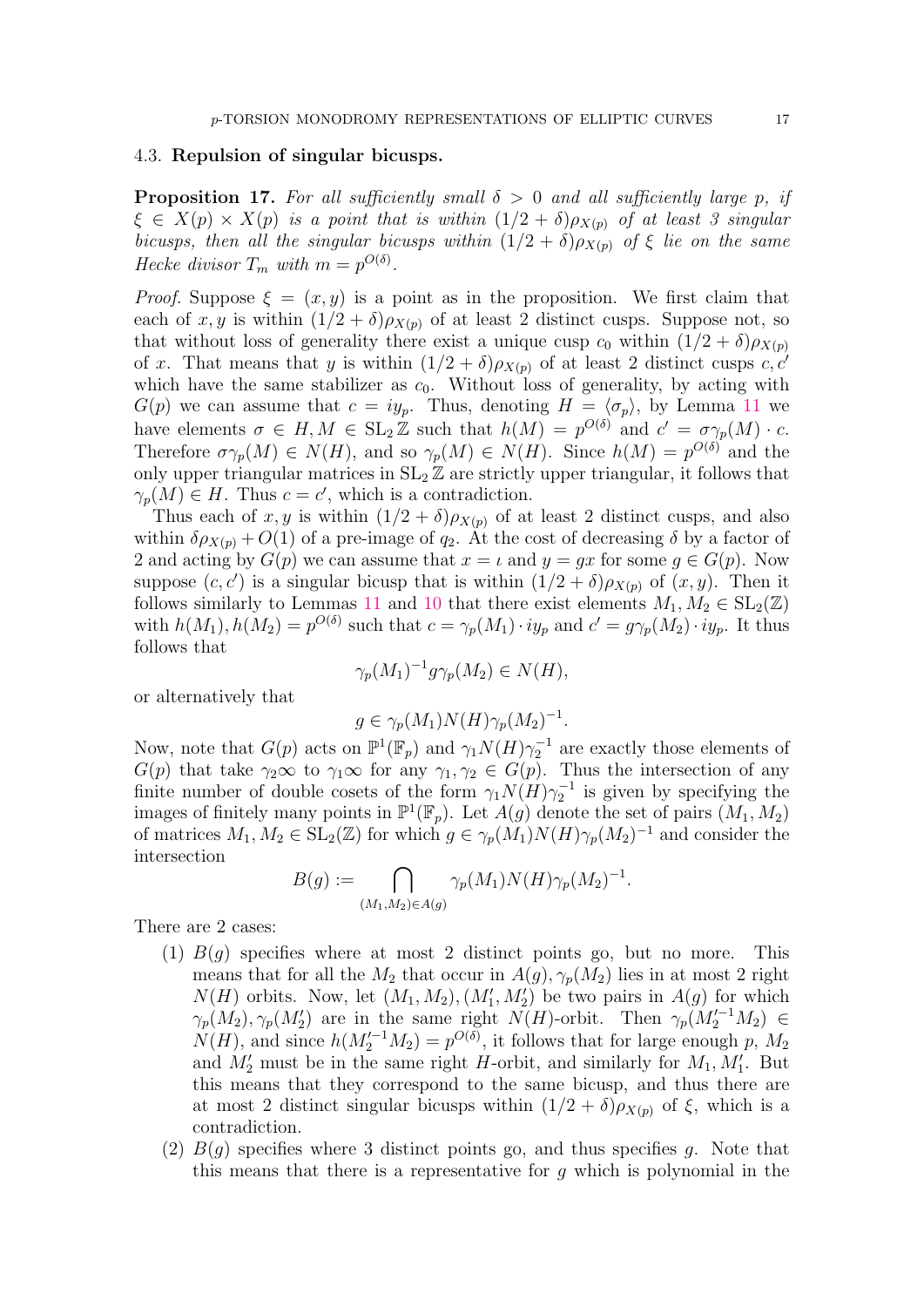coefficients of the linear equations mod  $p$ , all of whose coefficients are reductions of elements in  $\mathbb Z$  of size  $p^{O(\delta)}$ . Thus there is an integral representative for g with entries of size  $p^{O(\delta)}$ . Since  $c' = g\gamma_p(M_2M_1^{-1}) \cdot c$  it follows that  $(c, c')$  is on some  $T_m$  with  $m = \det g = p^{O(\delta)}$ , as desired.

## <span id="page-17-0"></span>4.4. Repulsion of diagonals.

Let  $\pi_i : (X(p) \times X(p))^2 \to X(p) \times X(p)$  be the projection onto the *i*th factor; we denote a point  $\xi \in (X(p) \times X(p))^2$  by  $\xi = (x_1, y_1, x_2, y_2)$  where  $\pi_i(\xi) = (x_i, y_i)$  for  $i = 1, 2$ . By the big diagonals of  $(X(p) \times X(p))^2$  we mean the subvarieties of the form

$$
\Delta_g = \{(gx, gy, x, y)\} \subset (X(p) \times X(p))^2
$$

for some fixed  $g \in G(p)$ , and by a small Hecke curve of degree m we'll mean

$$
\tau_{g,m} = \{(gx, gy, x, y) \mid (x, y) \in T_m\} \subset \Delta_g
$$

In the following proposition we'll be concerned with the Kobayashi neighborhoods of the big diagonals, which take the form

 $B(\Delta_q, R) = \{(x_1, y_1, x_2, y_2) \mid d(x_1, gx_2) < 2R \text{ and } d(y_1, gy_2) < 2R\}$ 

<span id="page-17-1"></span>**Proposition 18.** For all sufficiently small  $\delta > 0$  and all sufficiently large p, if a point  $\xi \in (X(p) \times X(p))^2$  is in  $\omega(\log p)$  many distinct neighborhoods  $B(\Delta_g, \delta \rho_{X(p)})$ then one of the following must be true:

- (a)  $\xi$  is within a distance  $(1/2+O(\delta))\rho_{X(p)}$  of a point both of whose projections are singular bicusps. In this case,  $\xi$  is in  $O(p \cdot \delta \rho_{X(p)}/a(2d)^{1/2})$  many such neighborhoods where d is the smaller of the distances of  $\pi_1(\xi)$  and  $\pi_2(\xi)$  to a singular bicusp;
- (b) ξ is within a distance  $O(\delta) \rho_{X(p)}$  of a small Hecke curve  $\tau_{g,m}$  of degree m =  $p^{O(\delta)}$  .

Note that with our usual normalization,  $O(p \cdot \delta \rho_{X(p)}/a(2d)^{1/2}) = O(p^{1+\delta}e^{-d})$  by Corollary [8.](#page-9-2)

*Proof.* Let  $\xi = (x_1, y_1, x_2, y_2)$  be a point in  $\omega(\log p)$  many neighborhoods  $B(\Delta_q, \delta \rho_{X(p)})$ . We split the proof up into 2 cases:

Case 1:. First suppose one of the coordinates, say  $x_1$ , is within a distance  $(1/2 3\delta$ ) $\rho_{X(p)}$  –  $O(1)$  of a cusp c, which after acting by an element of  $G(p)$  we may assume to be the image of  $iy_p$ . For each  $g \in G(p)$  such that  $d(x_1, gx_2) < 2\delta \rho_{X(p)}$  it must be the case that the cusp nearest to  $gx_2$  is also c, by Lemma [6.](#page-9-3) Hence, since  $\xi$ is in many diagonal neighborhoods, g must be in a right  $H$  coset, where  $H$  is the stabilizer of c. Without loss of generality, we can similarly assume the nearest cusp to  $x_2$  is c and therefore the set of all g such that  $\xi \in B(\Delta_q, \delta \rho_{X(p)})$  is inside H.

Next, let  $c' = g_0 c$  be the cusp closest to  $y_1$ , and assume that  $y_1$  is not within  $(1/2+2\delta)\rho_{X(p)}$  of any cusp stabilized by H. Then  $y_1$  can't be within  $(1/2-2\delta)\rho_{X(p)}$ of c', or else there would be no  $h \in H$  such that  $d(y_1, hy_1) < 4\delta \rho_{X(p)}$ , which must be the case since  $\xi \in B(\Delta_h, \delta \rho_{X(p)}) \cap B(\Delta_1, \delta \rho_{X(p)})$ . Thus  $y_1$  is within  $2 \delta \rho_{X(p)} + O(1)$ of a point projecting to  $q_2$ , which we may assume to be  $g_0\iota$ . Now, for each  $h \in H$ such that  $\xi \in B(\Delta_h, \delta \rho_{X(p)})$ , we have  $d(g_0 \iota, h g_0 \iota) < 8 \delta \rho_{X(p)} + O(1)$ , so by Lemma [10](#page-11-1) there is a matrix  $M \in SL_2(\mathbb{Z})$  with  $h(M) = O(p^{32\delta})$  such that  $\gamma_p(M) = g_0^{-1} h g_0$ .

 $\Box$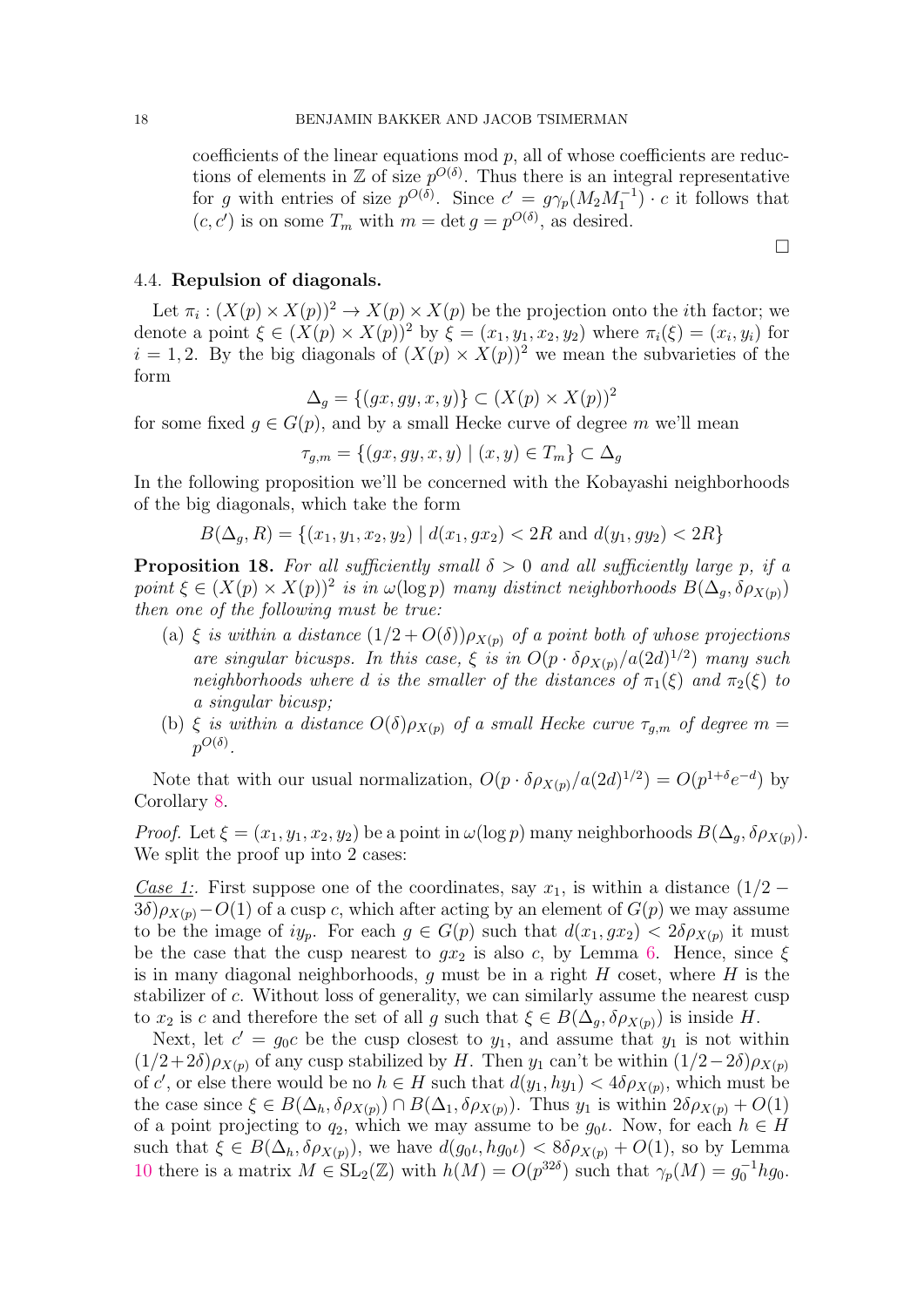M is unipotent, and has a fixed vector v whose coordinates have size  $p^{O(\delta)}$ , so we can find  $M' \in SL_2(\mathbb{Z})$  with  $h(M') = p^{O(\delta)}$  sending v to  $\infty$ , and thus we have  $g_0 \in N(H)\gamma_p(M')$ . As  $g_0\iota$  is within  $(1/2+O(\delta))\rho_{X(p)}$  of a cusp stabilized by H,  $y_1$ is as well, and  $\pi_1(\xi)$  is within a distance  $R \leq (1/2 + O(\delta)) \rho_{X(p)}$  of a singular bicusp. Since  $\xi$  is close to some diagonal,  $x_2$  is within  $(1/2 - \delta)\rho_{X(p)} - O(1)$  of a cusp, so running the same argument (after shrinking  $\delta$ ), we also get that  $\pi_2(\xi)$  is within R of a singular bicusp.

Finally, under any projection to  $X(p)$ , let x be the image of  $\xi$  and c the image of the nearby singular bicusp (a distance d away). If  $\sigma \in G(p)$  is a generator of the stabilizer of c, then the images  $\sigma^k x$  equidistribute around the boundary of the ball  $B(c, d)$  of radius d (note that d is less than the injectivity radius).  $B(c, d)$ has circumference of length  $O(a(2d)^{1/2})$ , so there are  $O(p \cdot \delta \rho_{X(p)}/a(2d)^{1/2})$  images within a distance  $2\delta \rho_{X(p)}$  of x.

Case 2:. Now assume that none of the coordinates of  $\xi$  is within a distance  $(1/2 3\delta \rho_{X(n)} - O(1)$  of a cusp, and we show that  $\xi$  must be within  $O(\delta \rho_{X(n)})$  of a small Hecke curve. After shrinking  $\delta$ , we can assume  $\xi = (\gamma_1 \iota, \gamma_2 \iota, \gamma_3 \iota, \gamma_4 \iota)$ , since  $\xi$  is within a radius of  $O(4\delta \rho_{X(p)})$  of such a point. For each g such that  $\xi \in B(\Delta_g, \delta \rho_{X(p)})$ , by Lemma [10](#page-11-1) there exist  $M_g$ ,  $M'_g \in SL_2(\mathbb{Z})$  with  $h(M_g)$ ,  $h(M'_g) = O(p^{8\delta})$  such that  $\gamma_p(M_g) = \gamma_1^{-1} g \gamma_3$  and  $\gamma_p(M'_g) = \gamma_2^{-1} g \gamma_4$ , or in other words that

$$
\gamma_1\gamma_p(M_g)\gamma_3^{-1}=\gamma_2\gamma_p(M'_g)\gamma_4^{-1}
$$

Two distinct such elements g, h would then yield matrices  $N = M_h^{-1} M_g$  and  $N' =$  $M_h^{\prime^{-1}} M_g^{\prime}$  with  $h(N), h(N^{\prime}) = O(p^{16\delta})$  such that

$$
\gamma_3 \gamma_p(N) \gamma_3^{-1} = \gamma_4 \gamma_p(N') \gamma_4^{-1}
$$

or equivalently

$$
\gamma_p(N)=\gamma\gamma_p(N')\gamma^{-1}
$$

for  $\gamma = \gamma_3^{-1} \gamma_4$ . Defining

$$
S_{\delta} := \{ M \in SL_2(\mathbb{Z}) \mid h(M) = O(p^{16\delta}) \},
$$

and  $\overline{S}_\delta \subset \mathrm{PSL}_2(\mathbb{F}_p)$  its reduction mod p, we see that the number of diagonal neighborhoods containing  $\xi$  is bounded by

$$
|\gamma_p(\overline{S}_{\delta}) \cap \gamma\gamma_p(\overline{S}_{\delta})\gamma^{-1}|.
$$

Now consider the larger set  $S'_{\delta} = \{ M \in M_2(\mathbb{Z}) \mid h(M) = O(p^{6\delta}) \}, \overline{S}'_{\delta} \subset M_2(\mathbb{F}_p)$ its reduction, and the subspace

$$
T := \mathrm{Span}(\gamma_p(\overline{S}'_{\delta}) \cap \gamma\gamma_p(\overline{S}'_{\delta})\gamma^{-1}) \subset M_2(\mathbb{F}_p).
$$

We now separate into two cases:

(1) The centralizer of  $T$  consists of more than just scalars. It follows that  $T$  is a sub-algebra, and so it must either be a torus, or isomorphic to  $\mathbb{F}_p[x]/(x^2)$ . If  $T \cong \mathbb{F}_p[x]/(x^2)$  then all the elements in

$$
\gamma_p(\overline{S}_\delta) \cap \gamma\gamma_p(\overline{S}_\delta)\gamma^{-1}
$$

are in a single unipotent subgroup  $U$ . Thus as in the analysis of  $y_1$  in Case 1 all the coordinates of  $\xi$  must be within  $(1+O(\delta))\log p$  of a cusp stabilized by  $U$  and we are in part (a) of the proposition.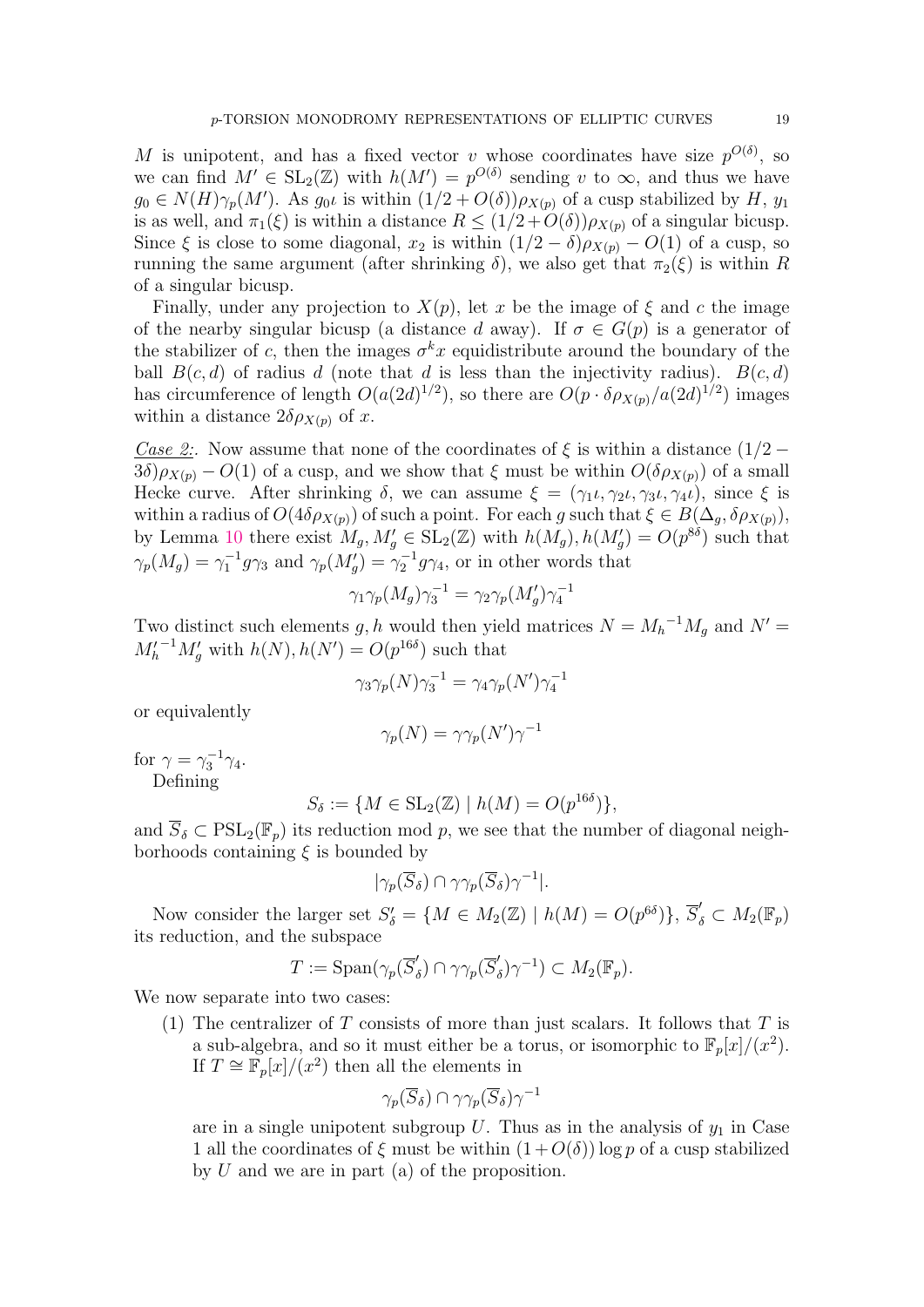If T is a torus, by picking a non-scalar element  $\gamma_p(M) \in T$  we can lift T to a torus  $\widetilde{T} \subset M_2(\mathbb{Q})$  spanned by 1 and M. Thus the elements in

$$
\gamma_p(\overline{S}_\delta) \cap \gamma\gamma_p(\overline{S}_\delta)\gamma^{-1}
$$

are reductions of elements in the norm 1 subgroup of  $\widetilde{T}$ , and hence are generated by a single semisimple element  $\gamma_p(M)$ . As there are at most  $O(\log p)$  elements  $M^k$  with height bounded by  $p^{O(\delta)}$ , it cannot be the case that  $\xi$  is in  $\omega(\log p)$  many diagonal neighborhoods.

 $(2)$  The centralizer of T consists of scalars. This means we can pick at most three elements in  $A_1, A_2, A_3 \in T$  such that they have no common centralizer outside of scalars. Thus,  $\gamma$  is determined projectively by the three elements  $\gamma A_i \gamma^{-1}$ . Since  $h(A_i) = O(p^{6\delta})$ , this means we can find a projective representative  $\tilde{\gamma} \in GL_2(\mathbb{F}_p)$  for  $\gamma$  with entries of size  $p^{O(\delta)}$ . Thus, by<br>Gaussian elimination and the Euclidean algorithm, we can find elements Gaussian elimination and the Euclidean algorithm, we can find elements  $M_1, M_2 \in SL_2(\mathbb{Z})$  of height  $p^{O(\delta)}$  such that

$$
\gamma_p(M_1)\widetilde{\gamma}\gamma_p(M_2) = \begin{pmatrix} 0 & m \\ -1 & 0 \end{pmatrix},
$$

where  $m = \det \tilde{\gamma} = p^{O(\delta)}$ .<br>Novt note that  $d_{\mathcal{U}}(i)$ 

Let  $m = \det \gamma = p^{\dots}$ .<br>Next, note that  $d_{Y(p)}(i, i\sqrt{m}) = \frac{1}{2} \log m$ , and that

$$
\left(i\sqrt{m}, \begin{pmatrix} 0 & m \\ -1 & 0 \end{pmatrix} \cdot i\sqrt{m}\right) \in T_m.
$$

Thus, since the metric  $h_{Y(p)}$  on  $Y(p)$  is strictly smaller than the metric  $h_{X(p)}$ , by the above and Proposition [7](#page-9-1) we have

$$
d_{X(p)}((\gamma_{3}\iota, \gamma_{4}\iota), T_{m}) = d_{X(p)}((\iota, \gamma\iota), T_{m})
$$
  
\n
$$
\leq d_{X(p)}(\gamma_{p}(M_{1}^{-1})\iota, \iota) + d_{X(p)}(\gamma_{p}(M_{2})\iota, \iota) + d_{X(p)}((\gamma_{p}(M_{1})\iota, \gamma\gamma_{p}(M_{2})\iota), T_{m})
$$
  
\n
$$
\leq O(\delta \rho_{X(p)}) + d_{Y(p)}((\iota, (\frac{0}{-1}\binom{m}{0})\iota), T_{m})
$$
  
\n
$$
\leq O(\delta \rho_{X(p)}) + 2d_{Y(p)}(\iota, i\sqrt{m})
$$
  
\n
$$
\leq O(\delta \rho_{X(p)})
$$

which establishes the claim, since  $m = p^{O(\delta)}$ .

 $\Box$ 

### 5. Volume estimates

<span id="page-19-0"></span>In this section we prove that, for certain special subvarieties  $Z$  of hyperbolic manifolds, the total volume of a curve in a tubular neighborhood of  $Z$  of radius  $r$ grows sharply as a function of  $r$ . This has two consequences: one can effectively bound the volume in a radius r tube by the volume in a larger radius  $R > r$  tube, and in the limit  $r \to 0$  one can effectively bound the multiplicity of a curve along Z by the volume in a radius  $R$  tube. In both cases, bigger neighborhoods give better bounds.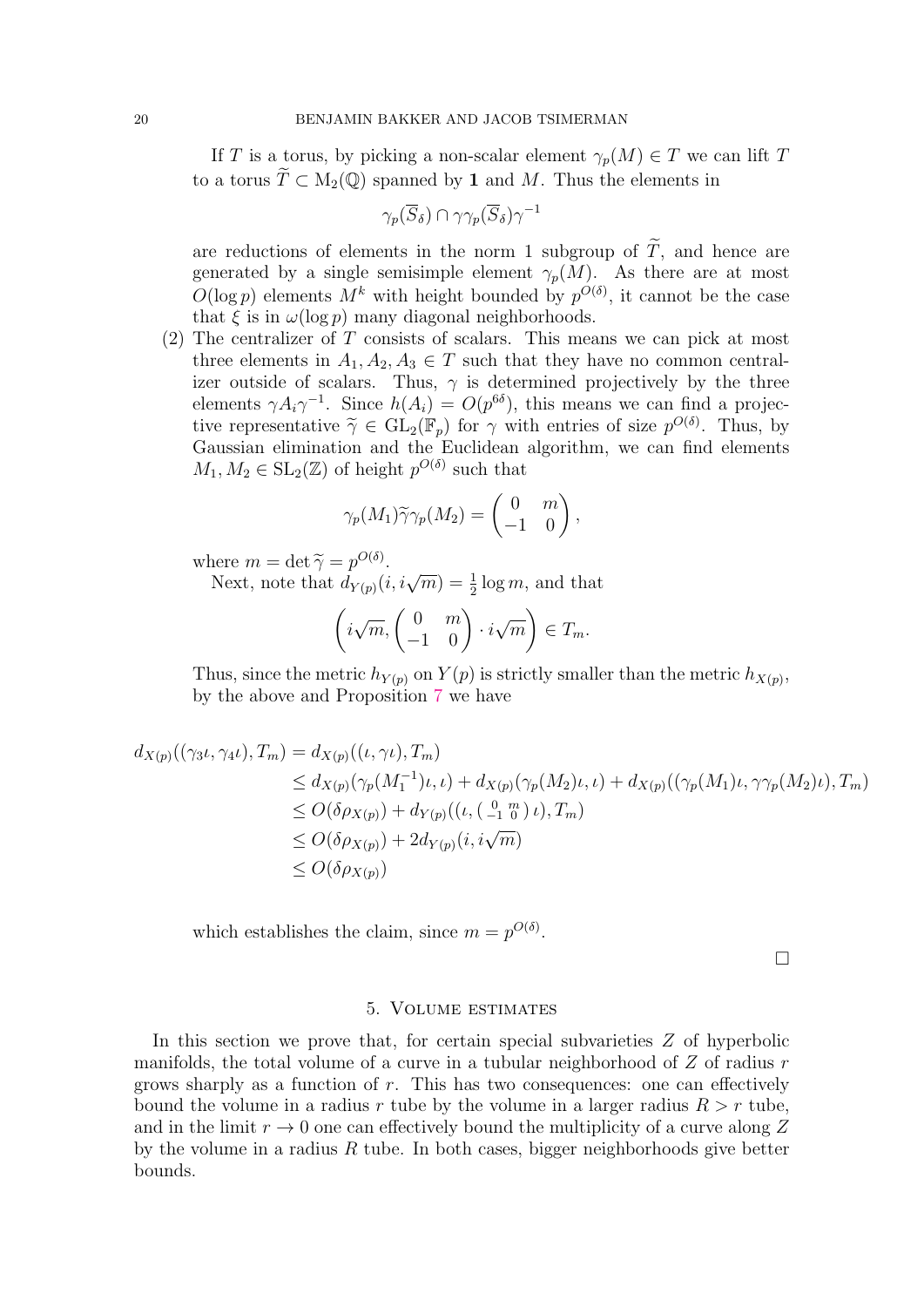#### 5.1. Global volume estimates.

Let X be a hyperbolic curve and consider any curve  $C \subset X \times X$ . Work of Hwang and To  $[HT02, HT12]$  $[HT02, HT12]$  provides a bound on the multiplicity of C at a point  $\xi \in X \times X$  in terms of the volume of C in a Kobayashi ball centered at x. Similarly, the multiplicity of C along the diagonal  $\Delta \subset X \times X$  is bounded by its volume within the Kobayashi tubular neighborhood

$$
B(\Delta, r) := \{(x, y) \mid d(x, y) < 2r\} \subset X \times X
$$

of the diagonal. For  $r < \rho_X$ ,  $B(\Delta, r)$  is the quotient of the neighborhood

$$
B(\Delta_{\mathbb{D}}, r) = \{(z, w) \mid d(z, w) < 2r\} \subset \mathbb{D} \times \mathbb{D}
$$

by the diagonal action of  $\pi_1(X)$ .

We employ the conventions from the Introduction. In particular, recall that we define  $a(r) := \text{vol } B_{\mathbb{D}}(0, r)$  to avoid dependence on the normalization in the following theorems, though for computations we always take the curvature of  $\mathbb D$  to be  $-1$ . We then have:

## <span id="page-20-0"></span>Theorem 19. For any curve  $C \subset X \times X$ :

(a) [\[HT02,](#page-30-6) Theorem 2 ] For any point  $\xi \in X \times X$ , and  $r < \rho_X$ , then

$$
\frac{1}{a(r)} \operatorname{vol}(C \cap B(\xi, r)) \ge \operatorname{mult}_{\xi}(C).
$$

(b) [\[HT12,](#page-30-7) Theorem 1] For any  $r < \rho_X/2$ ,

$$
\frac{1}{a(r)} \operatorname{vol}(C \cap B(\Delta, r)) \ge 2(C \cdot \Delta).
$$

Both statements in Theorem [19](#page-20-0) are optimal in the sense that the bound is realized: by a union of fibers in part (a) and by a union of diagonal translates of the graph of  $-z : \mathbb{D} \to \mathbb{D}$  in part (b). For the convenience of the reader, we summarize a different proof of part (b) of Theorem [19](#page-20-0) than that given in [\[HT12\]](#page-30-7) as the same framework will also yield the relative bounds we require.

Any point  $(z, w) \in \mathbb{D} \times \mathbb{D}$  lies on a diagonal translate of the graph of  $-z : \mathbb{D} \to \mathbb{D}$ and it will be convenient to define a function

$$
\mu(z, w) := \tanh^2(d_{\mathbb{D}}(z, w)/4)
$$

measuring the Euclidean distance of  $(z, w)$  from 0 in this "antidiagonal" disk. Indeed, we have

$$
\chi(z, w) := \tanh^2(d_{\mathbb{D}}(z, w)/2) = \left|\frac{w - z}{1 - \overline{z}w}\right|^2
$$

<span id="page-20-2"></span>**Lemma 20.** log  $\mu$  is plurisubharmonic.

Proof. This follows from a direct computation. Since we have

<span id="page-20-1"></span>
$$
\log \mu = -2 \tanh^{-1} \sqrt{1 - \chi} \tag{5}
$$

.

the plurisubharmonicity of  $\log \mu$  also follows from the criterion of [\[HT12,](#page-30-7) Lemma 5] (indeed, the function on the right hand side of [\(5\)](#page-20-1) is chosen to satisfy the differential equation therein).  $\Box$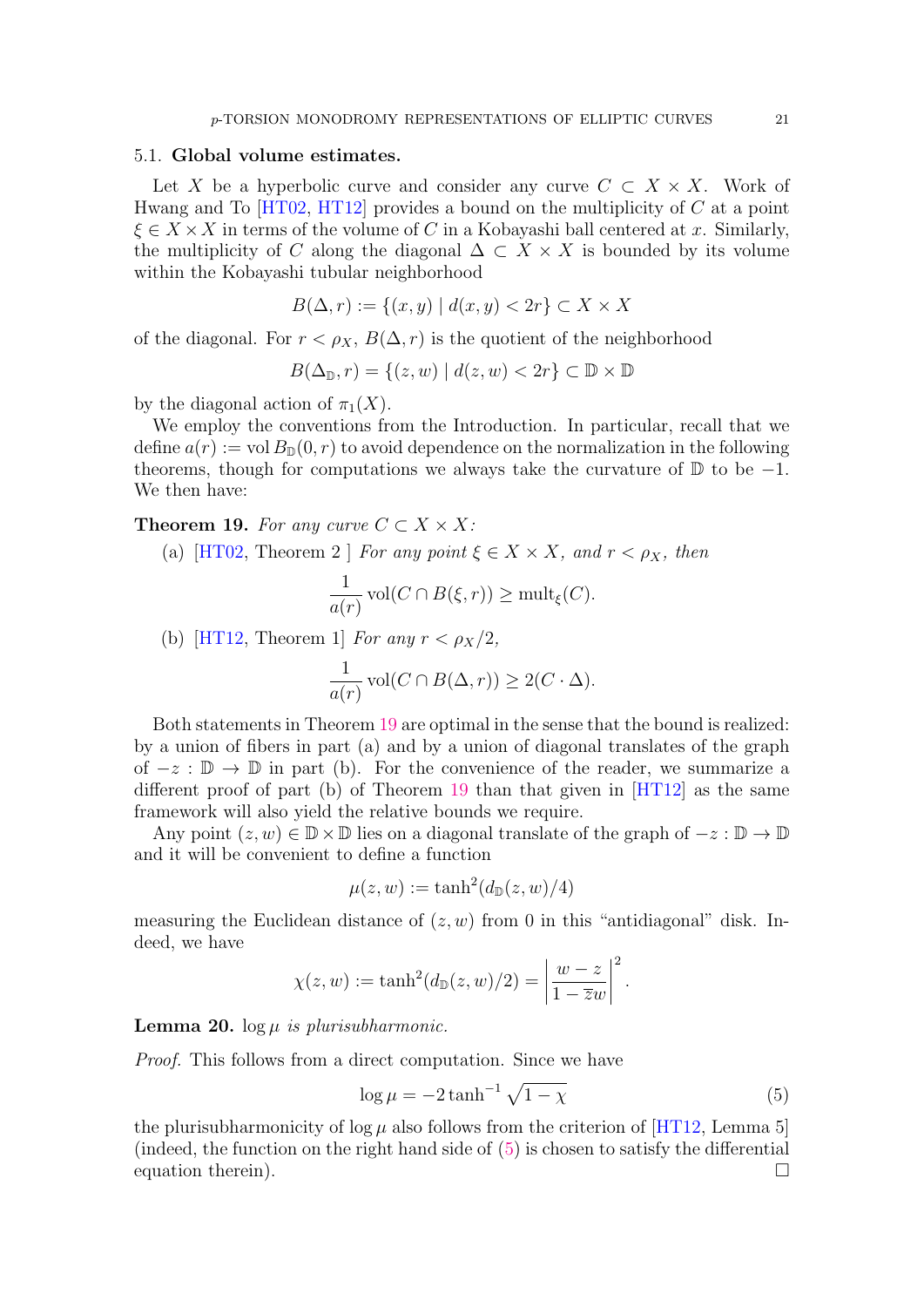It follows that the function  $F = -8\pi \log(1 - \mu)$  considered by Hwang and To is plurisubharmonic and satisfies  $\omega_{\mathbb{D}\times\mathbb{D}} \geq dd^c F$ . Both functions  $\mu, \chi$  are diagonally invariant under the action of  $SL_2 \mathbb{R}$  and therefore descend to  $B(\Delta, r) \subset X \times X$ provided  $r < \rho_X/2$ . Define

<span id="page-21-0"></span>
$$
I(r) := \int_{C \cap B(\Delta, r)} dd^c F.
$$

Note that on the one hand vol $(C \cap B(\Delta, r)) \geq I(r)$ , while on the other hand we can show that  $I(r)$  grows at least as fast as  $a(r)$ :

<span id="page-21-1"></span>**Lemma 21.** For  $r < \rho_X/2$ ,  $\frac{1}{a(t)}$  $\frac{1}{a(r)}I(r)$  is an increasing function of r.

*Proof.* Set  $f(s) = -8\pi \log(1 - e^s)$ . We have by Stokes' theorem

$$
I(r) = \int_{C \cap B(\Delta,r)} dd^c F
$$
  
=  $f'(\log \tanh^2(r/2)) \int_{C \cap B(\Delta,r)} dd^c \log \mu$   
=  $8\pi \sinh^2(r/2) \int_{C \cap B(\Delta,r)} dd^c \log \mu$ . (6)

Indeed, since f is indistinguishable at the boundary of  $B(\Delta, r)$  to a linear function of slope  $f'(r)$ , we can approximate f by such a function without changing the integral on the interior. As  $\log \mu$  is plurisubharmonic, from [\(6\)](#page-21-0) it follows that  $\frac{1}{\sinh^2(r/2)}I(r)$ is an increasing function and the claim follows.

We therefore have

$$
\text{vol}(C \cap B(\Delta, r)) \ge I(r) \ge a(r) \cdot \lim_{r \to 0} \frac{1}{a(r)} I(r)
$$

and to conclude Theorem [19\(](#page-20-0)b), we need only compute the limit. Using  $(6)$  we have

$$
\lim_{r \to 0} \frac{1}{a(r)} I(r) = 2 \cdot \lim_{r \to 0} \int_{C \cap B(\Delta, r)} dd^c \log \mu
$$

and by a local computation (see [\[HT12\]](#page-30-7) for details) the right hand side is bounded by twice the multiplicity along the diagonal,

$$
\lim_{r \to 0} \int_{C \cap B(\Delta, r)} dd^c \log \mu \ge (C \cdot \Delta). \tag{7}
$$

We will also require an analogue of the above theorem for the diagonal

$$
\Delta_2 = \{((x, y, x, y))\} \subset (X \times X)^2.
$$

Around  $\Delta_2$  we have the (Kobayashi) tubular neighborhood considered in the previous section

$$
B(\Delta_2, r) = \{(x_1, x_2, y_1, y_2) \mid d(x_1, y_1) < 2r \text{ and } d(x_2, y_2) < 2r\} \subset (X \times X)^2
$$

for any  $r < \rho_X/2$ , and it is the quotient of the analogous diagonal neighborhood  $B(\Delta_2, r) \subset (\mathbb{D} \times \mathbb{D})^2$  by the diagonal action of  $\pi_1(X)^2$ . We thank the referee for providing a more streamlined version of the authors' original argument for the following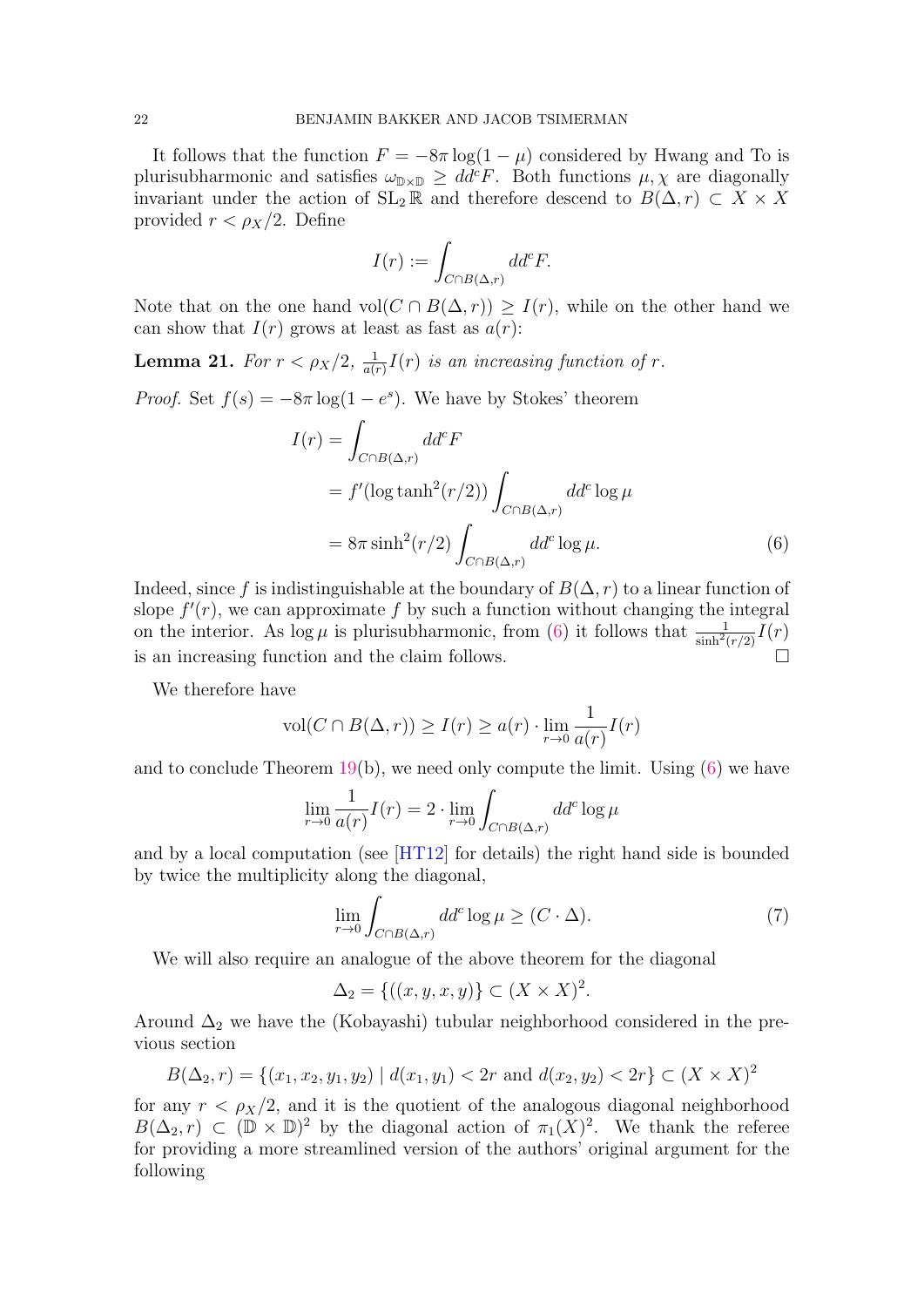<span id="page-22-1"></span>**Lemma 22.** For X, r as in Theorem [19](#page-20-0) and for any curve  $C \subset (X \times X)^2$  not contained in  $\Delta_2$ , we have

$$
\frac{1}{a(r)}\operatorname{vol}(C \cap B(\Delta_2, r)) \ge 2\sum_{\xi \in \Delta_2} \operatorname{mult}_{\xi}(C).
$$

*Proof.* Let  $\pi_i : (X \times X)^2 \to X \times X$  be the projections onto the  $x_i, y_i$  coordinates respectively, and let  $F_i = \pi_i^* F$  and  $\mu_i = \pi_i^* \mu$ . Also set  $M = \tanh^2(r/2)$  and consider the integral

$$
I_i(r) := \int_{C \cap \{\mu_j < \mu_i < M\}} dd^c F_i.
$$

Stokes' theorem gives

$$
I_i(r) = \int_{C \cap \{\mu_j < \mu_i = M\}} d^c F_i - \int_{C \cap \{\mu_j = \mu_i < M\}} d^c F_i
$$
\n
$$
= 8\pi \sinh^2(r/2) \int_{C \cap \{\mu_j < \mu_i = M\}} d^c \log \mu_i - \int_{C \cap \{\mu_j = \mu_i < M\}} d^c F_i
$$

but since

$$
\int_{C \cap \{\mu_j < \mu_i < M\}} dd^c \log \mu_i = \int_{C \cap \{\mu_j < \mu_i = M\}} d^c \log \mu_i - \int_{C \cap \{\mu_j = \mu_i < M\}} d^c \log \mu_i
$$

bounds the multiplicity of C at all points  $\xi \in \Delta_2$  in the closure of  $\{d(x_j, y_j)$  $d(x_i, y_i) < 2r$ , we have

$$
\frac{1}{2a(r)}(I_1(r) + I_2(r)) \ge \sum_{\xi} \text{mult}_{\xi}(C) + \sum_{i} \int_{C \cap \{\mu_j = \mu_i < M\}} d^c \log \mu_i - \frac{1}{8\pi \sinh^2(r/2)} d^c F_i
$$
\n
$$
= \sum_{\xi} \text{mult}_{\xi}(C) + \sum_{i} \int_{C \cap \{\mu_j = \mu_i < M\}} \left(1 - \frac{\sinh^2(d(x_i, y_i)/4)}{\sinh^2(r/2)}\right) d^c \log \mu_i
$$
\n
$$
= \sum_{\xi} \text{mult}_{\xi}(C) + \int_{C \cap \{\mu_2 = \mu_1 < M\}} \left(1 - \frac{\sinh^2(d(x_1, y_1)/4)}{\sinh^2(r/2)}\right) d^c \log \mu_1/\mu_2
$$

the last line taking into account the induced orientations. The integrand on the right is positive (as  $\log \mu_1/\mu_2$  cuts out  $C \cap {\mu_2 = \mu_1}$  on C), so the claim follows by taking the  $r \to 0$  limit of the right hand side, since we certainly have

$$
\text{vol}(C \cap B(\Delta_2, r)) \ge I_1(r) + I_2(r).
$$

 $\Box$ 

### 5.2. Relative volume estimates.

We now refine the strategy of Lemma [21](#page-21-1) to gain better control over the growth of the volume of a curve  $C \subset X \times X$  contained within a tube around the diagonal  $\Delta \subset X \times X$ .

<span id="page-22-0"></span>**Proposition 23.** Let X be a compact hyperbolic complex curve and  $C \subset X \times X$  a complex curve that is not the diagonal. Then for  $r < \rho_X/2$ ,

$$
\frac{1}{\cosh(r)}\operatorname{vol}(C\cap B(\Delta,r))
$$

is an increasing function of r.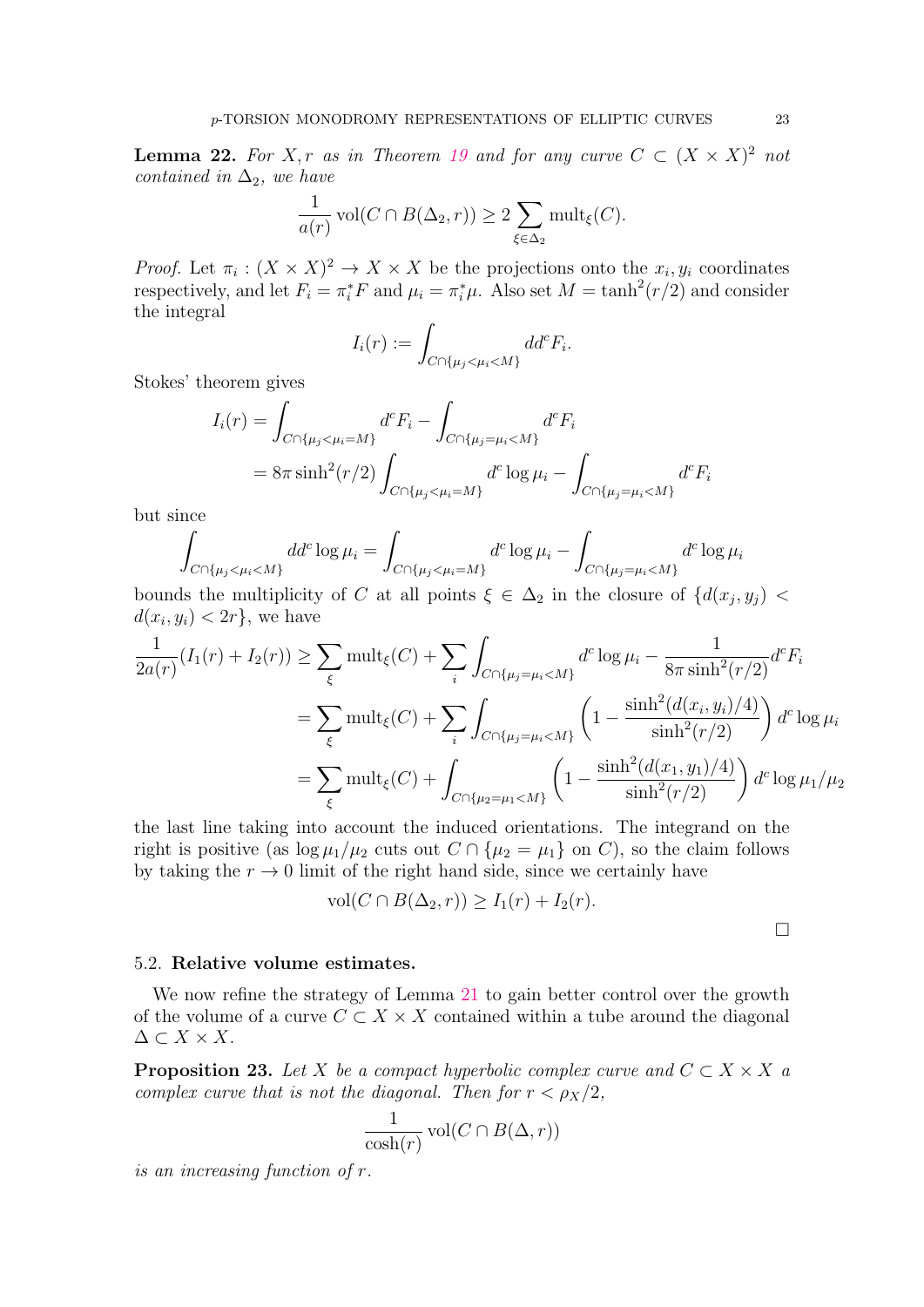Remark 24. The coefficient in Proposition [23](#page-22-0) is presumably not optimal, but we will only care about its asymptotic behavior. Note that the statement requires the curvature to be  $-1$ ; for the metric of constant sectional curvature  $-\frac{1}{2}$  $\frac{1}{\lambda^2}$ , we would have that

$$
\frac{1}{\cosh(r/\lambda)}\operatorname{vol}(C\cap B(\Delta,r))
$$

is increasing.

*Proof.* Let  $f(s) = \log \left( \frac{s}{1-s} \right)$  $\frac{s}{1-s}$ ). We have as currents  $dd^c(f \circ \chi) = -\frac{1}{2}$  $2\pi$  $dd^c \log(|1-\overline{z}w|^2 - |z-w|^2) + dd^c \log|z-w|^2$  $=-\frac{1}{2}$  $2\pi$  $dd^c \log [(1-|z|^2)(1-|w|^2)] + [\Delta_{\mathbb{D}}]$ = 1  $\frac{1}{4\pi}\omega_{\mathbb{D}\times\mathbb{D}}+[\Delta_{\mathbb{D}}].$ 

Since  $\chi = \frac{4\mu}{(1+\mu)}$  $\frac{4\mu}{(1+\mu)^2}$ , we have  $\frac{\chi}{1-\chi} = \frac{4\mu}{(1-\mu)^2}$  $\frac{4\mu}{(1-\mu)^2}$  and

$$
g(\log \mu) := \log \left( \frac{4\mu}{(1-\mu)^2} \right) = f \circ \chi.
$$

As in Lemma [21,](#page-21-1) by Stokes' theorem we have

$$
J(r) := \frac{1}{4\pi} \operatorname{vol}(C \cap B(\Delta, r)) + (C.\Delta) = \int_{C \cap B(\Delta, r)} dd^c(f \circ \chi)
$$
  
=  $g'(\log \tanh^2(r/2)) \int_{C \cap B(\Delta, r)} dd^c \log \mu$   
=  $\cosh(r) \int_{C \cap B(\Delta, r)} dd^c \log \mu$ .

By Lemma [20,](#page-20-2)  $\log \mu$  is plurisubharmonic, so  $\frac{1}{\cosh(r)} J(r)$  is an increasing function and the claim follows.

## 6. Multiplicity estimates

<span id="page-23-0"></span>Consider the product  $(X(p) \times X(p))^n$ . Denote by  $\pi_i$  the projection onto the *i*th copy of  $X(p) \times X(p)$  and  $\pi_{ij} := \pi_i \times \pi_j$ . For the proof of Theorem [29,](#page-28-0) we will need to control the ramification of curves  $C \subset (X(p) \times X(p))^n$  over their image in  $Sym<sup>n</sup> Z(p)$ . Such ramification occurs when C passes through one of the sets

$$
\pi_i^{-1}(CM), \quad \pi_i^{-1}(SBC), \quad \pi_{ij}^{-1}(\Delta_g),
$$

for some *i*, *j*, where  $\Delta_g \subset (X(p) \times X(p))^2$  is the diagonal considered in Section [4.4.](#page-17-0) Recall that for  $C \subset (X(p) \times X(p))^n$  we define

$$
\mathrm{Deg}(C) := K_{(X(p)\times X(p))^n} \cdot C
$$

Note that  $\text{Deg}(C) = \frac{1}{2\pi} \text{vol}(C)$  with our usual normalization. In this section we prove that incidence of  $C$  along each of these sets is negligible with respect to  $\mathrm{Deg}(C)$ for large p. For any set S of (closed) points, let  $\text{mult}_S(C) = \sum_{x \in S} \text{mult}_x(C)$ . Recall that by  $T_m^*C$  we mean the pullback of the divisor C along the Hecke correspondence in the second variable; clearly  $\text{Deg}(T^*_mC) = \text{deg}(T_m) \cdot \text{Deg}(C)$ .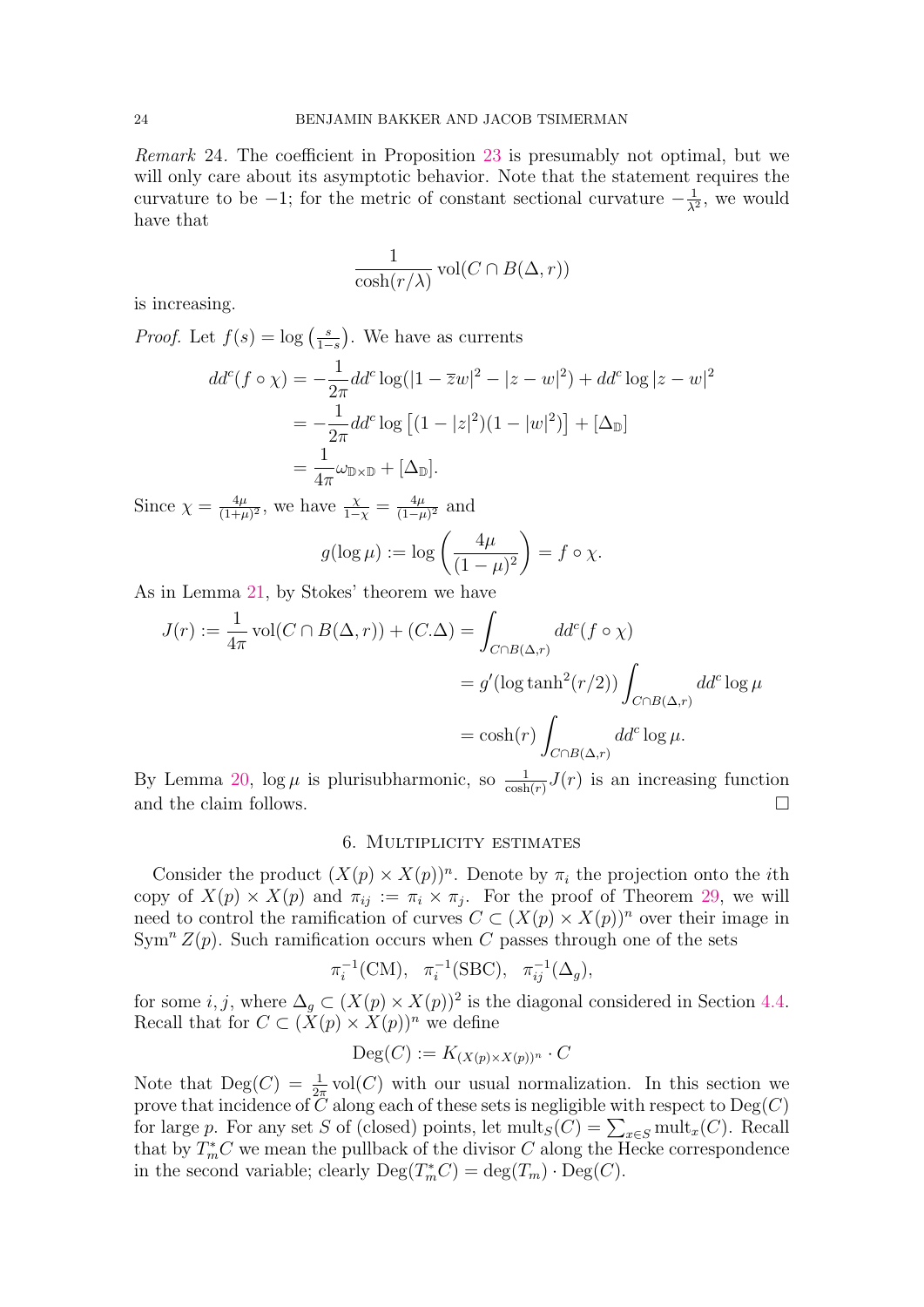By Corollary [8,](#page-9-2)  $\rho_{X(p)} \sim 2 \log p$ . Throughout this section the key observation is that for any fixed  $t > 0$ , for sufficiently large p we have

$$
\frac{\text{vol}(C)}{a(t \cdot \rho_{X(p)})} = O(p^{-2t} \text{Deg}(C)).
$$

# 6.1. Multiplicity in  $X(p) \times X(p)$ .

<span id="page-24-2"></span>**Proposition 25.** For all sufficiently small  $\delta > 0$  and all sufficiently large p, and for any non-Hecke curve  $C \subset X(p) \times X(p)$ ,

$$
\mathrm{mult}_{\mathrm{CM}}(C) = O(p^{-\delta} \mathrm{Deg}(C)).
$$

*Proof.* For  $d = p^{\delta}$ , partition CM into two sets

$$
T := \text{CM} \cap \cup_{m < d} T_m \quad \text{and} \quad S := \text{CM} - T.
$$

By Proposition [14,](#page-14-0) for sufficiently small  $\delta' > 0$  the balls  $B(\xi, \delta' \rho_{X(p)})$  are disjoint as  $\xi$  varies over S. Using Corollary [8,](#page-9-2) we then have that

$$
\text{mult}_{\text{CM}}(C) = \text{mult}_{S}(C) + \text{mult}_{T}(C)
$$
\n
$$
\ll \frac{1}{a(\delta' \rho_{X(p)})} \sum_{\xi \in S} \text{vol}(C \cap B(\xi, \delta' \rho_{X(p)})) + \sum_{m < d} (C \cdot T_m)
$$
\n
$$
\ll \frac{\text{vol}(C)}{a(\delta' \rho_{X(p)})} + \sum_{m < d} (T_m^* C \cdot \Delta) \qquad (\text{Thm. 19(a))}
$$
\n
$$
\ll \frac{\text{vol}(C)}{a(\delta' \rho_{X(p)})} + \frac{\text{vol}(C)}{a(\rho_{X(p)}/2)} \sum_{m < d} \text{deg}(T_m) \qquad (\text{Thm. 19(b))}
$$
\n
$$
\ll (p^{-2\delta'} + d^3 p^{-1}) \text{Deg}(C)
$$

since  $deg(T_m) = O(d^2)$  and the result follows.

<span id="page-24-1"></span>**Proposition 26.** For all sufficiently small  $\delta > 0$ , all sufficiently large p, and for any non-Hecke curve  $C \subset X(p) \times X(p)$ ,

$$
p \text{ mult}_{\text{SBC}}(C) = O(p^{-\delta} \text{Deg}(C)).
$$

*Proof.* Take  $d = p^{\delta}$ , and again partition the points of SBC into

$$
T = \text{SBC} \cap \cup_{m < d} T_m \quad \text{and} \quad S = \text{SBC} - T.
$$

By Proposition [17,](#page-16-0) for sufficiently small  $\delta' > 0$  any point in  $X(p) \times X(p)$  is in at most two of the balls  $B(\xi, (1/2 + \delta')\rho_{X(p)})$  for  $\xi \in S$ . By Theorem [19\(](#page-20-0)a), for each  $\xi \in \text{SBC}$ ,

$$
\text{mult}_{\xi}(C) \ll \frac{1}{a((1/2+\delta')\rho_{X(p)})} \text{vol}(C \cap B(\xi, (1/2+\delta')\rho_{X(p)})))
$$

and it therefore follows that

$$
\text{mult}_S(C) \ll \frac{\text{vol}(C)}{a((1/2 + \delta')\rho_{X(p)})} \ll p^{-1-2\delta'} \text{Deg}(C). \tag{8}
$$

<span id="page-24-0"></span>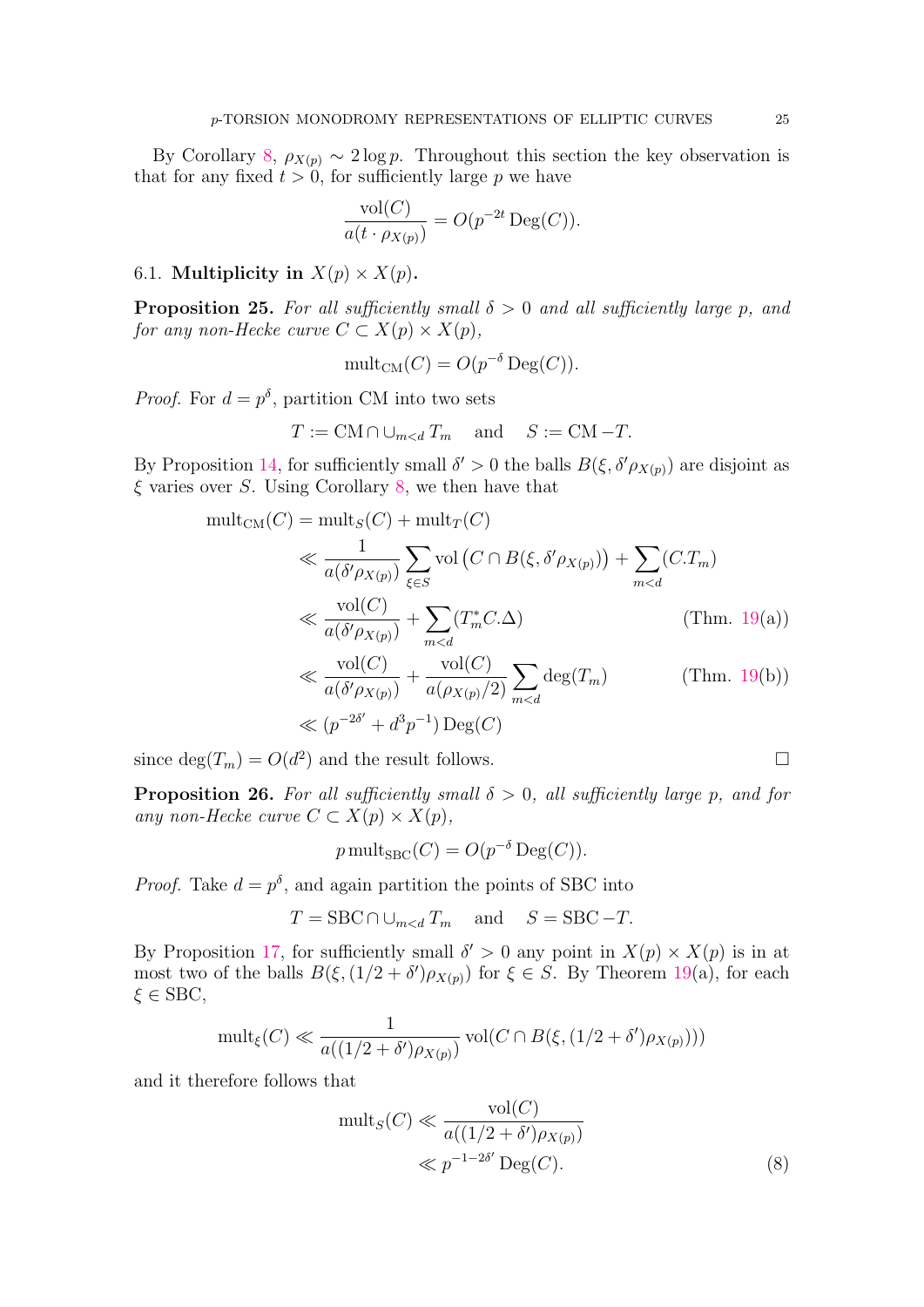Now for any  $m < d$ ,

$$
\text{mult}_{\text{SBC}\cap T_m}(C) = \sum_{\xi \in \text{SBC}\cap T_m} \text{mult}_{\xi}(C)
$$

$$
\ll \sum_{\xi \in \Delta \cap \text{SBC}} \text{mult}_{\xi}(T_m^*C)
$$

$$
\ll (T_m^*C.\Delta)
$$

$$
\ll \frac{d^2 \cdot \text{vol}(C)}{a(\rho_{X(p)}/2)}
$$

by Theorem [19\(](#page-20-0)b). Thus,

$$
\mathrm{mult}_{T}(C) \ll p^{-1+3\delta} \mathrm{Deg}(C).
$$

and combining with equation [\(8\)](#page-24-0), the result follows.

# 6.2. Multiplicity in  $(X(p) \times X(p))^2$ .

<span id="page-25-0"></span>**Proposition 27.** For all sufficiently small  $\delta > 0$ , all sufficiently large p, and any curve  $C \subset (X(p) \times X(p))^2$  not contained in any diagonal  $\Delta_q$ ,

$$
\sum_{g} \text{mult}_{\Delta_g} C = O(p^{-\delta} \text{Deg}(C)).
$$

For the proof, we shall need both metrics  $h_{Y(p)}$  and  $h_{X(p)}$ . We denote volume with respect to  $h_{Y(p)}$  by vol' instead of vol, and likewise when we consider balls in the  $h_{Y(p)}$  metric we write B' instead of B. vol' and vol are comparable in the following sense:

<span id="page-25-1"></span>**Lemma 28.** For any curve  $C \subset X(p) \times X(p)$  and any open set  $U \subset X(p) \times X(p)$ , vol' $(C \cap U)$  – vol $(C \cap U) = O(p^{-1} \text{vol}(C))$ 

*Proof.* Since the metrics on  $X(p) \times X(p)$  are the sum of pullbacks of the metrics on each factor,

$$
\text{vol}'(C) = \frac{\text{vol}'(X(p))}{\text{vol}(X(p))} \text{vol}(C).
$$

By Gauss–Bonnet,  $vol(X(p))$  (resp.  $vol'(X(p))$ ) is a multiple of the euler characteristic  $\chi(X(p))$  (resp.  $\chi(Y(p))$ ). We have  $\chi(Y(p)) = \chi(X(p)) - \#(\text{cusps})$ , so we compute

$$
\text{vol}'(C) - \text{vol}(C) = O(p^{-1}\,\text{vol}(C))
$$

since  $\chi(X(p)) \sim -p^3$  and  $\#(\text{cusps}) \sim p^2$ . As  $h_{X(p)} \leq h_{Y(p)}$ , vol' – vol is a positive measure, and the result follows.  $\Box$ 

*Proof of Proposition [27.](#page-25-0)* Let  $\pi_i : (X(p) \times X(p))^2 \to X(p) \times X(p)$  be the two projections and assume C has larger degree d along the first. By Proposition [18,](#page-17-1) the neighborhoods  $B(\Delta_g, \delta \rho_{X(p)})$  only overlap more than  $O(\log p)$  times within  $O(\delta) \rho_{X(p)}$  of a small Hecke curve  $\tau_{g,k}$  with  $k = p^{O(\delta)}$  or within  $(1/2 + O(\delta)) \rho_{X(p)}$  of a point which projects to a singular bicusp along both projections  $\pi_i$ . Let E be the sum of the volumes of the intersection of  $C$  with these latter balls, and let  $T_k^c$  denote the points

 $\Box$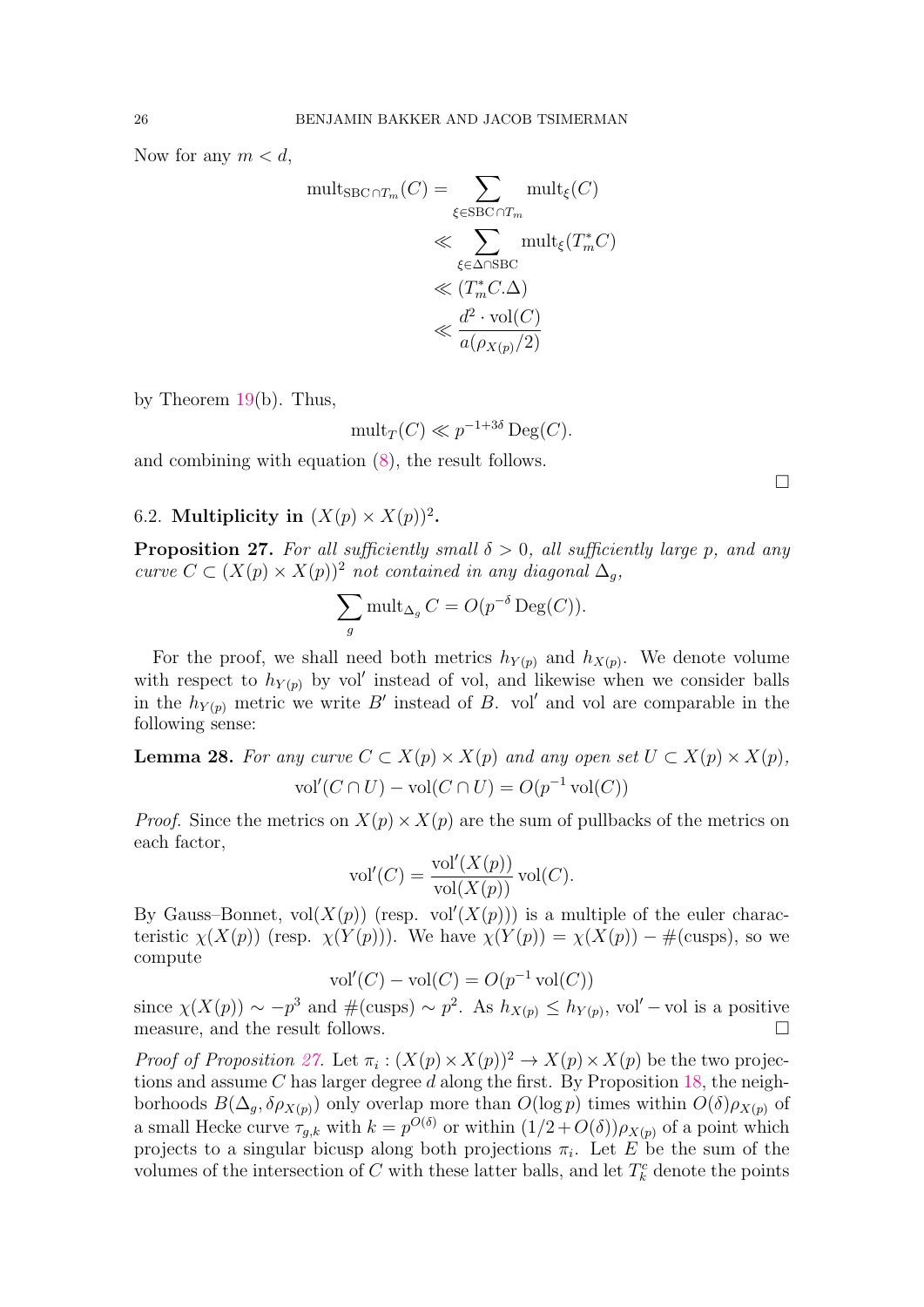of  $T_k$  not within  $(1/2 - O(\delta)) \rho_{X(p)}$  of a singular bicusp. Likewise, denote by  $\tau_{g,k}^c$  the points of  $\tau_{q,k}$  which are not within  $(1/2 - O(\delta)) \rho_{X(p)}$  of a singular bicusp in either projection  $\pi_i$ .

We have by Lemma [22](#page-22-1)

$$
\sum_{g} \text{mult}_{\Delta_g} C \ll \frac{1}{a(\delta \rho_{X(p)}/2)} \sum_{g} \text{vol}(C \cap B(\Delta_g, \delta \rho_{X(p)}))
$$
\n
$$
\ll \frac{1}{a(\delta \rho_{X(p)}/2)} \left( O(\log p) \cdot \text{vol}(C) + \sum_{k=p^{O(\delta)}} \sum_{g} \text{vol}(C \cap B(\tau_{g,k}^c, O(\delta) \rho_{X(p)})) + E \right)
$$
\n
$$
\ll p^{-\delta} \text{Deg}(C) + \frac{1}{a(\delta \rho_{X(p)}/2)} \left( d \cdot p^{O(\delta)} \sum_{k=p^{O(\delta)}} \sum_{i} \text{vol}(\pi_i(C) \cap B(T_k^c, O(\delta) \rho_{X(p)})) + E \right)
$$

where we have bounded the maximum multiplicity of the overlaps of the neighborhoods  $B(\tau_{g,k}^c, O(\delta)\rho_{X(p)})$  for fixed k by  $p^{O(\delta)}$ , using Lemma [10.](#page-11-1) The key observation now is that  $T_k$  is an étale correspondence on  $Y(p)$  and therefore preserves the metric  $h_{Y(p)}$ . By Proposition [7,](#page-9-1) the two metrics are comparable away from the cusp; precisely, on the set  $U \subset X(p) \times X(p)$  of points neither of whose coordinates is within  $(1/2 - O(\delta))\rho_{X(p)}$  of a cusp, there is a constant A only depending on  $\delta$  such that

$$
\frac{1}{A} \cdot h_{Y(p) \times Y(p)}|_{U} \leq h_{X(p) \times X(p)}|_{U} \leq A \cdot h_{Y(p) \times Y(p)}|_{U}.
$$

Thus, at the cost of increasing the implicit constant in  $O(\delta)$  we have  $B(T_k^c, O(\delta)\rho_{X(p)})\subset$  $B'(T_k^c, O(\delta)\rho_{X(p)})$ . Likewise the volume forms vol' and vol are within a constant (only depending on  $\delta$ ) of each other on U, so

$$
\ll p^{-\delta} \operatorname{Deg}(C) + \frac{d \cdot p^{O(\delta)}}{a(\delta \rho_{X(p)}/2)} \sum_{k=p^{O(\delta)}} \sum_{i} \operatorname{vol}'(\pi_i(C) \cap B'(T_k^c, O(\delta) \rho_{X(p)})) + \frac{E}{a(\delta \rho_{X(p)}/2)}
$$
  

$$
\ll p^{-\delta} \operatorname{Deg}(C) + \frac{d \cdot p^{O(\delta)}}{a(\delta \rho_{X(p)}/2)} \sum_{k=p^{O(\delta)}} \sum_{i} \operatorname{vol}'(T_k^* \pi_i(C) \cap B'(\Delta, O(\delta) \rho_{X(p)})) + \frac{E}{a(\delta \rho_{X(p)}/2)}
$$
  

$$
\ll p^{-\delta} \operatorname{Deg}(C) + \frac{d \cdot p^{O(\delta)}}{a(\delta \rho_{X(p)}/2)} \sum_{k=p^{O(\delta)}} \sum_{i} \operatorname{vol}'(T_k^* \pi_i(C) \cap B(\Delta, O(\delta) \rho_{X(p)})) + \frac{E}{a(\delta \rho_{X(p)}/2)}
$$

where in going from line 2 to line 3 we've used the upper bound in Proposition [7.](#page-9-1) By Lemma [28,](#page-25-1) the middle term above is bounded by

$$
\frac{d}{a(\delta \rho_{X(p)}/2)} \sum_{k=p^{O(\delta)}} \sum_{i} \left( \text{vol}(T_k^* \pi_i(C) \cap B(\Delta, O(\delta \rho_{X(p)}))) + p^{-1} \text{vol}(T_k^* \pi_1(C)) \right) \ll p^{O(\delta)-1} \text{Deg}(C).
$$

 $\setminus$ 

 $\overline{1}$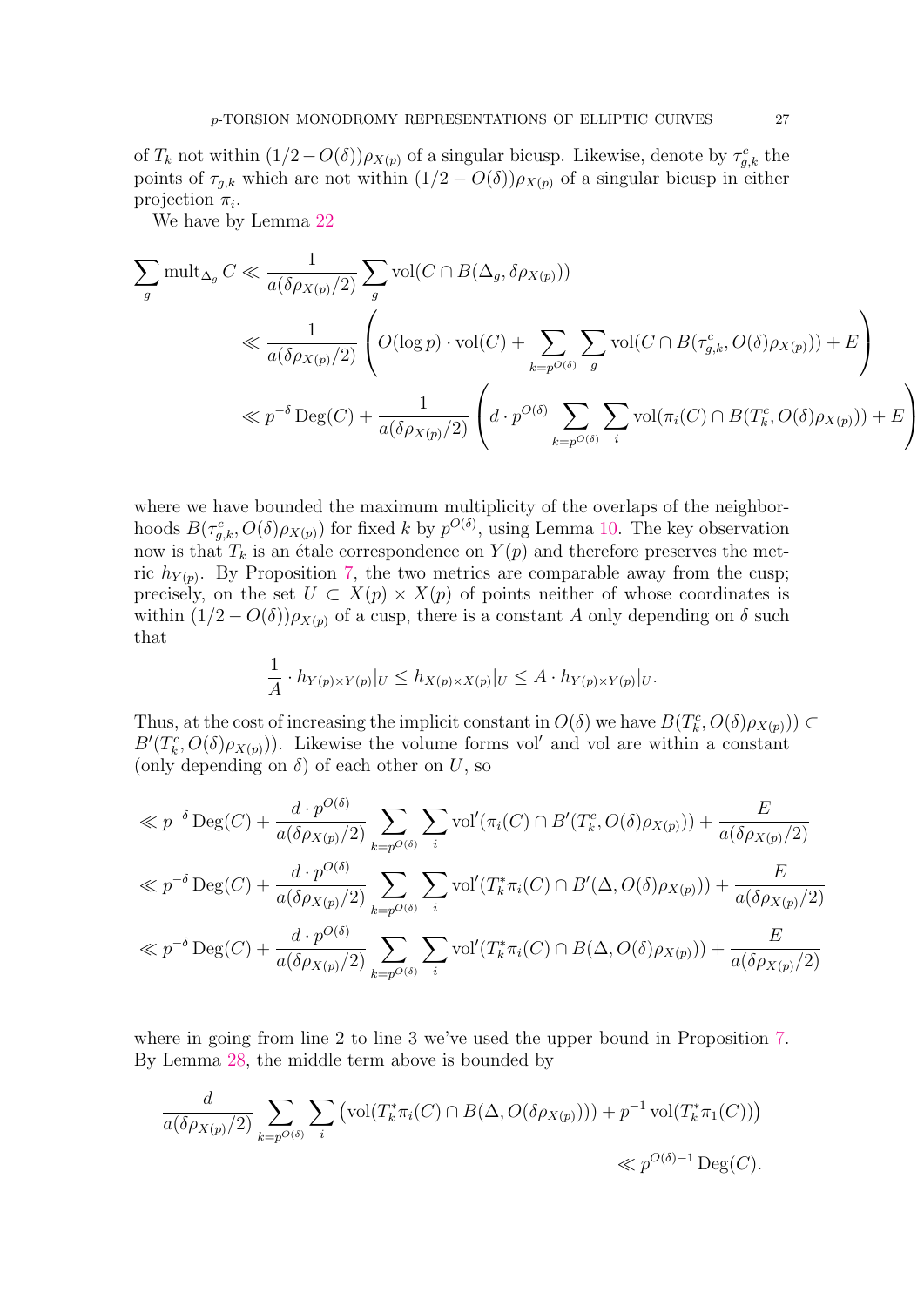It remains to bound  $E$ . Note that by Proposition [18](#page-17-1)

$$
E \ll \sum_{\xi \in \text{SBC}} \sum_{\ell=1}^{(1/2+O(\delta))\rho_{X(p)}} p^{1+\delta} e^{-\ell} \operatorname{vol}(C \cap B(\xi, \ell)).
$$

At the cost of increasing  $\delta$  by a constant factor, by Proposition [23](#page-22-0)

$$
E \ll p^{-\delta} \log p \sum_{\xi \in \text{SBC}} \text{vol}(C \cap B(\xi, (1/2 + \delta) \rho_{X(p)})).
$$

By Proposition [17](#page-16-0) the balls  $B(\xi,(1/2+\delta)\rho_{X(p)})$  are all disjoint for distinct bicusps  $\xi, \xi' \in \text{SBC except when } \xi, \xi'$  both lie on some  $T_k$  with  $k = p^{O(\delta)}$ . Thus by applying, in order, Proposition [7,](#page-9-1) Lemma [9,](#page-10-2) Proposition [12\(](#page-12-2)c), Lemma [28,](#page-25-1) and Proposition [23,](#page-22-0) we have that

$$
E \ll p^{-\delta/2} \operatorname{vol}(C) + p^{-\delta/2} \sum_{k=p^{O(\delta)}} \sum_{\xi \in \text{SBC} \cap T_k} \operatorname{vol}(C \cap B(\xi, (1/2 + \delta)\rho_{X(p)}))
$$
  
\n
$$
\ll p^{-\delta/2} \operatorname{vol}(C) + p^{-\delta/2} \sum_{k=p^{O(\delta)}} \sum_{\xi \in \text{SBC} \cap T_k} \operatorname{vol}'(C \cap B(\xi, (1/2 + \delta)\rho_{X(p)}))
$$
  
\n
$$
\ll p^{-\delta/2} \operatorname{vol}(C) + p^{-\delta/2} \sum_{k=p^{O(\delta)}} \sum_{\xi \in \text{SBC} \cap \Delta} \operatorname{vol}'(T_k^* C \cap B(\xi, (1/2 + O(\delta))\rho_{X(p)} + O(1)))
$$
  
\n
$$
\ll p^{-\delta/2} \operatorname{vol}(C) + p^{O(\delta)} \sum_{k=p^{O(\delta)}} \operatorname{vol}'(T_k^* C \cap B(\Delta, (1/2 + O(\delta))\rho_{X(p)} + O(1)))
$$
  
\n
$$
\ll p^{-\delta/2} \operatorname{vol}(C) + p^{O(\delta)} \sum_{k=p^{O(\delta)}} \operatorname{vol}(T_k^* C \cap B(\Delta, (1/2 + O(\delta))\rho_{X(p)} + O(1)))
$$
  
\n
$$
\ll p^{-\delta/2} \operatorname{vol}(C) + p^{O(\delta)-1/2} \operatorname{vol}(C).
$$

Taking  $\delta$  sufficiently small establishes the proposition.

 $\Box$ 

### 7. Proof of the Main Theorem

<span id="page-27-0"></span>Recall that for a proper algebraic curve B, the gonality gon( $B$ ) of B is the smallest integer d for which there is a degree d map  $B \to \mathbb{P}^1$ . For example,  $\text{gon}(B) = 1$  if and only if  $B \cong \mathbb{P}^1$ , and B is said to be hyperelliptic if  $\text{gon}(B) = 2$ . In particular, every genus 1 (or 2) curve is hyperelliptic, but it is easy to show that there are hyperelliptic curves of every genus  $q > 0$ .

In general the gonality of a curve  $B$  is difficult to compute, but it is always bounded in terms of the genus  $g = g(B)$ ,

$$
gon(B) \le g(B) + 1
$$

by Riemann–Roch. In fact it is well known from Brill–Noether theory that

<span id="page-27-1"></span>
$$
\text{gon}(B) \le \left\lfloor \frac{g(B) + 3}{2} \right\rfloor \tag{9}
$$

is a strict inequality in the sense that a generic curve  $B$  will achieve the bound in [\(9\)](#page-27-1). We now prove the main theorem: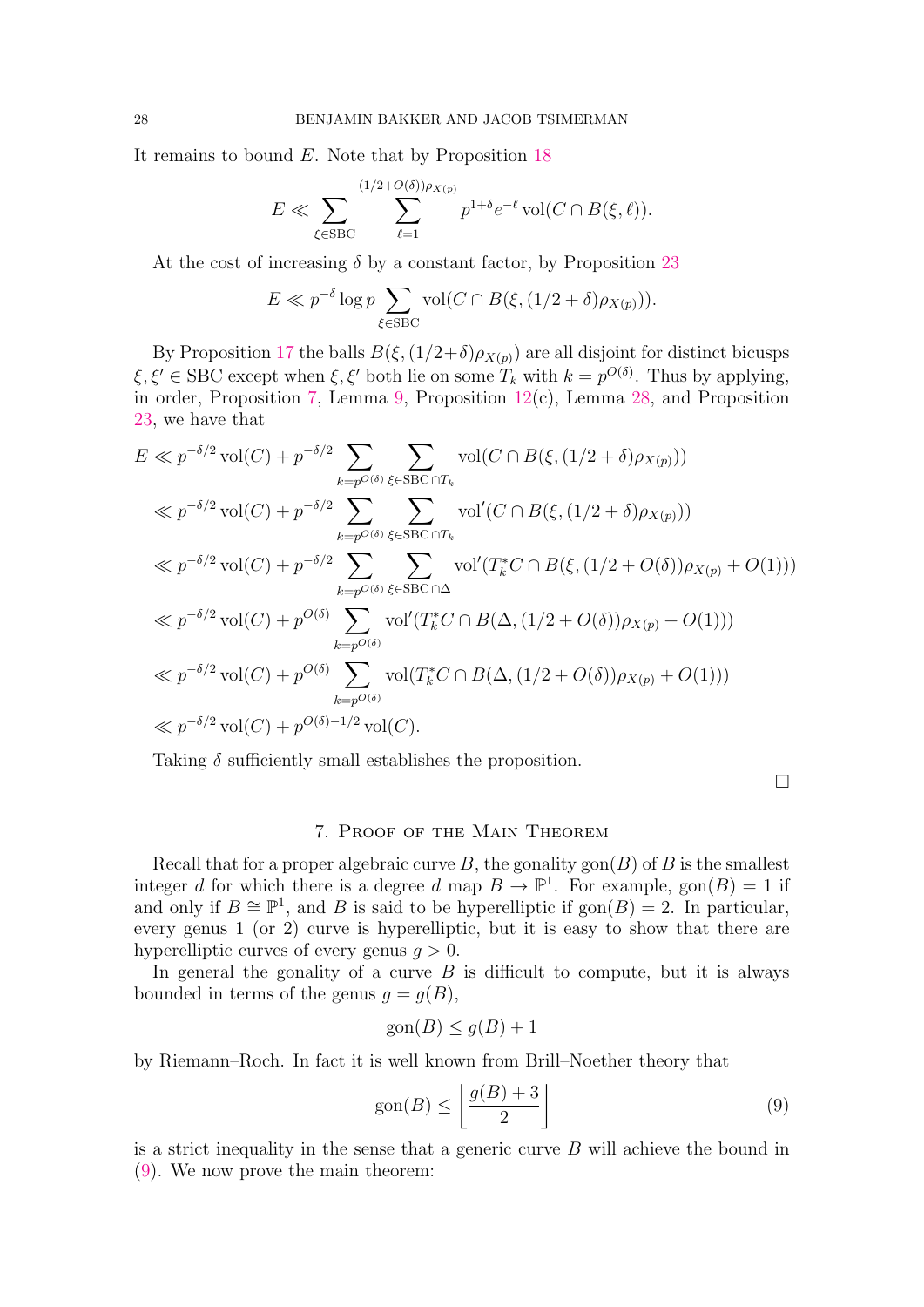<span id="page-28-0"></span>**Theorem 29.** For any  $N > 0$ , there exists  $M_N > 0$  such that for any smooth curve B of gonality  $n < N$ , any nonconstant map  $B \to Z(p)$  factors through a Hecke curve, provided  $p > M_N$ .

*Proof.* Suppose not, so that for arbitrarily large p we have a smooth curve  $B \to Z(p)$ of bounded gonality  $n$  not factoring through a Hecke curve, which we may assume is degree 1 onto its image. The degree n linear system on B gives a map  $\varphi : \mathbb{P}^1 \to$ Sym<sup>n</sup>  $Z(p)$  which is also degree 1 onto its image. Let  $\psi : C \to (X(p) \times X(p))^n$  be the normalization of an irreducible component of the pullback of  $\varphi$  to  $(X(p) \times X(p))^n$ , and  $\alpha: C \to \mathbb{P}^1$  the resulting map:

$$
C \xrightarrow{\psi} (X(p) \times X(p))^n
$$
  
\n
$$
\downarrow^{\alpha} \qquad \qquad \downarrow^{\alpha}
$$
  
\n
$$
\mathbb{P}^1 \xrightarrow{\varphi} \text{Sym}^n Z(p)
$$

The Galois group G of  $(X(p) \times X(p))^n$  over  $Sym^n Z(p)$  is an extension

 $1 \to G(p)^n \to G \to S_n \to 1$ 

and if  $H \subset G$  is the stabilizer of C, then  $H \backslash C = \mathbb{P}^1$ . Let  $C_i = \pi_{i*}C$ , and for any  $\xi \in X(p) \times X(p)$  by mult<sub> $\xi$ </sub> $(C_i)$  we will mean the multiplicity of  $\pi_i \circ \psi : C \to$  $X(p) \times X(p)$  at  $\xi$ —that is, mult<sub> $\xi$ </sub>  $(\pi_i \circ \psi(C))$  times the degree of C over its image. We adopt a similar convention for  $C_{ij} = \pi_{ij} * C$  and the multiplicity of  $C_{ij}$ .

We will bound the degree  $\text{Ram}(\alpha)$  of the ramification divisor of  $\alpha$ . A point  $Q \in \mathbb{C}$ ramifies only if  $\xi = \psi(Q)$  is in

$$
\Delta_g^{ij} := \{(x_1, y_1, \dots, x_n, y_n, ) \mid x_i = gx_j, y_i = gy_j\} \subset (X(p) \times X(p))^n
$$

for some  $i, j \in \{1, \ldots, n\}$  and  $g \in G(p)$ , or if there exists some  $i \in \{1, \ldots, n\}$  such that  $\pi_i(\xi)$  is either a singular bicusp or a CM point. The analytic local stabilizer of Q is a cyclic subgroup of H and therefore of order  $O(p)$ . The ramification index of  $\alpha$  at Q is then also  $O(p)$ , and in fact if  $\xi$  does not project to a singular bicusp in any projection, the index is  $O(1)$  (bounded by 6n!). It follows therefore that

$$
\text{Ram}(\alpha) \ll p \sum_{i} |(\pi_i \circ \psi)^{-1}(\text{SBC})| + \sum_{i} |(\pi_i \circ \psi)^{-1}(\text{CM})| + \sum_{i,j,g} |(\pi_{ij} \circ \psi)^{-1}(\Delta_g)|.
$$

Our multiplicity estimates then give us control over these three terms:

(1)  $|\psi^{-1}(\xi)|$  is bounded by the multiplicity mult<sub> $\xi$ </sub> C, so

$$
|(\pi_i \circ \psi)^{-1}(\text{SBC})| \le \text{mult}_{\text{SBC}}(C_i).
$$

By Proposition [26](#page-24-1) we have

$$
p|(\pi_i \circ \psi)^{-1}(\text{SBC})| = o(\text{Deg } C_i).
$$

Note that  $\text{Deg}(C_i) = \text{deg}((\pi_i \circ \psi)^* K_{X(p) \times X(p)})$  accounts for the degree of C over its image under  $\pi_i$ .

(2) Likewise,

$$
|(\pi_i \circ \psi)^{-1}(\mathrm{CM})| \le \mathrm{mult}_{\mathrm{CM}}(C_i) = o(\mathrm{Deg}\, C_i)
$$

by Proposition [25.](#page-24-2)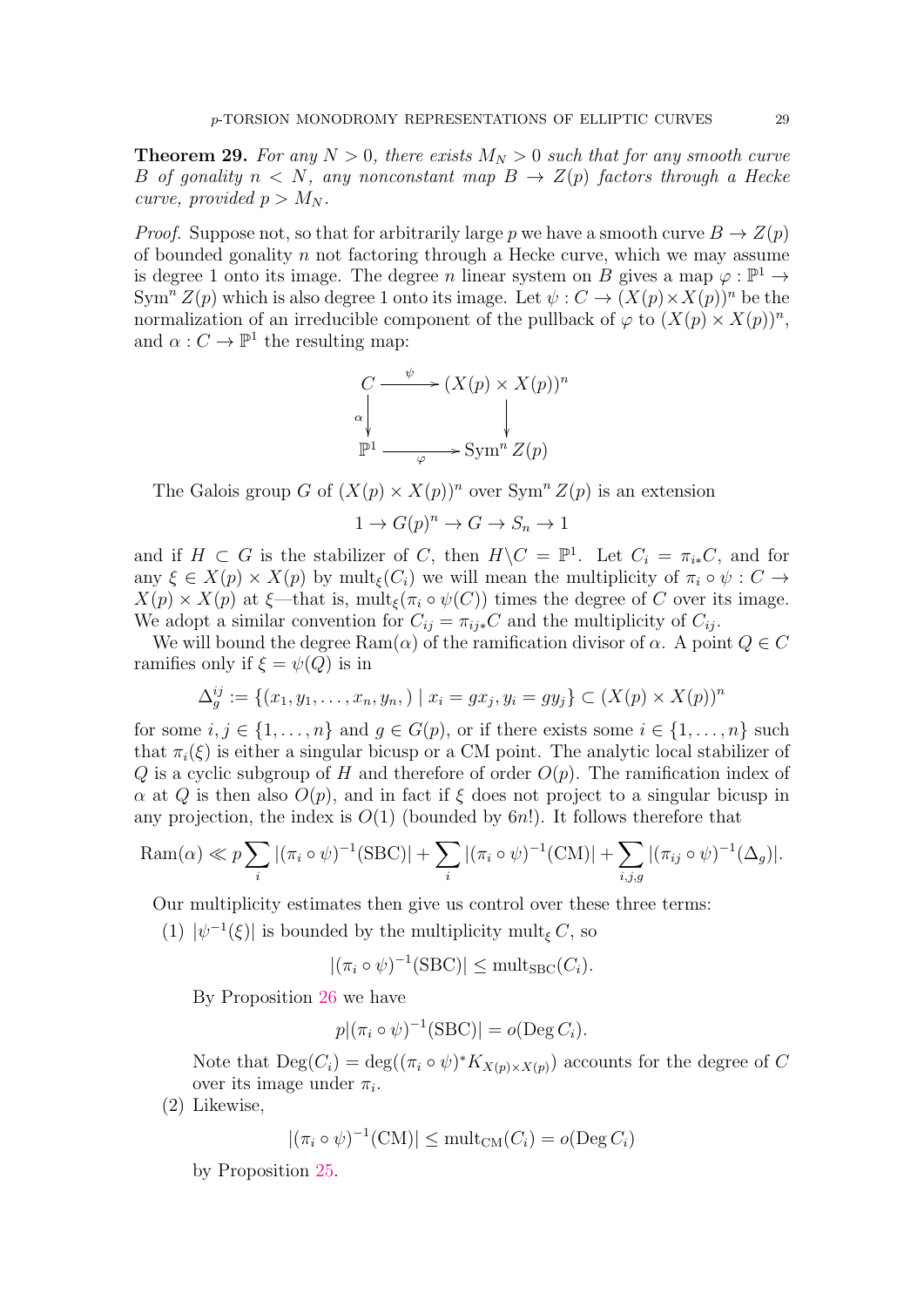(3) Finally, we similarly have

$$
\sum_{g} |(\pi_{ij} \circ \psi)^{-1}(\Delta_g)| \leq \sum_{g} \text{mult}_{\Delta_g}(C_{ij}) = o(\text{Deg } C_{ij})
$$

by Proposition [27.](#page-25-0)

Thus,  $\text{Ram}(\alpha) = o(\text{Deg } C)$ , and Riemann–Hurwitz applied to  $\alpha$  yields

$$
2g(C) - 2 = o(\text{Deg } C).
$$

However, if d is the largest degree of the projections  $C \to X(p)$ , then as  $Deg(C)$  $(K \cdot C)$  where K is the canonical divisor of  $(X(p) \times X(p))^n$ , we have

$$
4\pi nd(2g(X(p)) - 2) \ge \text{Deg}(C).
$$

Riemann–Hurwitz applied to this projection yields

$$
2g(C) - 2 \ge d(2g(X(p)) - 2) \gg \text{Deg}(C)
$$

which is a contradiction.

By the remarks preceding Theorem [29,](#page-28-0) we obtain as a corollary the following weaker result:

<span id="page-29-8"></span>Corollary 30. For  $p > M_N$ , every genus  $q < N$  curve on  $Z(p)$  is a Hecke curve.

Corollary [30](#page-29-8) in particular answers a question first posed by Kani and Schanz [\[KS98\]](#page-30-5):

<span id="page-29-2"></span>**Corollary 31.** For sufficiently large p, every rational or elliptic curve in  $Z(p)$  is a Hecke curve.

The surface  $Z(p)$  has cyclic quotient singularities, each locally analytically isomorphic to the quotient of  $\mathbb{C}^2$  by  $\mathbb{Z}/n\mathbb{Z}$  acting by  $i \cdot (z,w) = (\zeta^i z, \zeta^{ai} w)$  for a primitive nth root of unity  $\zeta$  and some  $0 < a < n$ . For CM points  $n = 2$  or 3, while for singular bicusps  $n = p$ . The minimal resolution  $q : Z(p) \to Z(p)$  resolves such a singular point into a chain of smooth rational curves whose intersection form is determined by the continued fraction expansion of  $\frac{n}{a}$ .

Corollary [31](#page-29-2) also resolves a conjecture of Hermann [\[Her91\]](#page-30-2):

<span id="page-29-3"></span>**Corollary 32.** For all sufficiently large p, the minimal model of  $Z(p)$  is obtained from  $Z(p)$  by blowing down "known" curves, i.e. by blowing down strict transforms of Hecke curves and curves contracted by  $\overline{Z}(p) \to Z(p)$ .

*Proof.* By Corollary [30](#page-29-8) all rational curves in  $\widetilde{Z}(p)$  are of this type.

#### **REFERENCES**

- <span id="page-29-1"></span>[Abr96] Dan Abramovich. A linear lower bound on the gonality of modular curves. Internat. Math. Res. Notices, (20):1005–1011, 1996.
- <span id="page-29-5"></span>[Bea95] A. F. Beardon. The geometry of discrete groups, volume 91 of Graduate Texts in Mathematics. Springer-Verlag, New York, 1995. Corrected reprint of the 1983 original.
- <span id="page-29-0"></span>[Bil] N. Billerey. *Private communication*.
- <span id="page-29-7"></span>[Bro98] R. Brooks. Platonic surfaces. Comm. Math. Helv, 74:156–170, 1998.
- <span id="page-29-6"></span>[BS94] P. Buser and P. Sarnak. On the period matrix of a Riemann surface of large genus. *Invent.*  $Math., 117(1):27–56, 1994. With an appendix by J. H. Conway and N. J. A. Sloane.$
- <span id="page-29-4"></span>[BT13] B. Bakker and J. Tsimerman. On the Frey-Mazur conjecture over low genus curves. [arXiv:1309.6568](http://arxiv.org/abs/1309.6568), 2013.